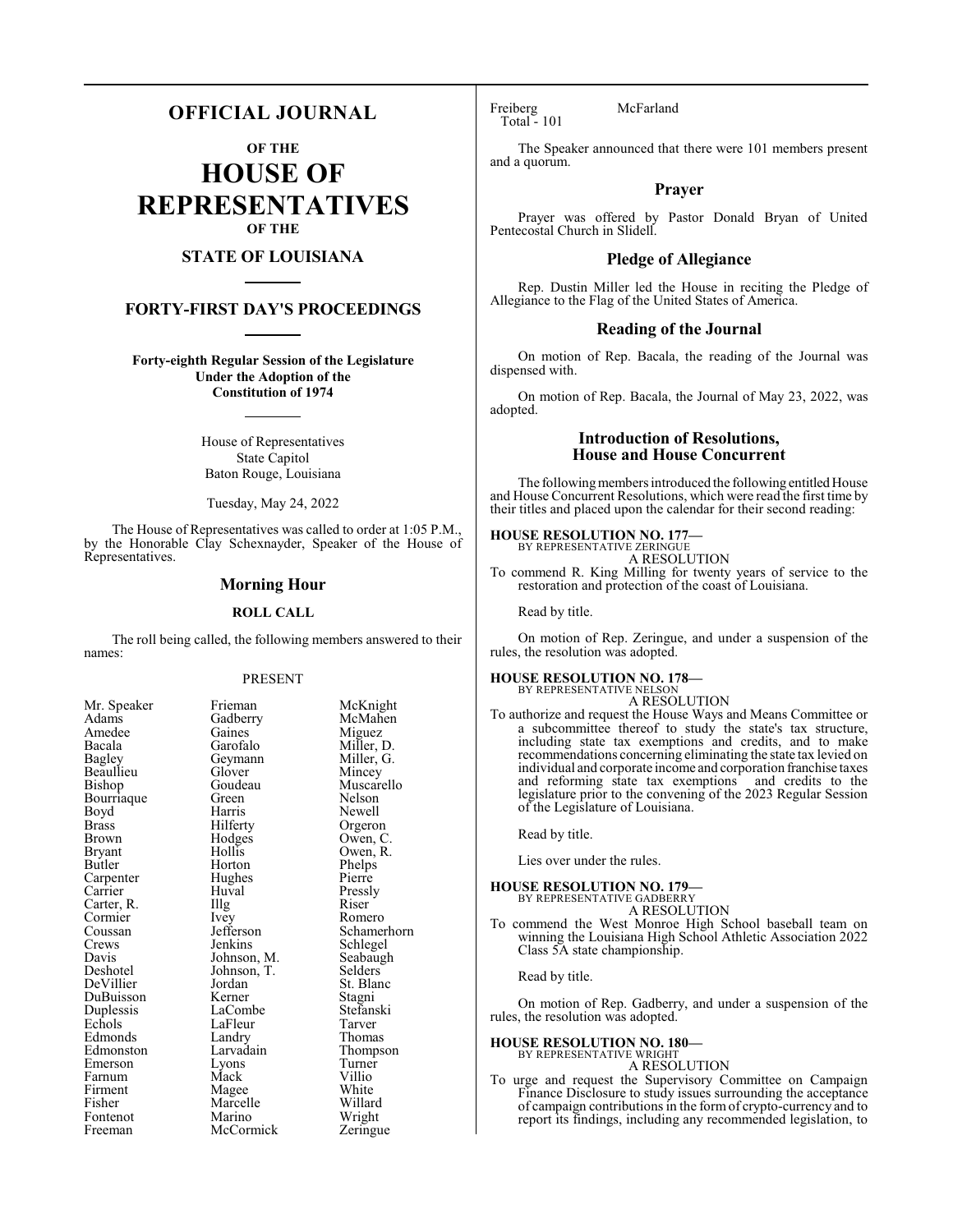### Page 2 HOUSE

41st Day's Proceedings - May 24, 2022

the House Committee on House and Governmental Affairs not later than sixty days prior to the 2023 Regular Session.

Read by title.

Lies over under the rules.

#### **HOUSE RESOLUTION NO. 181—** BY REPRESENTATIVE MINCEY

A RESOLUTION

To urge and request the office of community development to work with the Louisiana Watershed Initiative to create an independent watershed region for the Amite River Basin.

Read by title.

Lies over under the rules.

#### **House and House Concurrent Resolutions Lying Over**

The following House and House Concurrent Resolutions lying over were taken up and acted upon as follows:

### **HOUSE RESOLUTION NO. 165—** BY REPRESENTATIVE CARPENTER

A RESOLUTION

To direct the State Board of Elementary and Secondary Education, when reviewing any Type 2 charter school proposal, to consider the fiscal impact on any school district that may be affected by the charter school, to refer the proposal to the Legislative Audit Advisory Council for a recommendation as to the potential negative fiscal impact, and to submit a report relative to such impact to each potentially affected school district not later than thirty days after the receipt of the charter proposal.

Read by title.

Under the rules, the above resolution was referred to the Committee on Education.

## **HOUSE RESOLUTION NO. 168—** BY REPRESENTATIVE LANDRY

A RESOLUTION

To create a task force on home rule charter and state law provisions relating to the New Orleans Sewerage and Water Board, which is created to study issues related to the revision or repeal of state law provisions that govern the board and to provide a written report of findings and recommendations regarding the best strategies regarding the revision or repeal of state law provisions to the mayor of the city of New Orleans, the New Orleans City Council, and the members of the Orleans Parish legislative delegation serving in the House of Representatives not later than January 31, 2023.

Read by title.

Under the rules, the above resolution was referred to the Committee on Municipal, Parochial and Cultural Affairs.

#### **HOUSE RESOLUTION NO. 169—** BY REPRESENTATIVE CREWS

A RESOLUTION

To urge and request the State Board of Elementary and Secondary Education to adopt a policyprohibiting teachers fromdiscussing their sexual orientation or gender identity with students and requiring them to limit classroom discussions to those topics included in the state content standards approved by the state board and in textbooks and other instructional materials approved by the local public school board.

Read by title.

Under the rules, the above resolution was referred to the Committee on Education.

### **HOUSE RESOLUTION NO. 173—** BY REPRESENTATIVE MARCELLE

A RESOLUTION

To create the Student Behavior, Mental Health, and Discipline Task Force to study improving certain policies relative to student behavior and discipline.

Read by title.

Under the rules, the above resolution was referred to the Committee on Education.

#### **HOUSE RESOLUTION NO. 174—**

BY REPRESENTATIVE MINCEY A RESOLUTION

To urge and request the state Department of Education to study federal and state requirements regarding the school and district accountability system and to submit a written report of findings and data supporting such findings to the House of Representatives of the Legislature of Louisiana by February 10, 2023

Read by title.

Under the rules, the above resolution was referred to the Committee on Education.

#### **HOUSE RESOLUTION NO. 175—**

BY REPRESENTATIVE MINCEY A RESOLUTION

To urge and request the Louisiana School Boards Association and the Louisiana Association of Public Charter Schools to study the cost of standardized testing associated with state assessments and submit a written report of findings and data supporting such findings to the House of Representatives of the Legislature of Louisiana by January 13, 2023.

Read by title.

Under the rules, the above resolution was referred to the Committee on Education.

#### **HOUSE RESOLUTION NO. 176—**

BY REPRESENTATIVE MINCEY A RESOLUTION

To urge and request the state Department of Education to study the cost of curriculum development and to submit a written report of findings and data supporting such findings to the House of Representatives of the Legislature of Louisiana by February 3, 2023

Read by title.

Under the rules, the above resolution was referred to the Committee on Education.

# **HOUSE CONCURRENT RESOLUTION NO. 129—**<br>BY REPRESENTATIVE CREWS<br>A CONCURRENT RESOLUTION

To urge and request the presiding officers of the legislature to study issues created by the columns in the legislative committee rooms and to explore all opportunities to improve conditions or resolve issues involving the line-of-sight issues caused by those columns and to report their findings and recommendations to each member of the legislature not later than January 15, 2023.

Read by title.

Under the rules, the above resolution was referred to the Committee on House and Governmental Affairs.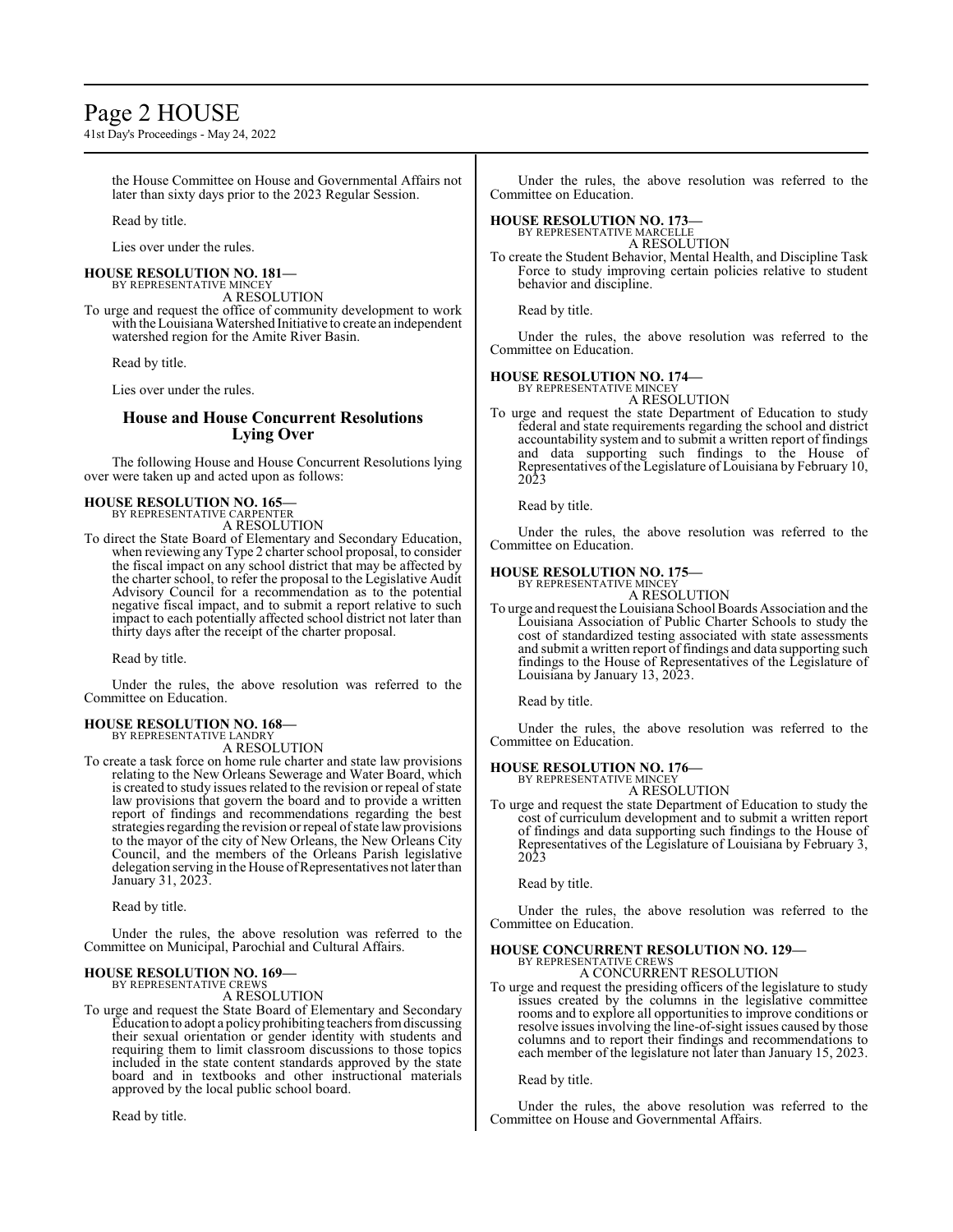41st Day's Proceedings - May 24, 2022

#### **Senate Concurrent Resolutions Lying Over**

The following Senate Concurrent Resolutions lying over were taken up and acted upon as follows:

**SENATE CONCURRENT RESOLUTION NO. 61—**<br>BY SENATORS LAMBERT AND PRICE AND REPRESENTATIVES<br>BACALA, BRASS, EDMONSTON AND SCHEXNAYDER<br>A CONCURRENT RESOLUTION

To commend the St. Amant High School softball team on winning the Louisiana High School Athletic Association 2022 Class 5A state championship.

Read by title.

On motion of Rep. Magee, and under a suspension of the rules, the resolution was concurred in.

#### **House and House Concurrent Resolutions Reported by Committee**

The following House and House Concurrent Resolutions reported by committee were taken up and acted upon as follows:

### **HOUSE RESOLUTION NO. 127—** BY REPRESENTATIVE WILLARD

A RESOLUTION

To create the Louisiana Contraflow Task Force to study and make recommendations regarding contraflow throughout the state, including safety recommendations such as the implementation and use of a siren system near populated areas.

Read by title.

Reported favorably by the Committee on Transportation, Highways and Public Works.

Onmotion ofRep. Wright, the resolution was ordered engrossed and passed to its third reading.

**HOUSE RESOLUTION NO. 130—** BY REPRESENTATIVES HODGES,CORMIER,EDMONSTON, FIRMENT, HORTON, LARVADAIN,CHARLES OWEN, SCHAMERHORN, SELDERS, AND WRIGHT

#### A RESOLUTION

To urge and request the Department of Public Safety and Corrections, office of motor vehicles, to include in all driver education programs classroom or educational setting information about organ, eye, and tissue donation.

Read by title.

Reported favorably by the Committee on Transportation, Highways and Public Works.

Onmotion ofRep. Wright, the resolution was ordered engrossed and passed to its third reading.

#### **HOUSE RESOLUTION NO. 149—** BY REPRESENTATIVE MINCEY

A RESOLUTION

To urge and request the Amite River Basin Commission to study, in consultation with the Coastal Protection and Restoration Authority, tidal surge flood protection and erosion on Lake Maurepas' Livingston Parish shoreline, dredging of the Amite River, and dredging of the Amite River confluence area at Lake Maurepas and to assess the cumulative effect of levees, pumps, and other flood protection measures in surrounding parishes on Livingston Parish.

Read by title.

Reported favorably by the Committee on Transportation, Highways and Public Works.

Onmotion ofRep. Wright, the resolution was ordered engrossed and passed to its third reading.

**HOUSE RESOLUTION NO. 151—**<br>BY REPRESENTATIVES FONTENOT, DAVIS, HILFERTY, JORDAN,<br>LAFLEUR, NEWELL, ST. BLANC, AND THOMAS A RESOLUTION

To memorialize the United States Congress to support amendments to the Robert T. Stafford Disaster Relief and Emergency Assistance Act to allow private or investor-owned utility customers to receive federal funding for reimbursements related to charges incurred for utility damages resulting from natural disasters and to remove the requirement for states to seek waivers to receive Community Development Block Grant funding for storm damage costs incurred by private or investorowned utilities.

Read by title.

Reported favorably by the Committee on Commerce.

On motion of Rep. Davis, the resolution was ordered engrossed and passed to its third reading.

### **HOUSE RESOLUTION NO. 156—** BY REPRESENTATIVE MINCEY

A RESOLUTION

To memorialize the United States Congress to take such actions as are necessary to invest in hurricane storm damage reduction, flood protection, and drainage infrastructure projects in the Amite River Basin.

Read by title.

Reported favorably by the Committee on Transportation, Highways and Public Works.

Onmotion ofRep. Wright, the resolution was ordered engrossed and passed to its third reading.

## **HOUSE RESOLUTION NO. 157—** BY REPRESENTATIVE JORDAN

A RESOLUTION

To urge and request the Department of Transportation and Development to include the Baton Rouge Metropolitan Airport in the passenger rail system between New Orleans and Baton Rouge.

Read by title.

Reported favorably by the Committee on Transportation, Highways and Public Works.

Onmotion ofRep. Wright, the resolution was ordered engrossed and passed to its third reading.

# **HOUSE CONCURRENT RESOLUTION NO. 79—**<br>BY REPRESENTATIVE ADAMS<br>A CONCURRENT RESOLUTION

To urge and request that the Department of Transportation and Development to study road conditions on Louisiana Highway 19 between north Zachary in East Baton Rouge Parish to the Mississippi state line and make recommendations on the feasibility of adding a shoulder.

Read by title.

Reported favorably by the Committee on Transportation, Highways and Public Works.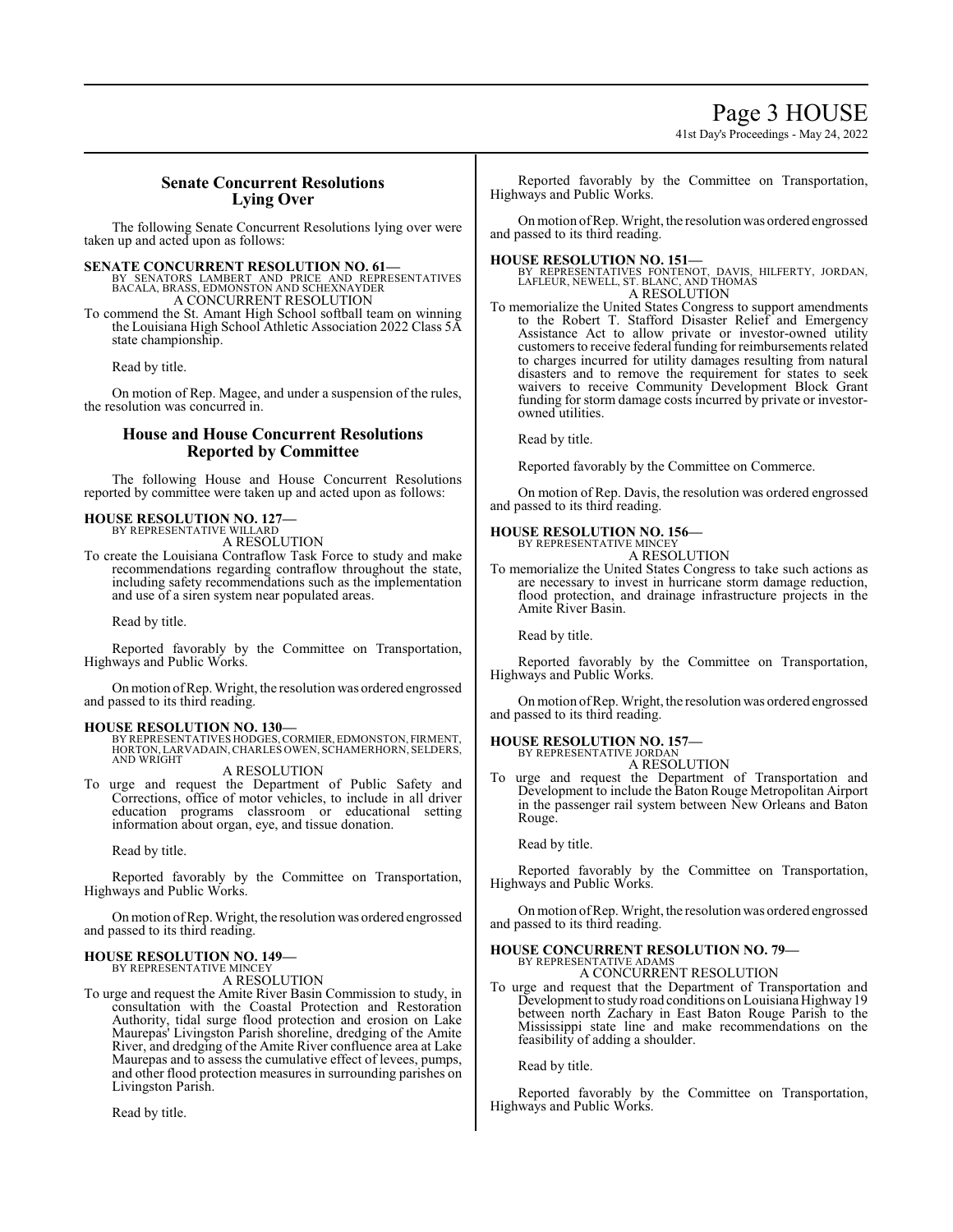## Page 4 HOUSE

41st Day's Proceedings - May 24, 2022

Onmotion ofRep. Wright, the resolution was ordered engrossed and passed to its third reading.

#### **HOUSE CONCURRENT RESOLUTION NO. 104—** BY REPRESENTATIVE WRIGHT

A CONCURRENT RESOLUTION

To urge and request the Department of Revenue to study the feasibility of accepting virtual currency as a form of payment of taxes, licenses, fees, penalties, and interest that have been delegated to the department for collection and to submit a written report of its findings, including any recommendations for legislation, to the House Committee on Ways and Means and the Senate Committee on Revenue and Fiscal Affairs no later than March 1, 2024.

Read by title.

Reported with amendments by the Committee on Ways and Means.

The committee amendments were read as follows:

#### **HOUSE COMMITTEE AMENDMENTS**

Amendments proposed by House Committee on Ways and Means to Original House Concurrent Resolution No. 104 by Representative Wright

#### AMENDMENT NO. 1

On page 2, at the end of line 8, delete the period "." and insert "; and"

On motion of Rep. Bishop, the amendments were adopted.

On motion of Rep. Bishop, the resolution, as amended, was ordered engrossed and passed to its third reading.

#### **HOUSE CONCURRENT RESOLUTION NO. 114—**

BY REPRESENTATIVE LACOMBE A CONCURRENT RESOLUTION

To urge and request the Louisiana State Law Institute to study provisions oflaw, recent certain court rulings, and the feasibility of codifying certain prevailing appellate and supreme court cases that have interpreted R.S. 38:113, and to report its findings and recommendations, along with specific proposed legislation, to the legislature.

Read by title.

Reported favorably by the Committee on Transportation, Highways and Public Works.

Onmotion ofRep. Wright, the resolution was ordered engrossed and passed to its third reading.

#### **Senate Concurrent Resolutions Reported by Committee**

The following Senate Concurrent Resolutions reported by committee were taken up and acted upon as follows:

#### **SENATE CONCURRENT RESOLUTION NO. 41—** BY SENATOR CONNICK

A CONCURRENT RESOLUTION

To urge and request the legislative auditor to review the Belle Chasse bridge and tunnel public-private partnership project and if applicable, to develop recommendations for future public private partnership projects based on best practices.

Read by title.

Reported favorably by the Committee on Transportation, Highways and Public Works.

On motion ofRep. Wright, the resolution was ordered passed to its third reading.

#### **SENATE CONCURRENT RESOLUTION NO. 45—** BY SENATOR MCMATH

A CONCURRENT RESOLUTION

To create and provide for the Task Force on Administration of State Transportation and Development Services to study national best practice models for the efficient and effective administration of state transportation departments.

Read by title.

Reported favorably by the Committee on Transportation, Highways and Public Works.

Under the rules, the above resolution was recommitted to the Committee on House and Governmental Affairs.

#### **SENATE CONCURRENT RESOLUTION NO. 46—** BY SENATOR MCMATH A CONCURRENT RESOLUTION

To create and provide for the Louisiana Electric Vehicle Task Force to study the economic impact of electric vehicles and to recommend any action or legislation that the task force deems necessary or appropriate.

Read by title.

Reported favorably by the Committee on Transportation, Highways and Public Works.

Under the rules, the above resolution was recommitted to the Committee on House and Governmental Affairs.

#### **Senate Instruments on Second Reading Returned from the Legislative Bureau**

The following Senate Instruments on second reading, returned from the Legislative Bureau, were taken up and acted upon as follows:

**SENATE BILL NO. 368—** BY SENATOR HARRIS

AN ACT

To amend and reenact R.S. 33:4882, relative to building and zoning regulations in parishes and municipalities; to require that the governing authority of any municipality or parish not allow and not cause any building or land to lose nonconforming use status by reason of vacancy or cessation of normal operations during a specified time period; and to provide for related matters.

Read by title.

Reported favorably by the Committee on Municipal, Parochial and Cultural Affairs.

Reported without amendments by the Legislative Bureau.

On motion of Rep. Edmonds, the bill was ordered passed to its third reading.

#### **SENATE BILL NO. 397—** BY SENATOR CONNICK

AN ACT To amend and reenact R.S. 33:2569, relative to the position of assistant police chief for the city of Westwego; to provide relative to seniority; to provide regarding demotion from the position; to provide relative to corrective and disciplinary actions; and to provide for related matters.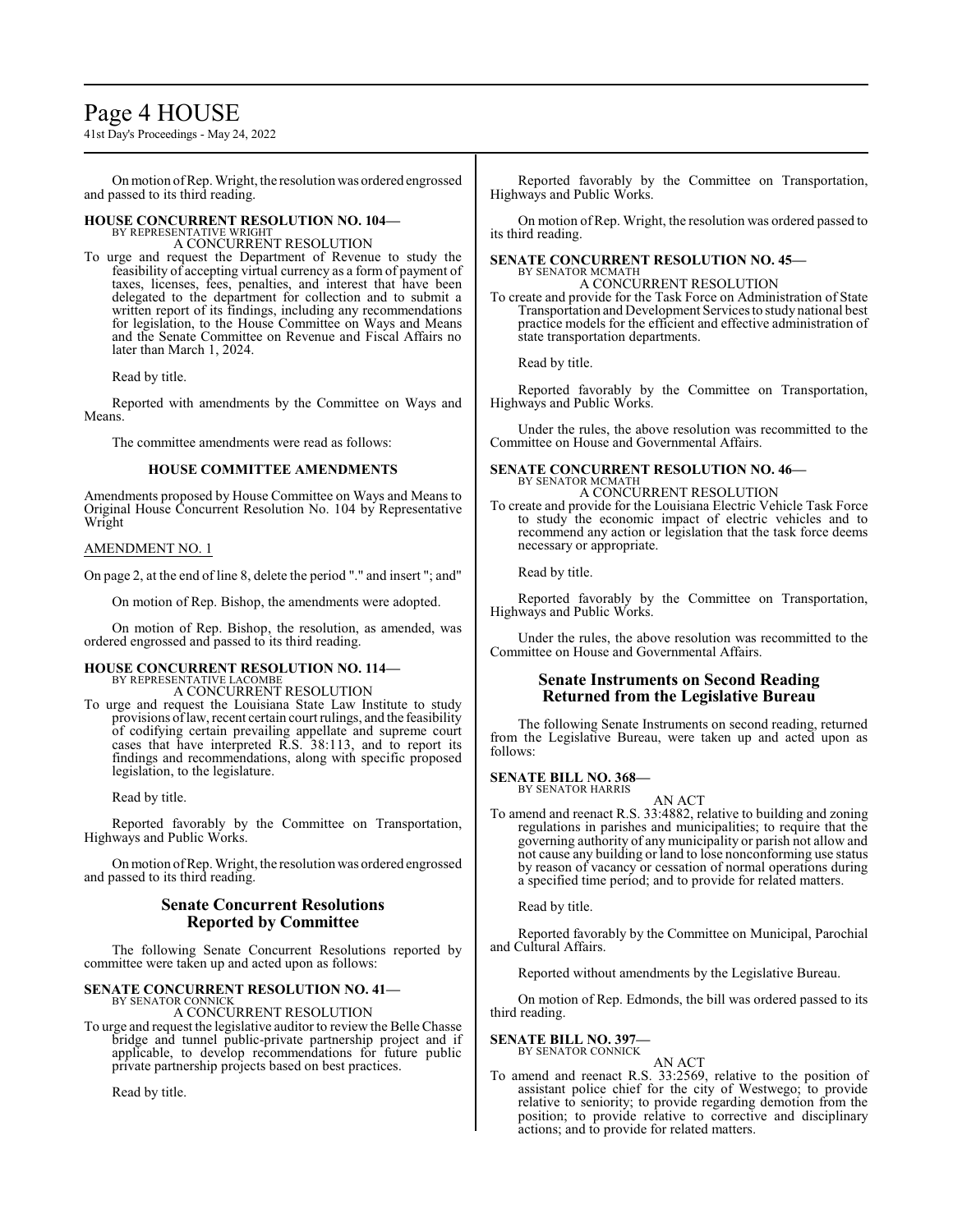## Page 5 HOUSE

41st Day's Proceedings - May 24, 2022

Read by title.

Reported favorably by the Committee on Municipal, Parochial and Cultural Affairs.

Reported without amendments by the Legislative Bureau.

On motion of Rep. Edmonds, the bill was ordered passed to its third reading.

**SENATE BILL NO. 434—** BY SENATORS FIELDS, ABRAHAM, BERNARD, BOUIE, CARTER, CATHEY, CONNICK, CORTEZ, FESI, FOIL, HARRIS, JACKSON, LAMBERT, LUNEAU, FRED MILLS, ROBERT MILLS, MIZELL, MORRIS, PEACOCK, POPE, PRICE, SMITH, STINE, TALBOT, WARD AND WOMACK

AN ACT

To amend and reenact R.S.  $11:710(F)(1)$  and  $(G)$  and the introductory paragraph of R.S. 11:710.1(A) and to enact R.S.  $11:710(H)$ ,  $710.\overline{1(F)}$ , and  $710.2$ , relative to critical teacher shortages; to provide for employment of retirees of the Teachers' Retirement System of Louisiana; to allow a retiree to return to work without suspension or reduction of benefit in certain circumstances; to provide for application; to provide for determinations and reporting; to provide for an effective date; and to provide for related matters.

Read by title.

Reported with amendments by the Committee on Retirement.

The committee amendments were read as follows:

#### **HOUSE COMMITTEE AMENDMENTS**

Amendments proposed by House Committee on Retirement to Reengrossed Senate Bill No. 434 by Senator Fields

#### AMENDMENT NO. 1

On page 1, line 2, after "reenact" delete "R.S. 11:710(F)(1)" and insert "R.S. 11:710(A)(3), (F)(1),"

#### AMENDMENT NO. 2

On page 1, line 11, delete "R.S. 11:710(F)(1)" and insert  $"R.S.11:710(A)(3), (F)(1),"$ 

#### AMENDMENT NO. 3

On page 1, between lines 14 and 15 insert the following:

"A. As used in this Section, the following words and phrases shall have the following meanings, unless a different meaning is clearly required by the context:

\* \* \*

(3) "Critical shortage" means any situation in which the employer has advertised and posted notice of positions to be filled a solicitation for certified teachers, has listed on the specified websites the positions that are unfilled or filled by reemployed retirees, and has received fewer than three certified applicants as provided in Subsection F of this Section."

#### AMENDMENT NO. 4

Delete page 2 and on page 3, delete lines 1 through 12 and insert the following:

"unless and until the Board of Elementary and Secondary Education and the board of trustees of this system have received certification that a critical shortage exists. Prior to making such certification for any full-time critical shortage position, the employer shall cause to be advertised in the official journal of the employer's governing authority, on two separate occasions, notice that a shortage of certified teachers exists and the positions sought to be filled. Additionally, the employer shall cause notice to be posted at the career development office, or similar such entity, of every postsecondary institution within a one hundred twenty-mile radius of the employer's governing authority satisfy the requirements of Subparagraph (b) of this Paragraph. If a certified applicant who is not a retiree applies for an advertised position, such person shall be hired before any certified retiree is employed, unless fewer than three applicants have applied for the position each of whom is certified in the critical shortage area being filled.

(b) For any position sought to be filled by employment of a retiree, the employer may certify the existence of a critical shortage only after complying with all of the following requirements:

(i) Posting with the career development office, or similar such entity, of every postsecondary education institution within a one hundred twenty-mile radius of the employer's governing authority at the beginning of each semester a general statement that the employer is soliciting applications for future employment of certified teachers.

(ii) Advertising at least once per month in the official journal of the employer's governing authority that the employer is soliciting applications for future employment of certified teachers.

(iii) Prominently displaying a listing of positions that are unfilled or that are filled by reemployed retirees, including those positions filled under the provisions of Subsection G of this Section, on the website of the employer's governing authority and of the employer, if the employer maintains a separate website.

\* \* \*

G.(1) A retiree of this system who has been retired for at least twelve months and who did not retire based on a disability may be directly reemployed without suspension or reduction in benefit if either of the following apply:

The retiree is certified to teach mathematics, science, English language arts, or special education excluding gifted and talented and is reemployed to fill a position in the area of certification.

(b) The retiree is certified, has at least thirty years of creditable service, has attained at least age sixty-two, and is reemployed to fill a vacancy created because a teacher is on maternity leave pursuant to R.S. 17:1211, military leave pursuant to R.S. 17:1215, sabbatical leave pursuant to R.S. 17:1171, or extended sick leave pursuant to R.S. 17:1202.

(2) The provisions of this Subsection shall not apply to anyone reemployed by contract or corporate contract.

(3) If a teacher who is not a retiree of this retirement system and who is certified in one of the areas listed in Paragraph (1) of this Subsection applies for a position in the area of certification filled at that time by a retiree reemployed under the provisions of this Subsection, that nonretiree shall be employed to replace the retiree at the start of the next grading period.

(4) The provisions of this Subsection shall terminate July 1,  $2027.$ 

#### AMENDMENT NO. 5

On page 4, line 8, after "system" and before "who" insert "who retired on or before June 30, 2020, and"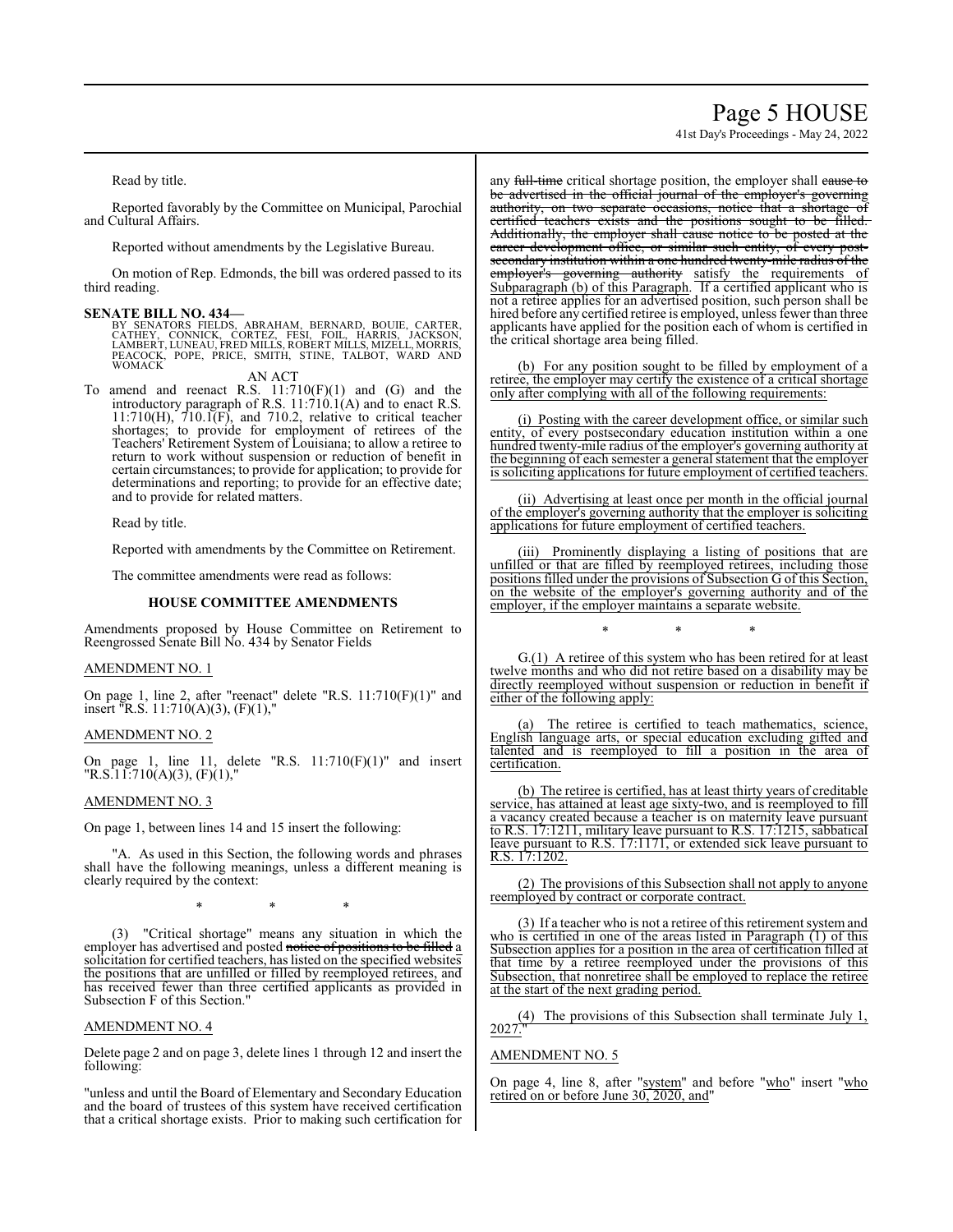## Page 6 HOUSE

41st Day's Proceedings - May 24, 2022

#### AMENDMENT NO. 6

On page 6, line 6, after "by" and before "schools" insert "public"

#### AMENDMENT NO. 7

On page 6, at the beginning of line 11 delete "term." and insert "term without employment of retirees."

#### AMENDMENT NO. 8

On page 6, delete lines 14 through 18 and insert the following:

"Section 4. The provisions of Sections 1 and 2 of this Act shall become effective when the Act which originated as Senate Bill No. 377 of the 2022 Regular Session of the Legislature become effective.

Section 5. The provisions of Sections 3 and 4 and this Section of this Act shall become effective upon signature of this Act by the governor or, if not signed by the governor, upon expiration of the time for bills to become law without signature by the governor, as provided by Article III, Section 18 of the Constitution of Louisiana. If this Act is vetoed by the governor and subsequently approved by the legislature, the provisions of Sections 3 and 4 and this Section of this Act shall become effective on the day following such approval."

Reported with amendments by the Legislative Bureau.

The Legislative Bureau amendments were read as follows:

#### **LEGISLATIVE BUREAU AMENDMENTS**

Amendments proposed byLegislative Bureau to Reengrossed Senate Bill No. 434 by Senator Fields

#### AMENDMENT NO. 1

On page 1, line 14, after "retirees" insert "on or before June 30, 2020"

On motion of Rep. DeVillier, the amendments were adopted.

On motion of Rep. DeVillier, the bill, as amended, was ordered passed to its third reading.

#### **SENATE BILL NO. 459—** BY SENATOR HARRIS

AN ACT To amend and reenact R.S.  $33:9075(F)(1)(d)$ , relative to the Lake Oaks Subdivision Improvement District; to provide relative to increasing the maximum amount of the parcel fee; and to provide for related matters.

Read by title.

Reported favorably by the Committee on Municipal, Parochial and Cultural Affairs.

Reported without amendments by the Legislative Bureau.

On motion of Rep. Edmonds, the bill was ordered passed to its third reading.

### **SENATE BILL NO. 461—** BY SENATOR REESE

AN ACT

To enact R.S. 33:423.30, relative to the Vinton Police Department; to authorize the police chief to discipline police personnel; and to provide for related matters.

Read by title.

Reported favorably by the Committee on Municipal, Parochial and Cultural Affairs.

Reported without amendments by the Legislative Bureau.

On motion of Rep. Edmonds, the bill was ordered passed to its third reading.

### **SENATE BILL NO. 475—** BY SENATOR BARROW

AN ACT

To enact R.S. 33:9038.74, relative to cooperative and economic development in East Baton Rouge Parish; to create the Baker Main Street Economic Development District as a special taxing and tax increment financing district in East Baton Rouge Parish; to provide for the boundaries of the district; to provide for the governance of the district; to provide for the authority, powers, duties, and functions of the governing body; to provide for the levy and collection of taxes within the district; to authorize the district to issue and sell bonds; to authorize the district to engage in tax increment financing; to provide for an effective date; and to provide for related matters.

Read by title.

Reported favorably by the Committee on Municipal, Parochial and Cultural Affairs.

Reported without amendments by the Legislative Bureau.

On motion of Rep. Edmonds, the bill was ordered passed to its third reading.

#### **Senate Bills on Second Reading Reported by Committee**

The following Senate Bills and Joint Resolutions on second reading reported by committee were taken up and acted upon as follows:

**SENATE BILL NO. 455—** BY SENATOR BOUDREAUX

AN ACT

To amend and reenact R.S.  $51:1361(3)$ ,  $1362(A)$ , the introductory paragraph of R.S. 51:1363, 1365, the title of Chapter 12 of Title 51 of the Louisiana Revised Statutes of 1950, and R.S. 44:4.1(B)(35), and to enact R.S. 51:1363.1, relative to internet; to provide for the office of broadband development and connectivity; to provide for development and implementation of a plan to provide access to broadband internet; to provide for the functions and responsibilities of the office of broadband development and connectivity; to provide for the termination date of the office; and to provide for related matters.

Read by title.

Reported with amendments by the Committee on Commerce.

The committee amendments were read as follows:

#### **HOUSE COMMITTEE AMENDMENTS**

Amendments proposed by House Committee on Commerce to Reengrossed Senate Bill No. 455 by Senator Boudreaux

#### AMENDMENT NO. 1

On page 1, line 4, after "R.S. 44:4.1(B)(35)" delete the comma ","

#### AMENDMENT NO. 2

On page 1, line 8, after "office;" and before "and" insert "to provide for effectiveness;

#### AMENDMENT NO. 3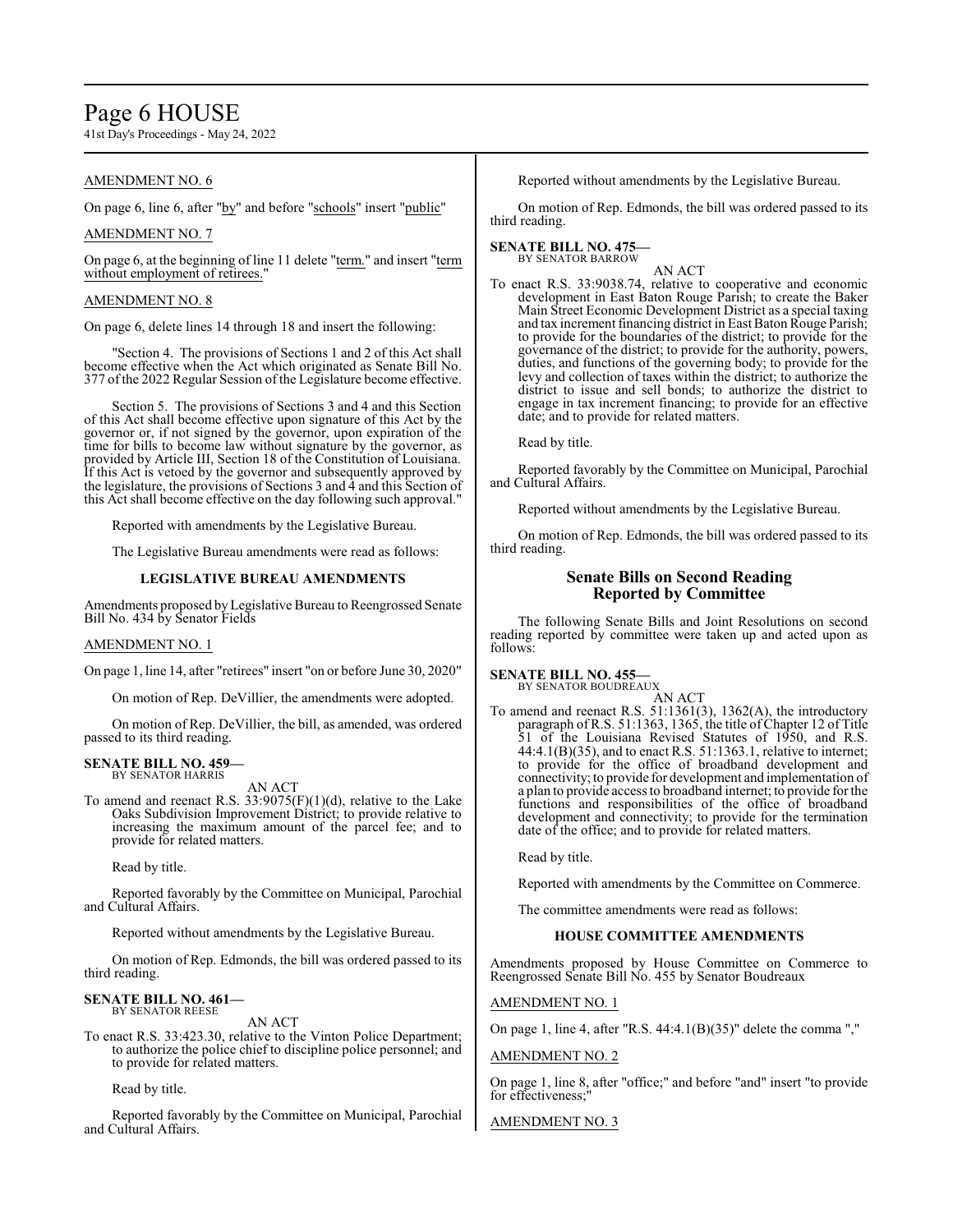Page 7 HOUSE

41st Day's Proceedings - May 24, 2022

On page 1, line 17, after "Chapter" and before the colon ":" insert a comma "," and "the following terms apply"

#### AMENDMENT NO. 4

On page 3, line 18, change "of the draft" to "draft of the"

#### AMENDMENT NO. 5

On page 3, at the end of line 25, change "overlap" to "overlaps"

#### AMENDMENT NO. 6

On page 4, at the end of line 4, delete "shall" and insert "is"

#### AMENDMENT NO. 7

On page 4, at the beginning of line 5, delete "be" and delete "shall be" and insert "is"

#### AMENDMENT NO. 8

On page 4, at the end of line 9, insert a comma ","

#### AMENDMENT NO. 9

On page 4, line 15, after "used" insert a comma ","

On motion of Rep. Davis, the amendments were adopted.

Under the rules, the bill, as amended, was recommitted to the Committee on House and Governmental Affairs.

#### **Reconsideration**

The following legislative instruments on reconsideration were taken up and acted upon as follows:

#### **HOUSE BILL NO. 179—**

BY REPRESENTATIVE WRIGHT A JOINT RESOLUTION

Proposing to repeal Article IV, Section 5(G) of the Constitution of Louisiana, to remove the governor's authority to veto line items; to provide for submission of the proposed amendment to the electors; and to provide for related matters.

Read by title.

On motion of Rep. Wright, the vote by which the above House Bill failed to pass on the previous legislative day was reconsidered.

Returned to the calendar under the rules.

#### **House Bills and Joint Resolutions on Third Reading and Final Passage**

The following House Bills and Joint Resolutions on third reading and final passage were taken up and acted upon as follows:

#### **HOUSE BILL NO. 74—** BY REPRESENTATIVE DESHOTEL

AN ACT

To amend and reenact R.S. 40:1667.1(F)(2), relative to supplemental pay for tribal officers of the Tunica-Biloxi Tribe of Louisiana; to increase the number of tribal officers eligible for supplemental pay; to provide for an effective date; and to provide for related matters.

Read by title.

Rep. Magee sent up floor amendments which were read as follows:

#### **HOUSE FLOOR AMENDMENTS**

Amendments proposed by Representative Magee to Engrossed House Bill No. 74 by Representative Deshotel

#### AMENDMENT NO. 1

On page 1, line 2, after "reenact" delete "R.S. 40:1667.1(F)(2)," and insert  $\text{R.S. } 40:1667.1(A)(1)$  and  $(F)(2)$ ,

#### AMENDMENT NO. 2

On page 1, line 7, after "Section 1." delete "R.S. 40:1667.1(F)(2) is" and insert "R.S. 40:1667.1(A)(1) and (F)(2) are"

#### AMENDMENT NO. 3

On page 1, between lines 9 and 10, insert the following:

"A.(1) In addition to the compensation now paid by any municipality included in this Part or by the Chitimacha Tribe of Louisiana, the Coushatta Tribe of Louisiana, or the Tunica-Biloxi Tribe ofLouisiana, hereinafter referred to as "tribe" or "tribal", to any police officer, every police officer employed by any municipality or tribe which employs one or more police officers who devotes his full working time to law enforcement, and for those hired after March 31, 1986, who have completed and passed a council-certified training program as provided in R.S. 40:2405, shall be paid by the state extra compensation in the amount of five hundred dollars per month for each full-time municipal or tribal law enforcement officer who has completed or who hereafter completes one year of service. Additionally, the Grand Caillou/Dulac Band of Biloxi-Chitimacha-Choctaw and the Pointe-au-Chien Indian Tribe are hereby formally recognized as Indian Tribes of the state.

### **Point of Order**

Rep. Zeringue asked for a ruling from the Chair as to whether the above amendments were germane to the subject matter contained in the bill as introduced.

### **Ruling of the Chair**

The Chair ruled that the above amendments were germane to the subject matter contained in the bill as introduced.

On motion of Rep. Magee, the amendments were adopted.

Rep. Deshotel moved the final passage of the bill, as amended.

#### **ROLL CALL**

The roll was called with the following result:

Johnson, M.

#### YEAS

Mr. Speaker Freeman Marcelle<br>
Adams Freiberg Marino Adams Freiberg<br>Amedee Gaines Amedee Gaines McCormick<br>
Bagley Goudeau McKnight Bagley Goudeau McKnight Bourriaque Harris<br>Boyd Hilferty Boyd Hilferty Miller, G.<br>Brass Hodges Mincey Brass Hodges<br>Brown Horton Brown Horton Nelson<br>Bryant Hughes Owen, Bryant Hughes Owen, C.<br>Butler Huval Owen, R. Carpenter Illg<br>Carrier Ivev Carrier Ivey Pierre<br>Carter R. Jefferson Riser Carter, R. Jefferson Riser Cormier Jenkins Romero<br>Coussan Johnson, M. Schlegel

Green McMahen<br>Harris Miller, D. Huval Owen, R.<br>Illg Phelps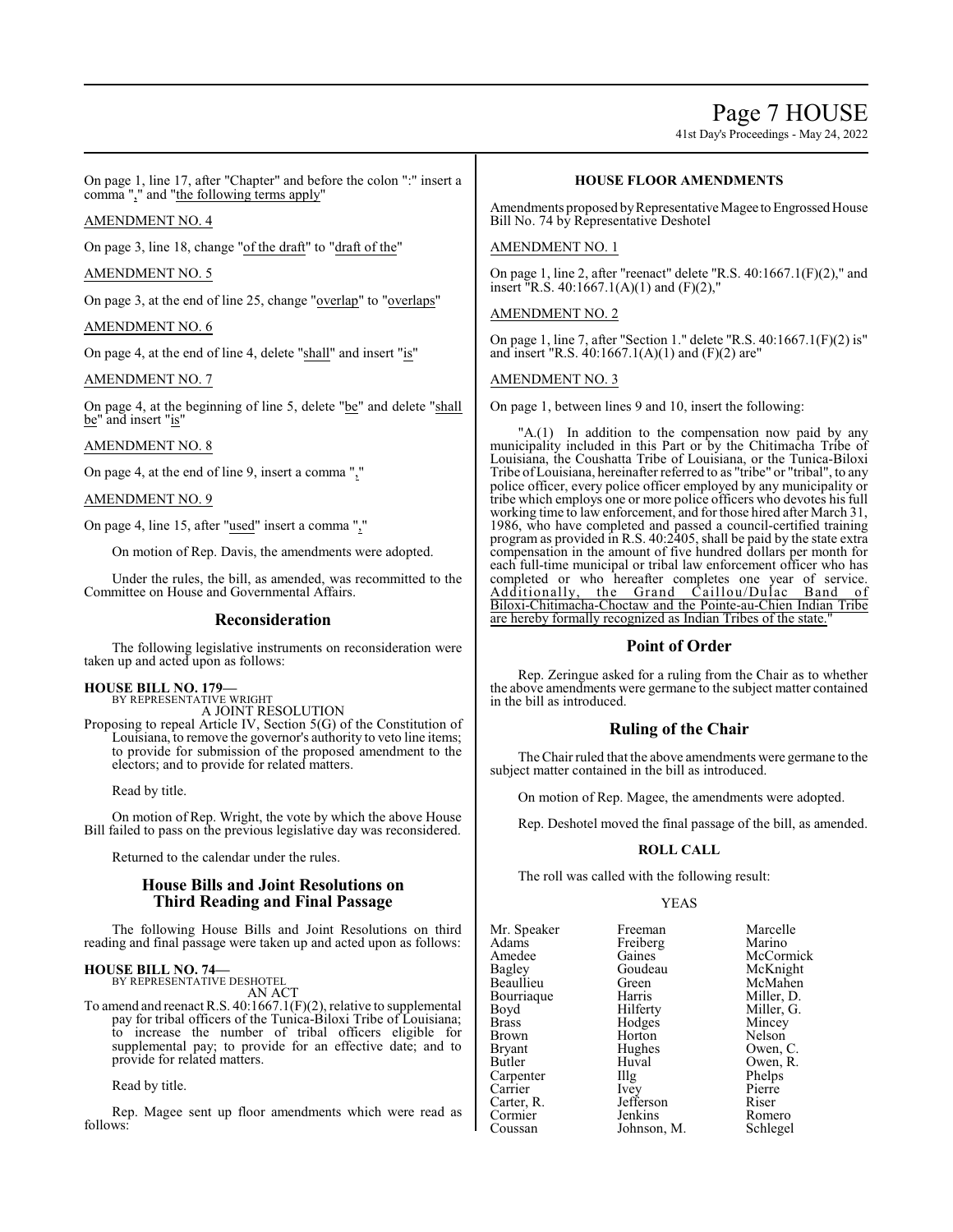## Page 8 HOUSE

41st Day's Proceedings - May 24, 2022

| Crews<br>Davis<br>Deshotel<br>DuBuisson<br>Duplessis<br>Echols<br>Edmonston<br>Farnum<br>Fisher<br>Fontenot<br>Total - 78 | Johnson, T.<br>Jordan<br>Kerner<br>LaCombe<br>LaFleur<br>Landry<br>Larvadain<br>Lyons<br>Mack<br>Magee<br><b>NAYS</b> | Seabaugh<br>Selders<br>St. Blanc<br>Thompson<br>Turner<br>Villio<br>White<br>Willard<br>Wright<br>Zeringue |
|---------------------------------------------------------------------------------------------------------------------------|-----------------------------------------------------------------------------------------------------------------------|------------------------------------------------------------------------------------------------------------|
| Emerson<br>Firment<br>Frieman<br>Gadberry<br>Garofalo<br>Geymann<br>Total - 16                                            | Glover<br>McFarland<br>Miguez<br>Muscarello<br>Pressly<br>Schamerhorn<br><b>ABSENT</b>                                | Stagni<br>Stefanski<br>Tarver<br>Thomas                                                                    |
| Bacala<br>Bishop<br>Carter, W.<br>$\cos$<br>Total - 11                                                                    | DeVillier<br>Edmonds<br>Hollis<br>Moore                                                                               | Newell<br>Orgeron<br>Wheat                                                                                 |

The Chair declared the above bill was finally passed.

The title of the above bill was read and adopted.

Rep. Deshotel moved to reconsider the vote by which the above bill was finally passed, and, on his own motion, the motion to reconsider was laid on the table.

#### **Consent to Correct a Vote Record**

Rep. Green requested the House consent to record his vote on final passage of House Bill No. 74 as yea, which consent was unanimously granted.

### **HOUSE BILL NO. 277—** BY REPRESENTATIVE CARRIER

AN ACT

To amend and reenact R.S.  $40:1667.1(A)(3)(a)$  and  $(F)(3)$ , relative to supplemental pay for tribal officers of the Coushatta Tribe of Louisiana; to increase the number of tribal officers eligible for supplemental pay; to remove certain limitations; to make technical corrections; to provide for an effective date; and to provide for related matters.

Read by title.

Rep. Carrier moved the final passage of the bill.

#### **ROLL CALL**

The roll was called with the following result:

#### YEAS

| Mr. Speaker   | Freeman  | Marino     |
|---------------|----------|------------|
| Adams         | Freiberg | McKnight   |
| Amedee        | Gaines   | McMahen    |
| Beaullieu     | Goudeau  | Miller, D. |
| Bishop        | Green    | Miller, G. |
| Bourriaque    | Harris   | Mincey     |
| Boyd          | Hilferty | Nelson     |
| <b>Brass</b>  | Hodges   | Newell     |
| <b>Bryant</b> | Horton   | Orgeron    |
| Butler        | Hughes   | Owen, R.   |

| Carpenter<br>Carrier<br>Carter, R.<br>Cormier<br>Coussan<br>Crews<br>Davis<br>Deshotel   | Huval<br>Illg<br>Ivey<br>Jefferson<br>Jenkins<br>Johnson, M.<br>Johnson, T.<br>Jordan | Phelps<br>Pierre<br>Riser<br>Romero<br>Schlegel<br>Seabaugh<br>Selders<br>St. Blanc |
|------------------------------------------------------------------------------------------|---------------------------------------------------------------------------------------|-------------------------------------------------------------------------------------|
| DuBuisson<br>Duplessis<br>Echols<br>Edmonds<br>Edmonston<br>Farnum<br>Fisher<br>Fontenot | Kerner<br>LaFleur<br>Landry<br>Larvadain<br>Lyons<br>Mack<br>Magee<br>Marcelle        | Stagni<br>Thompson<br>Turner<br>Villio<br>White<br>Willard<br>Wright<br>Zeringue    |
| Total - 78                                                                               | <b>NAYS</b>                                                                           |                                                                                     |
| Emerson<br>Firment<br>Frieman<br>Gadberry<br>Garofalo<br>Geymann<br>Total - 16           | Glover<br>McCormick<br>McFarland<br>Miguez<br>Muscarello<br>Pressly<br><b>ABSENT</b>  | Schamerhorn<br>Stefanski<br>Tarver<br>Thomas                                        |
| Bacala<br>Bagley<br>Brown<br>Carter, W.<br>Total - 11                                    | Cox<br>DeVillier<br>Hollis<br>LaCombe                                                 | Moore<br>Owen, C.<br>Wheat                                                          |

The Chair declared the above bill was finally passed.

The title of the above bill was read and adopted.

Rep. Carrier moved to reconsider the vote by which the above bill was finally passed, and, on his own motion, the motion to reconsider was laid on the table.

### **HOUSE BILL NO. 336—** BY REPRESENTATIVE GOUDEAU

AN ACT

To enact Chapter 37 of Title 48 of the Louisiana Revised Statutes of 1950, to be comprised ofR.S. 48:2211 through 2223, relative to the "Atchafalaya Basin Bridge Commission"; to create and provide with respect to the Atchafalaya Basin Bridge Commission; to provide for the territorial boundaries, governance, plans, powers, and duties of the board of commissioners; to authorize the board to contract for certain projects to be performed; to authorize the board to acquire land and utilities; to provide with respect to bonds and other revenue for funding; to authorize the creation of the Atchafalaya Basin Bridge Commission police; to provide for the powers and responsibilities of the Atchafalaya Basin Bridge Commission police; and to provide for related matters.

Read by title.

#### **Motion**

On motion of Rep. Goudeau, the bill was returned to the calendar.

#### **HOUSE BILL NO. 499—**

BY REPRESENTATIVE AMEDEE

AN ACT To enact R.S. 17:1807(D) through (F), relative to postsecondary education; to create a fund for the purpose of funding tuition exemptions and reduction in textbook costs for persons age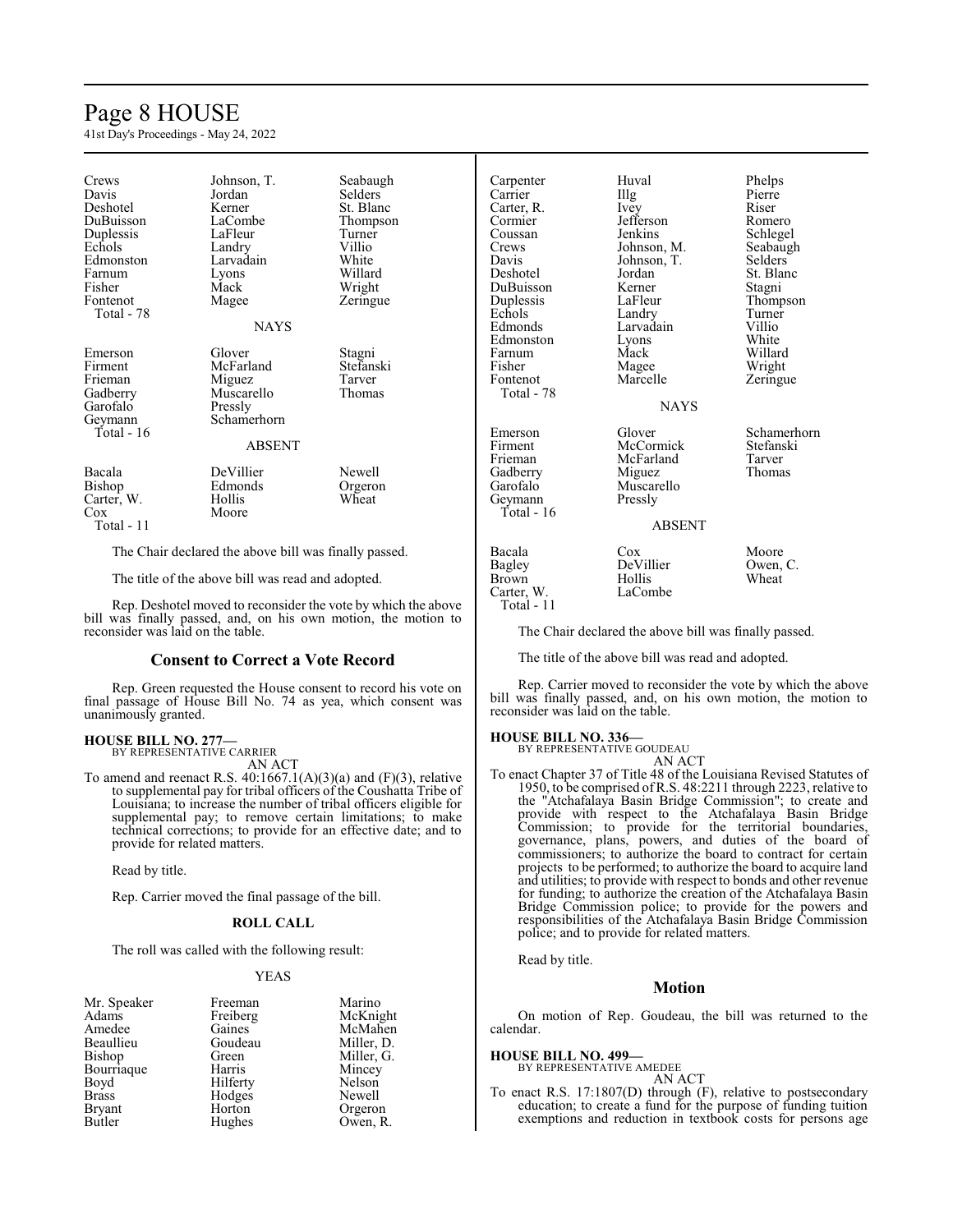### Page 9 HOUSE

41st Day's Proceedings - May 24, 2022

fifty-five and older; to provide that the Board of Regents shall administer the fund; to direct the state treasurer to deposit certain amounts into the fund; and to provide for related matters.

Read by title.

#### **Acting Speaker Stefanski in the Chair**

#### **Motion**

On motion of Rep. Amedee, the bill was returned to the calendar.

### **HOUSE BILL NO. 650—** BY REPRESENTATIVE HILFERTY

AN ACT

To enact Part IV of Chapter 8 of Title 46 of the Louisiana Revised Statutes of 1950, to be comprised of R.S. 46:977.31, relative to the medical assistance programofthis state known as Medicaid; to provide for Medicaid coverage of pasteurized donor human milk when medically necessary; to provide relative to federal Medicaid waivers; and to provide for related matters.

Read by title.

Rep. Hilferty moved the final passage of the bill.

#### **ROLL CALL**

The roll was called with the following result:

### YEAS

|                                                                                                                                                                                                                                                                                                                                                                     | Y EAS                                                                                                                                                                                                                                                                                                                                                   |                                                                                                                                                                                                                                                                                                                                                         | Bacala                                                                                                                                                                                                                                                                                                                                                                   | Garofalo                                                                                                                                                                                                                                                                                                                            | Mincey                                                                                                                                                                                                                                                                                        |
|---------------------------------------------------------------------------------------------------------------------------------------------------------------------------------------------------------------------------------------------------------------------------------------------------------------------------------------------------------------------|---------------------------------------------------------------------------------------------------------------------------------------------------------------------------------------------------------------------------------------------------------------------------------------------------------------------------------------------------------|---------------------------------------------------------------------------------------------------------------------------------------------------------------------------------------------------------------------------------------------------------------------------------------------------------------------------------------------------------|--------------------------------------------------------------------------------------------------------------------------------------------------------------------------------------------------------------------------------------------------------------------------------------------------------------------------------------------------------------------------|-------------------------------------------------------------------------------------------------------------------------------------------------------------------------------------------------------------------------------------------------------------------------------------------------------------------------------------|-----------------------------------------------------------------------------------------------------------------------------------------------------------------------------------------------------------------------------------------------------------------------------------------------|
| Adams<br>Amedee<br>Bacala<br>Bagley<br>Beaullieu<br>Bishop<br>Bourriaque<br>Boyd<br>Brass<br>Brown<br><b>Bryant</b><br>Butler<br>Carpenter<br>Carrier<br>Carter, R.<br>Cormier<br>Coussan<br>Crews<br>Davis<br>DeVillier<br>DuBuisson<br>Duplessis<br>Echols<br>Edmonds<br>Edmonston<br>Emerson<br>Farnum<br>Firment<br>Fisher<br>Fontenot<br>Freeman<br>Total - 93 | Freiberg<br>Frieman<br>Gadberry<br>Gaines<br>Garofalo<br>Glover<br>Goudeau<br>Green<br>Harris<br>Hilferty<br>Hodges<br>Horton<br>Hughes<br>Huval<br>Illg<br>Ivey<br>Jefferson<br>Jenkins<br>Johnson, M.<br>Jordan<br>Kerner<br>LaCombe<br>LaFleur<br>Landry<br>Larvadain<br>Lyons<br>Mack<br>Marcelle<br>Marino<br>McCormick<br>McKnight<br><b>NAYS</b> | McMahen<br>Miguez<br>Miller, D.<br>Miller, G.<br>Mincey<br>Muscarello<br>Nelson<br>Newell<br>Orgeron<br>Owen, C.<br>Owen, R.<br>Phelps<br>Pierre<br>Pressly<br>Riser<br>Romero<br>Schamerhorn<br>Schlegel<br>Seabaugh<br>St. Blanc<br>Stagni<br>Stefanski<br>Tarver<br>Thomas<br>Thompson<br>Turner<br>Villio<br>White<br>Willard<br>Wright<br>Zeringue | Bagley<br>Beaullieu<br><b>Bishop</b><br>Bourriaque<br>Boyd<br><b>Brass</b><br><b>Brown</b><br><b>Bryant</b><br>Carpenter<br>Carrier<br>Carter, R.<br>Cormier<br>Coussan<br>Crews<br>Davis<br>DeVillier<br>DuBuisson<br>Duplessis<br>Echols<br>Edmonds<br>Emerson<br>Farnum<br>Firment<br>Fisher<br>Fontenot<br>Freeman<br>Freiberg<br>Frieman<br>Total - 91<br>Total - 0 | Glover<br>Goudeau<br>Green<br>Harris<br>Hilferty<br>Hodges<br>Horton<br>Hughes<br>Huval<br>Illg<br>Ivey<br>Jefferson<br>Jenkins<br>Johnson, M.<br>Kerner<br>LaCombe<br>LaFleur<br>Landry<br>Larvadain<br>Lyons<br>Mack<br>Magee<br>Marcelle<br>Marino<br>McCormick<br>McKnight<br>McMahen<br>Miguez<br><b>NAYS</b><br><b>ABSENT</b> | Muscarello<br>Nelson<br>Newell<br>Orgeron<br>Owen, C.<br>Owen, R.<br>Pierre<br>Pressly<br>Riser<br>Romero<br>Schamerhorn<br>Schlegel<br>Seabaugh<br>Selders<br>St. Blanc<br>Stagni<br>Stefanski<br>Tarver<br>Thomas<br>Thompson<br>Turner<br>Villio<br>White<br>Willard<br>Wright<br>Zeringue |
| Total - 0                                                                                                                                                                                                                                                                                                                                                           | <b>ABSENT</b>                                                                                                                                                                                                                                                                                                                                           |                                                                                                                                                                                                                                                                                                                                                         | Mr. Speaker<br>Butler<br>Carter, W.                                                                                                                                                                                                                                                                                                                                      | Edmonston<br>Geymann<br>Hollis                                                                                                                                                                                                                                                                                                      | McFarland<br>Moore<br>Phelps                                                                                                                                                                                                                                                                  |
| Mr. Speaker<br>Carter, W.                                                                                                                                                                                                                                                                                                                                           | Geymann<br>Hollis                                                                                                                                                                                                                                                                                                                                       | McFarland<br>Moore                                                                                                                                                                                                                                                                                                                                      | $\cos$<br>Deshotel                                                                                                                                                                                                                                                                                                                                                       | Johnson, T.<br>Jordan                                                                                                                                                                                                                                                                                                               | Wheat                                                                                                                                                                                                                                                                                         |
|                                                                                                                                                                                                                                                                                                                                                                     |                                                                                                                                                                                                                                                                                                                                                         |                                                                                                                                                                                                                                                                                                                                                         |                                                                                                                                                                                                                                                                                                                                                                          |                                                                                                                                                                                                                                                                                                                                     |                                                                                                                                                                                                                                                                                               |

### Deshotel Total - 12

Cox Johnson, T. Selders<br>Deshotel Magee Wheat

The Chair declared the above bill was finally passed.

The title of the above bill was read and adopted.

Rep. Hilferty moved to reconsider the vote by which the above bill was finally passed, and, on her own motion, the motion to reconsider was laid on the table.

#### **HOUSE BILL NO. 651—**

BY REPRESENTATIVES HILFERTY AND GREEN

AN ACT

To enact R.S. 22:1059.2, relative to health insurance coverage; to require a health coverage plan to provide benefits for pasteurized donor human milk when medically necessary; to provide for effectiveness; and to provide for related matters.

Read by title.

Rep. Hilferty moved the final passage of the bill.

#### **ROLL CALL**

The roll was called with the following result:

#### YEAS

| Adams        | Gadberry    | Miller, D. |
|--------------|-------------|------------|
| Amedee       | Gaines      | Miller, G. |
| Bacala       | Garofalo    | Mincey     |
| Bagley       | Glover      | Muscarello |
| Beaullieu    | Goudeau     | Nelson     |
| Bishop       | Green       | Newell     |
| Bourriaque   | Harris      | Orgeron    |
| Boyd         | Hilferty    | Owen, C.   |
| Brass        | Hodges      | Owen, R.   |
| <b>Brown</b> | Horton      | Pierre     |
| Bryant       | Hughes      | Pressly    |
| Carpenter    | Huval       | Riser      |
| Carrier      | Illg        | Romero     |
| Carter, R.   | Ivey        | Schamerho  |
| Cormier      | Jefferson   | Schlegel   |
| Coussan      | Jenkins     | Seabaugh   |
| Crews        | Johnson, M. | Selders    |
| Davis        | Kerner      | St. Blanc  |
| DeVillier    | LaCombe     | Stagni     |
| DuBuisson    | LaFleur     | Stefanski  |
| Duplessis    | Landry      | Tarver     |
| Echols       | Larvadain   | Thomas     |
| Edmonds      | Lyons       | Thompson   |
| Emerson      | Mack        | Turner     |
| Farnum       | Magee       | Villio     |
| Firment      | Marcelle    | White      |
| Fisher       | Marino      | Willard    |
| Fontenot     | McCormick   | Wright     |
| Freeman      | McKnight    | Zeringue   |
| Freiberg     | McMahen     |            |
| Frieman      | Miguez      |            |
| Total - 91   |             |            |
|              | <b>NAYS</b> |            |
| Total - 0    |             |            |
|              | ABSENT      |            |
| Mr. Speaker  | Edmonston   | McFarland  |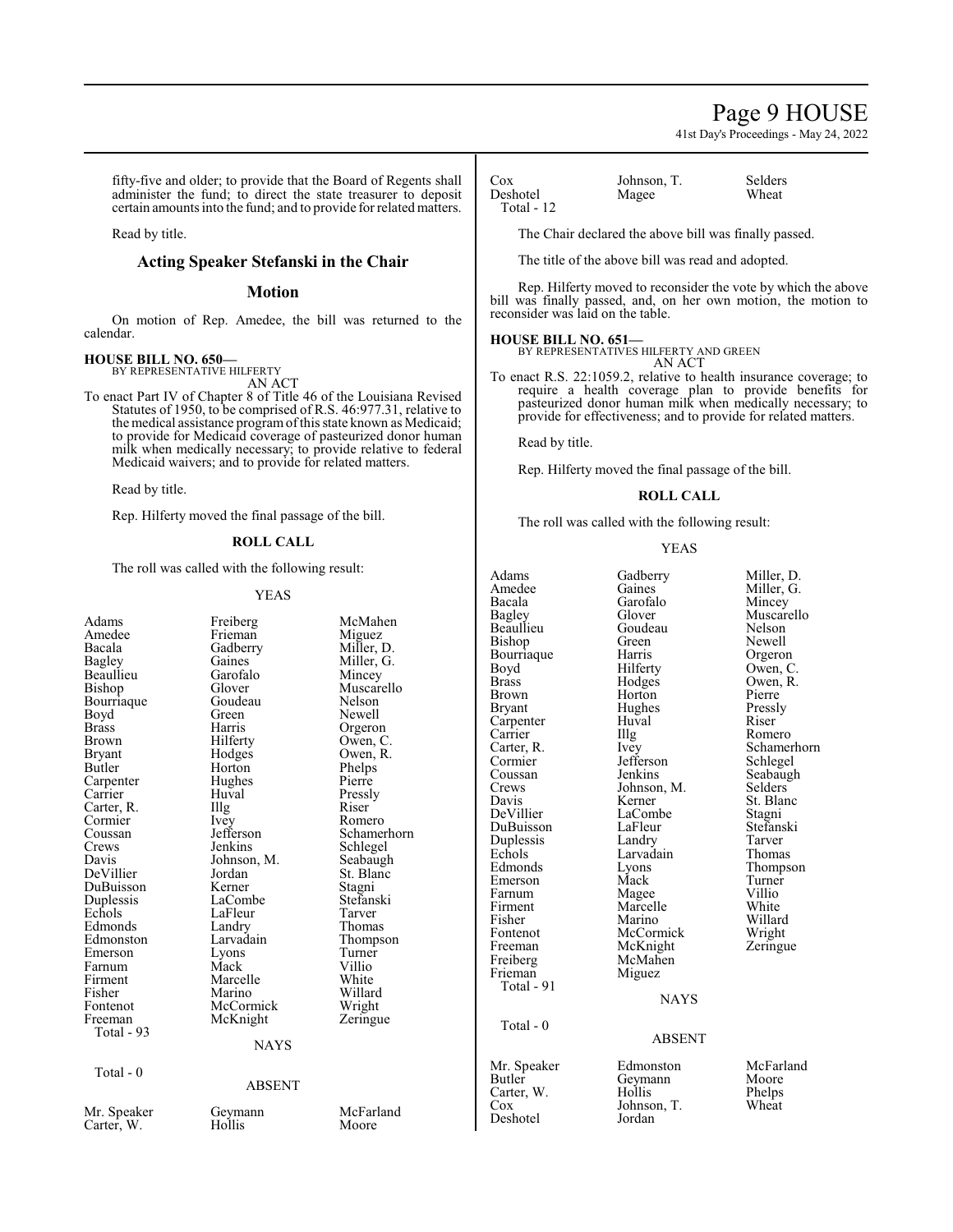### Page 10 HOUSE

41st Day's Proceedings - May 24, 2022

Total - 14

The Chair declared the above bill was finally passed.

The title of the above bill was read and adopted.

Rep. Hilferty moved to reconsider the vote by which the above bill was finally passed, and, on her own motion, the motion to reconsider was laid on the table.

### **HOUSE BILL NO. 739—** BY REPRESENTATIVE LYONS

AN ACT

To enact R.S. 49:149.65, relative to public buildings and grounds; to provide for an appropriate memorial for Oscar James Dunn within Memorial Hall; to provide for funds for the establishment and maintenance of the memorial; and to provide for related matters.

Read by title.

Rep. Lyons moved the final passage of the bill.

#### **ROLL CALL**

The roll was called with the following result:

#### YEAS

| Adams<br>Bacala<br>Bagley<br>Beaullieu<br>Bishop<br>Bourriaque<br>Boyd<br><b>Brass</b><br><b>Brown</b><br><b>Bryant</b><br>Carpenter<br>Carrier<br>Carter, R.<br>Cormier<br>Coussan<br>Crews<br>Davis<br>DeVillier<br>DuBuisson<br>Duplessis<br>Echols<br>Edmonds<br>Edmonston<br>Emerson<br>Farnum<br>Firment<br>Fisher | Gadberry<br>Gaines<br>Garofalo<br>Geymann<br>Glover<br>Goudeau<br>Green<br>Harris<br>Hilferty<br>Hodges<br>Horton<br>Hughes<br>Huval<br>Illg<br><i>lvey</i><br>Jefferson<br>Jenkins<br>Johnson, M.<br>Jordan<br>Kerner<br>LaCombe<br>LaFleur<br>Landry<br>Larvadain<br>Lyons<br>Mack<br>Magee | McKnight<br>McMahen<br>Miguez<br>Miller, D.<br>Miller, G.<br>Mincey<br>Muscarello<br>Newell<br>Orgeron<br>Owen, C.<br>Owen, R.<br>Pierre<br>Pressly<br>Riser<br>Romero<br>Schamerhorn<br>Schlegel<br>Seabaugh<br>Selders<br>St. Blanc<br>Stagni<br>Stefanski<br>Tarver<br>Thomas<br>Thompson<br>Turner<br>Villio |
|--------------------------------------------------------------------------------------------------------------------------------------------------------------------------------------------------------------------------------------------------------------------------------------------------------------------------|-----------------------------------------------------------------------------------------------------------------------------------------------------------------------------------------------------------------------------------------------------------------------------------------------|------------------------------------------------------------------------------------------------------------------------------------------------------------------------------------------------------------------------------------------------------------------------------------------------------------------|
|                                                                                                                                                                                                                                                                                                                          |                                                                                                                                                                                                                                                                                               |                                                                                                                                                                                                                                                                                                                  |
|                                                                                                                                                                                                                                                                                                                          |                                                                                                                                                                                                                                                                                               |                                                                                                                                                                                                                                                                                                                  |
|                                                                                                                                                                                                                                                                                                                          |                                                                                                                                                                                                                                                                                               |                                                                                                                                                                                                                                                                                                                  |
|                                                                                                                                                                                                                                                                                                                          |                                                                                                                                                                                                                                                                                               |                                                                                                                                                                                                                                                                                                                  |
|                                                                                                                                                                                                                                                                                                                          |                                                                                                                                                                                                                                                                                               |                                                                                                                                                                                                                                                                                                                  |
|                                                                                                                                                                                                                                                                                                                          |                                                                                                                                                                                                                                                                                               |                                                                                                                                                                                                                                                                                                                  |
|                                                                                                                                                                                                                                                                                                                          |                                                                                                                                                                                                                                                                                               |                                                                                                                                                                                                                                                                                                                  |
|                                                                                                                                                                                                                                                                                                                          |                                                                                                                                                                                                                                                                                               |                                                                                                                                                                                                                                                                                                                  |
|                                                                                                                                                                                                                                                                                                                          |                                                                                                                                                                                                                                                                                               |                                                                                                                                                                                                                                                                                                                  |
|                                                                                                                                                                                                                                                                                                                          |                                                                                                                                                                                                                                                                                               |                                                                                                                                                                                                                                                                                                                  |
|                                                                                                                                                                                                                                                                                                                          |                                                                                                                                                                                                                                                                                               |                                                                                                                                                                                                                                                                                                                  |
|                                                                                                                                                                                                                                                                                                                          |                                                                                                                                                                                                                                                                                               |                                                                                                                                                                                                                                                                                                                  |
| Fontenot                                                                                                                                                                                                                                                                                                                 | Marcelle                                                                                                                                                                                                                                                                                      | White                                                                                                                                                                                                                                                                                                            |
| Freeman                                                                                                                                                                                                                                                                                                                  | Marino                                                                                                                                                                                                                                                                                        | Willard                                                                                                                                                                                                                                                                                                          |
| Freiberg                                                                                                                                                                                                                                                                                                                 | McCormick                                                                                                                                                                                                                                                                                     | Wright                                                                                                                                                                                                                                                                                                           |
| Frieman                                                                                                                                                                                                                                                                                                                  | McFarland                                                                                                                                                                                                                                                                                     | Zeringue                                                                                                                                                                                                                                                                                                         |
| Total - 93                                                                                                                                                                                                                                                                                                               |                                                                                                                                                                                                                                                                                               |                                                                                                                                                                                                                                                                                                                  |
|                                                                                                                                                                                                                                                                                                                          | <b>NAYS</b>                                                                                                                                                                                                                                                                                   |                                                                                                                                                                                                                                                                                                                  |
| Total - 0                                                                                                                                                                                                                                                                                                                |                                                                                                                                                                                                                                                                                               |                                                                                                                                                                                                                                                                                                                  |
|                                                                                                                                                                                                                                                                                                                          | ABSENT                                                                                                                                                                                                                                                                                        |                                                                                                                                                                                                                                                                                                                  |
|                                                                                                                                                                                                                                                                                                                          |                                                                                                                                                                                                                                                                                               |                                                                                                                                                                                                                                                                                                                  |
| Mr. Speaker                                                                                                                                                                                                                                                                                                              | Cox                                                                                                                                                                                                                                                                                           | Moore                                                                                                                                                                                                                                                                                                            |
| Amedee                                                                                                                                                                                                                                                                                                                   | Deshotel                                                                                                                                                                                                                                                                                      | Nelson                                                                                                                                                                                                                                                                                                           |
| Butler                                                                                                                                                                                                                                                                                                                   | Hollis                                                                                                                                                                                                                                                                                        | Phelps                                                                                                                                                                                                                                                                                                           |
| Carter. W.                                                                                                                                                                                                                                                                                                               | Johnson. T.                                                                                                                                                                                                                                                                                   | Wheat                                                                                                                                                                                                                                                                                                            |

Amendments proposed by Representative Landry to Engrossed House Bill No. 988 by Representative Landry AMENDMENT NO. 1 On page 1, line 19, after "to" and before "law" insert the following 'emergency medical services, On motion of Rep. Landry, the amendments were adopted.

### **Speaker Pro Tempore Magee in the Chair**

The Chair declared the above bill was finally passed. The title of the above bill was read and adopted.

reconsider was laid on the table.

BY REPRESENTATIVE LANDRY

**HOUSE BILL NO. 988—**

Read by title.

follows:

Rep. Lyons moved to reconsider the vote by which the above bill was finally passed, and, on his own motion, the motion to

AN ACT To enact R.S. 49:1016, relative to state employment; to provide relative to state employees and potential state employees who use medical marijuana; to prohibit certain employment actions against such employees and potential employees; to provide for

Rep. Landry sent up floor amendments which were read as

**HOUSE FLOOR AMENDMENTS**

exceptions; and to provide for related matters.

#### **Motion**

On motion of Rep. Landry, the bill, as amended, was returned to the calendar.

#### **Suspension of the Rules**

On motion of Rep. Michael Johnson, the rules were suspended in order to take up and consider House and House Concurrent Resolutions on Third Reading for Final Consideration at this time.

#### **House and House Concurrent Resolutions on Third Reading for Final Consideration**

The following House and House Concurrent Resolutions on third reading for final consideration were taken up and acted upon as follows:

#### **HOUSE CONCURRENT RESOLUTION NO. 12—** BY REPRESENTATIVE CHARLES OWEN

A CONCURRENT RESOLUTION

To urge and request the Congress of the United States of America to significantly reduce funding of the Department of Homeland Security and any other department that is undertaking efforts to identify and threaten or silence individuals or groups who criticize the department or proffer theories not approved by the department.

Called from the calendar.

Read by title.

**Motion**

Total - 12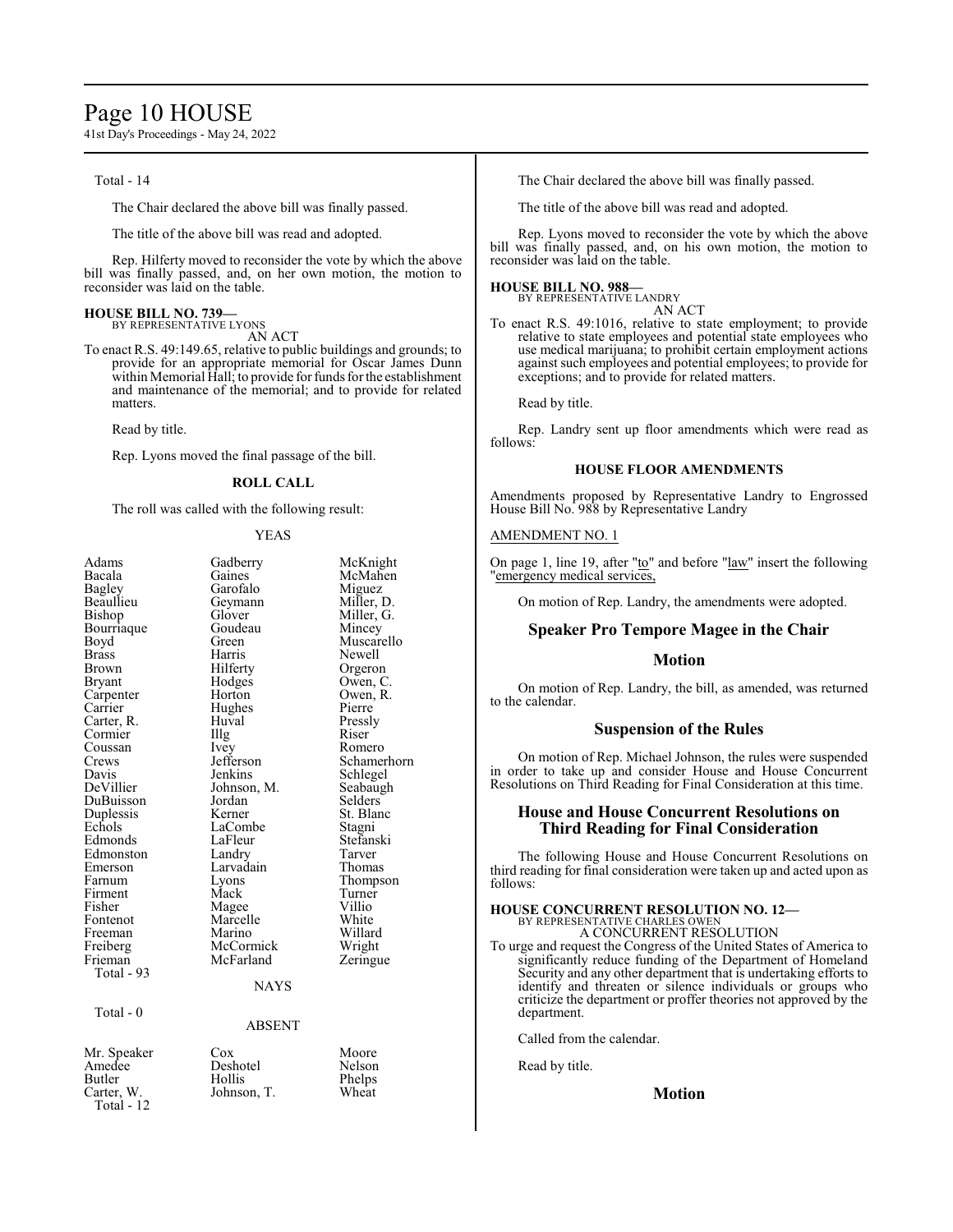### Page 11 HOUSE

41st Day's Proceedings - May 24, 2022

Onmotion ofRep. Michael Johnson, the resolution was returned to the calendar.

### **Notice of Intention to Call**

Pursuant to House Rule No. 8.20(A), Rep. Michael Johnson gave notice of Rep. Charles Owen's intention to call House Concurrent Resolution No. 12 from the calendar on Wednesday, May 25, 2022.

## **HOUSE CONCURRENT RESOLUTION NO. 101—** BY REPRESENTATIVE BACALA

A CONCURRENT RESOLUTION

To urge and request the Judicial Council of the Supreme Court of Louisiana to conduct a comprehensive study of active felony cases in each district court within every judicial district of the state of Louisiana and to report its initial findings to the Legislature of Louisiana prior to the 2023 Regular Session of the Legislature and annually thereafter no later than March 1st of each year.

Called from the calendar.

Read by title.

#### **Motion**

On motion of Rep. Bacala, the resolution was returned to the calendar.

#### **HOUSE CONCURRENT RESOLUTION NO. 103—**

BY REPRESENTATIVE WRIGHT A CONCURRENT RESOLUTION

To authorize and direct the Cash Management Review Board to meet, establish, and function as the Louisiana Digital Assets Working Group to research, report, and make recommendations relative to the use of digital assets in this state and submit the findings to the state treasurer on or before February 1, 2023.

Called from the calendar.

Read by title.

#### **Motion**

On motion of Rep. Nelson, the resolution was returned to the calendar.

#### **HOUSE CONCURRENT RESOLUTION NO. 107—** BY REPRESENTATIVE WRIGHT

A CONCURRENT RESOLUTION

To create and provide for a joint subcommittee to be comprised of members from the House Committee on Transportation, Highways and Public Works, the House Committee on Commerce, the Senate Committee on Transportation, Highways, and Public Works, and the Senate Committee on Commerce, Consumer Protection, and International Affairs to examine and study port infrastructure strategies.

Called from the calendar.

Read by title.

#### **Motion**

On motion of Rep. Nelson, the resolution was returned to the calendar.

#### **HOUSE CONCURRENT RESOLUTION NO. 103—** BY REPRESENTATIVE WRIGHT

A CONCURRENT RESOLUTION

To authorize and direct the Cash Management Review Board to meet, establish, and function as the Louisiana Digital Assets Working Group to research, report, and make recommendations relative to the use of digital assets in this state and submit the findings to the state treasurer on or before February 1, 2023.

Called from the calendar.

Read by title.

Rep. Wright moved the adoption of the resolution.

By a vote of 97 yeas and 0 nays, the resolution was adopted.

Ordered to the Senate.

### **HOUSE CONCURRENT RESOLUTION NO. 107—** BY REPRESENTATIVE WRIGHT A CONCURRENT RESOLUTION

To create and provide for a joint subcommittee to be comprised of members from the House Committee on Transportation, Highways and Public Works, the House Committee on Commerce, the Senate Committee on Transportation, Highways, and Public Works, and the Senate Committee on Commerce, Consumer Protection, and International Affairs to examine and study port infrastructure strategies.

Called from the calendar.

Read by title.

Rep. Wright moved the adoption of the resolution.

By a vote of 101 yeas and 0 nays, the resolution was adopted.

Ordered to the Senate.

#### **HOUSE CONCURRENT RESOLUTION NO. 101—** BY REPRESENTATIVE BACALA

- A CONCURRENT RESOLUTION
- To urge and request the Judicial Council of the Supreme Court of Louisiana to conduct a comprehensive study of active felony cases in each district court within every judicial district of the state of Louisiana and to report its initial findings to the Legislature of Louisiana prior to the 2023 Regular Session of the Legislature and annually thereafter no later than March 1st of each year.

Called from the calendar.

Read by title.

Rep. Bacala sent up floor amendments which were read as follows:

#### **HOUSE FLOOR AMENDMENTS**

Amendments proposed by Representative Bacala to Original House Concurrent Resolution No. 101 by Representative Bacala

#### AMENDMENT NO. 1

On page 2, between lines 14 and 15, insert the following:

"BE IT FURTHER RESOLVED that should the Judicial Council determine that such information is not available then the Judicial Council shall notify the Legislature of Louisiana, and make recommendations regarding changes necessary to implement the purpose of this resolution prior to the 2023 Regular Session of the Legislature."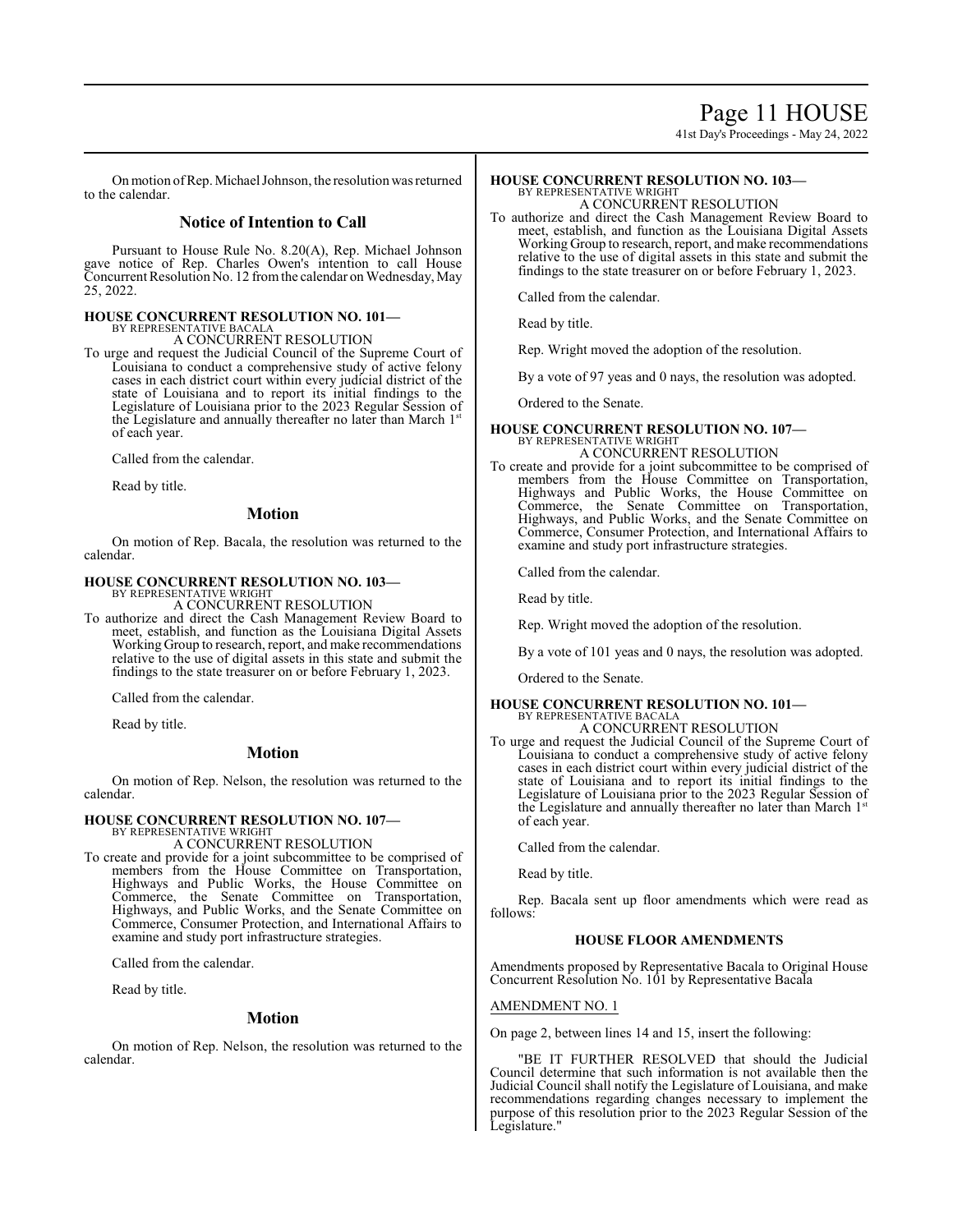### Page 12 HOUSE

41st Day's Proceedings - May 24, 2022

On motion of Rep. Bacala, the amendments were adopted.

Rep. Bacala moved the adoption of the resolution, as amended.

By a vote of 101 yeas and 0 nays, the resolution, as amended, was adopted.

Ordered to the Senate.

#### **House Bills and Joint Resolutions on Third Reading and Final Passage**

The following House Bills and Joint Resolutions on third reading and final passage were taken up and acted upon as follows:

**HOUSE BILL NO. 1077** (Substitute for House Bill No. 744 by Representative Gaines)**—**

BY REPRESENTATIVES GAINES, EDMONSTON,LANDRY, MACK, AND CHARLES OWEN

AN ACT

To enact R.S. 15:574.2.2, relative to post conviction relief; to provide relative to the grounds for post conviction relief for nonunanimous jury verdicts; to provide relative to time limitations for post conviction relief when a petitioner has a conviction rendered by a non-unanimous jury; to allow for parole eligibility for persons convicted by a verdict rendered by a non-unanimous jury; to establish a review board for cases in which a nonunanimous jury verdict was rendered; to provide for an effective date; and to provide for related matters.

Called from the calendar.

Read by title.

#### **Motion**

On motion of Rep. Gaines, the bill was returned to the calendar.

#### **HOUSE BILL NO. 428—**

BY REPRESENTATIVE AMEDEE AN ACT

To enact R.S. 17:170.6, relative to the powers and duties of the State Board of Elementary and Secondary Education; to provide relative to the powers and duties of the state Department of Education; to provide relative to the powers and duties of public schools and public school boards; to provide relative to information about vaccines and medical procedures; and to provide for related matters.

Called from the calendar.

Read by title.

Rep. Stefanski sent up floor amendments which were read as follows:

#### **HOUSE FLOOR AMENDMENTS**

Amendments proposed by Representative Stefanski to Engrossed House Bill No. 428 by Representative Amedee

#### AMENDMENT NO. 1

On page 1, line 6, between "and" and "and" change "medical procedures;" to "medications;"

#### AMENDMENT NO. 2

On page 1, at the end of line 9, change "medical procedures" to "medications"

#### AMENDMENT NO. 3

On page 1, at the end of line 9, change "medical procedure." to 'medication.

On motion of Rep. Stefanski, the amendments were withdrawn.

#### **Speaker Schexnayder in the Chair**

Rep. Amedee moved the final passage of the bill, as amended.

#### **ROLL CALL**

The roll was called with the following result:

YEAS

Amedee Firment McCormick<br>Bacala Frieman McFarland Bacala Frieman McFarland<br>Butler Garofalo Miguez Butler Garofalo Miguez Coussan Geymann Orgeron<br>Crews Harris Riser Crews Harris<br>Deshotel Hodges Edmonds Hor<br>Edmonston IIIg Edmonston Illg<br>Emerson Mack Emerson Total - 25 Mr. Speaker Glover Miller, D.<br>Adams Goudeau Mincey Adams Goudeau<br>Bagley Green Beaullieu Hilfert<br>Bishop Hollis Bourriaque Hughes Phelps<br>Boyd Huval Pierre Boyd Huval<br>Brass Ivev Brass Ivey Pressly Brown Jefferson Schamerhorn<br>Bryant Jenkins Schlegel Bryant **I**enkins Schlegel<br>Carpenter Johnson, M. Seabaugh Carpenter Johnson, M. Seabaughter Seabaughter<br>Carrier Johnson, T. Selders Carrier Johnson, T.<br>Carter, R. Jordan Carter, R. Jordan St. Blanc<br>Cormier Kerner Stagni Cormier Kerner Stagni<br>
Davis LaCombe Tarver DuBuisson LaFleu<br>
Duplessis Landry Duplessis Landry Thompson<br>
Farnum I arvadain Turner Farnum Larvadain Turner<br>Fisher Lyons Villio Fisher Lyons Villio<br>Fontenot Magee White Fontenot Magee White<br>
Freeman Marcelle Willard Freeman Marcelle<br>Freiberg Marino Gadberry<br>Gaines McMahen Total - 70

Hodges Romero<br>
Horton Wright

NAYS

Green Nelson<br>Hilferty Newell Hollis Owen, R.<br>Hughes Phelps LaCombe Tarver<br>
LaFleur Thomas Marino Zeringue<br>McKnight

#### ABSENT

| Carter, W.<br>Cox<br>DeVillier | Miller, G.<br>Moore<br>Muscarello | Stefanski<br>Wheat |
|--------------------------------|-----------------------------------|--------------------|
| Echols<br>Total $-10$          | Owen, C.                          |                    |
|                                |                                   |                    |

The Chair declared the above bill failed to pass.

#### **Consent to Correct a Vote Record**

Rep. Butler requested the House consent to correct her vote on final passage of House Bill No. 428 from nay to yea, which consent was unanimously granted.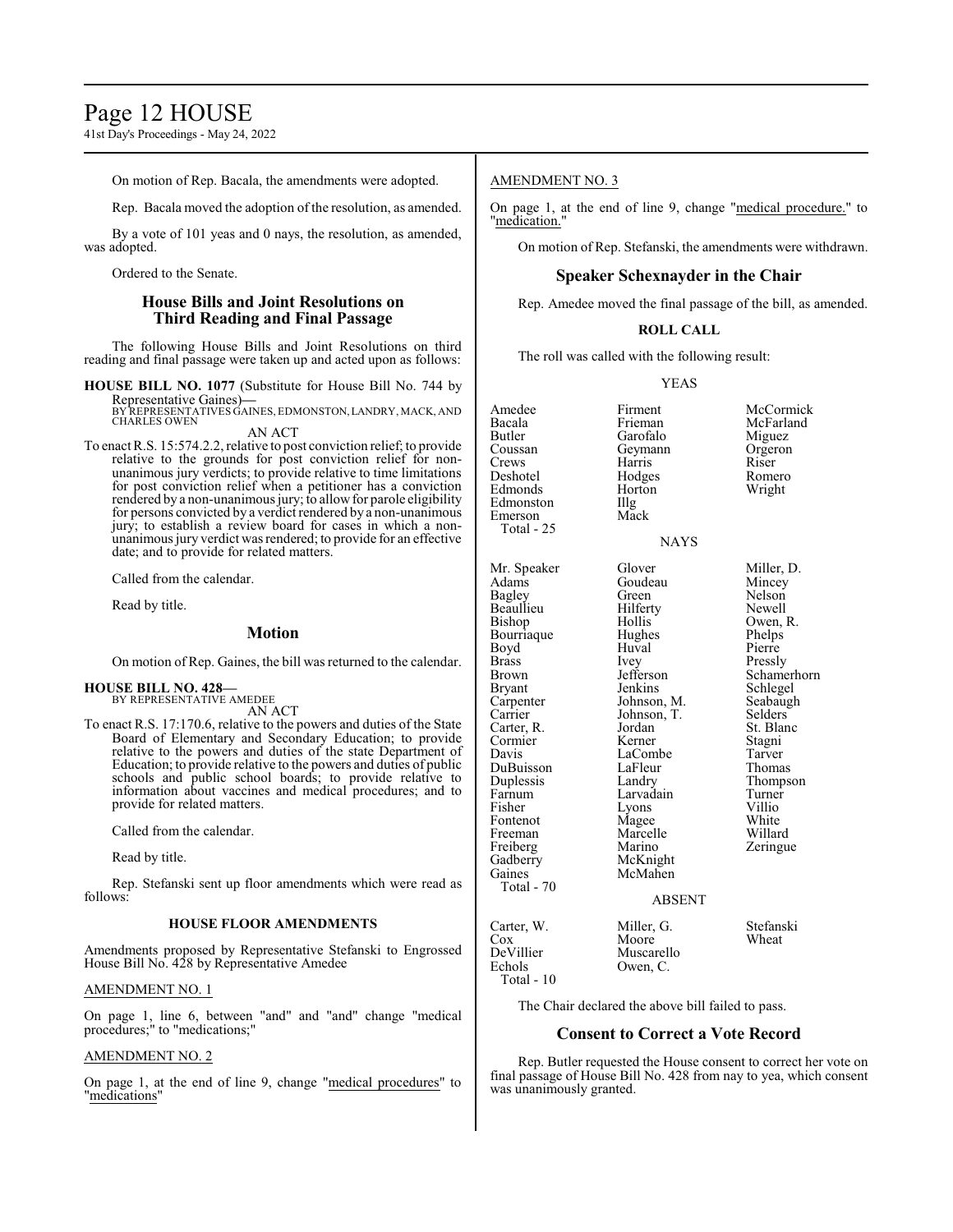# Page 13 HOUSE

41st Day's Proceedings - May 24, 2022

Miller, G. Mincey Nelson Orgeron Owen, C. Pressly<br>Riser

**Romero** Schamerhorn Schlegel Seabaugh St. Blanc<br>Stagni

Stefanski Tarver Thomas Thompson Turner<br>Villio

Wright Zeringue

Marcelle<br>Marino

Miller, D. Newell Phelps<br>Pierre

#### **HOUSE BILL NO. 536—**

BY REPRESENTATIVES COX, AMEDEE, BRASS, EMERSON, CHARLES OWEN, AND ST. BLANC AN ACT

To amend and reenact R.S. 17:3047.2(A)(1), relative to the M.J. Foster Promise Program; to lower the minimumage required for initial qualification for a program award; and to provide for related matters.

Called from the calendar.

Read by title.

#### **Motion**

On motion of Rep. Jefferson, the bill was returned to the calendar.

**HOUSE BILL NO. 537—** BY REPRESENTATIVES DAVIS, FREIBERG, AND LANDRY AN ACT

To enact R.S. 22:1036.1, relative to health insurance issuers; to require health coverage plans to cover services and benefits related to intrauterine insemination, in vitro fertilization procedures, and standard fertility preservation services; to require patients to meet certain conditions; to provide for definitions; to provide for exemptions; and to provide for related matters.

Called from the calendar.

Read by title.

#### **Motion**

On motion of Rep. Davis, the bill was returned to the calendar.

**HOUSE BILL NO. 640—** BY REPRESENTATIVE WRIGHT

AN ACT

To enact Subpart E of Part IV of Subchapter A of Ch. 5-D of Title 40 of the Louisiana Revised Statutes, to be comprised of R.S. 40:1177.1, relative to vaccines and vaccine-related pharmaceuticals; to require sufficient information regarding vaccines and vaccine-related pharmaceuticals distributed in the state; to require the Louisiana Department of Health to provide certain information; and to provide for related matters.

Called from the calendar.

Read by title.

Rep. Wright sent up floor amendments which were read as follows:

#### **HOUSE FLOOR AMENDMENTS**

Amendments proposed by Representative Wright to Engrossed House Bill No. 640 by Representative Wright

#### AMENDMENT NO. 1

In House Floor Amendment No. 2 by Representative Wright (#3849), on page 1, line 14, change "website" to "webpage"

#### AMENDMENT NO. 2

In House Floor Amendment No. 2 by Representative Wright (#3849), on page 1, line 16, change "website" to "webpage"

On motion of Rep. Wright, the amendments were adopted.

Rep. Wright moved the final passage of the bill, as amended.

#### **ROLL CALL**

The roll was called with the following result:

#### YEAS

| Mr. Speaker<br>Adams<br>Amedee<br>Bacala<br>Bagley<br>Beaullieu<br>Bishop<br>Bourriaque<br>Butler<br>Carrier<br>Cormier<br>Coussan<br>Crews<br>Davis<br>Deshotel<br>DeVillier<br>DuBuisson<br>Echols<br>Edmonds<br>Edmonston<br>Emerson<br>Farnum<br>Total - 66 | Firment<br>Fontenot<br>Frieman<br>Gadberry<br>Garofalo<br>Geymann<br>Goudeau<br>Harris<br>Hilferty<br>Hodges<br>Hollis<br>Horton<br>Huval<br>Illg<br>Ivey<br>Johnson, M.<br>Kerner<br>Mack<br>Magee<br>McCormick<br>McFarland<br>McMahen<br><b>NAYS</b> | Miguez<br>Miller,<br>Mincey<br>Nelson<br>Orgeror<br>Owen,<br>Pressly<br>Riser<br>Romerc<br>Schame<br>Schlege<br>Seabau<br>St. Blar<br>Stagni<br>Stefansl<br>Tarver<br>Thomas<br>Thomps<br>Turner<br>Villio<br>Wright<br>Zeringu |
|-----------------------------------------------------------------------------------------------------------------------------------------------------------------------------------------------------------------------------------------------------------------|---------------------------------------------------------------------------------------------------------------------------------------------------------------------------------------------------------------------------------------------------------|---------------------------------------------------------------------------------------------------------------------------------------------------------------------------------------------------------------------------------|
| Boyd<br><b>Brass</b><br>Brown<br><b>Bryant</b><br>Carpenter<br>Carter, R.<br>Duplessis<br>Fisher<br>Freeman<br>Freiberg<br>Gaines<br>Total - 31                                                                                                                 | Glover<br>Green<br>Hughes<br>Jefferson<br>Jenkins<br>Jordan<br>LaCombe<br>LaFleur<br>Landry<br>Larvadain<br>Lyons<br><b>ABSENT</b>                                                                                                                      | Marcell<br>Marino<br>Miller,<br>Newell<br>Phelps<br>Pierre<br>Selders<br>White<br>Willard                                                                                                                                       |

Carter, W. McKnight Owen, R.<br>Cox Moore Wheat Cox Moore Wheat

Johnson, T. Muscarello Total - 8

The Chair declared the above bill was finally passed.

The title of the above bill was read and adopted.

Rep. Wright moved to reconsider the vote by which the above bill was finally passed, and, on his own motion, the motion to reconsider was laid on the table.

#### **HOUSE BILL NO. 537—**

BY REPRESENTATIVES DAVIS, FREIBERG, AND LANDRY AN ACT

To enact R.S. 22:1036.1, relative to health insurance issuers; to require health coverage plans to cover services and benefits related to intrauterine insemination, in vitro fertilization procedures, and standard fertility preservation services; to require patients to meet certain conditions; to provide for definitions; to provide for exemptions; and to provide for related matters.

Called from the calendar.

Read by title.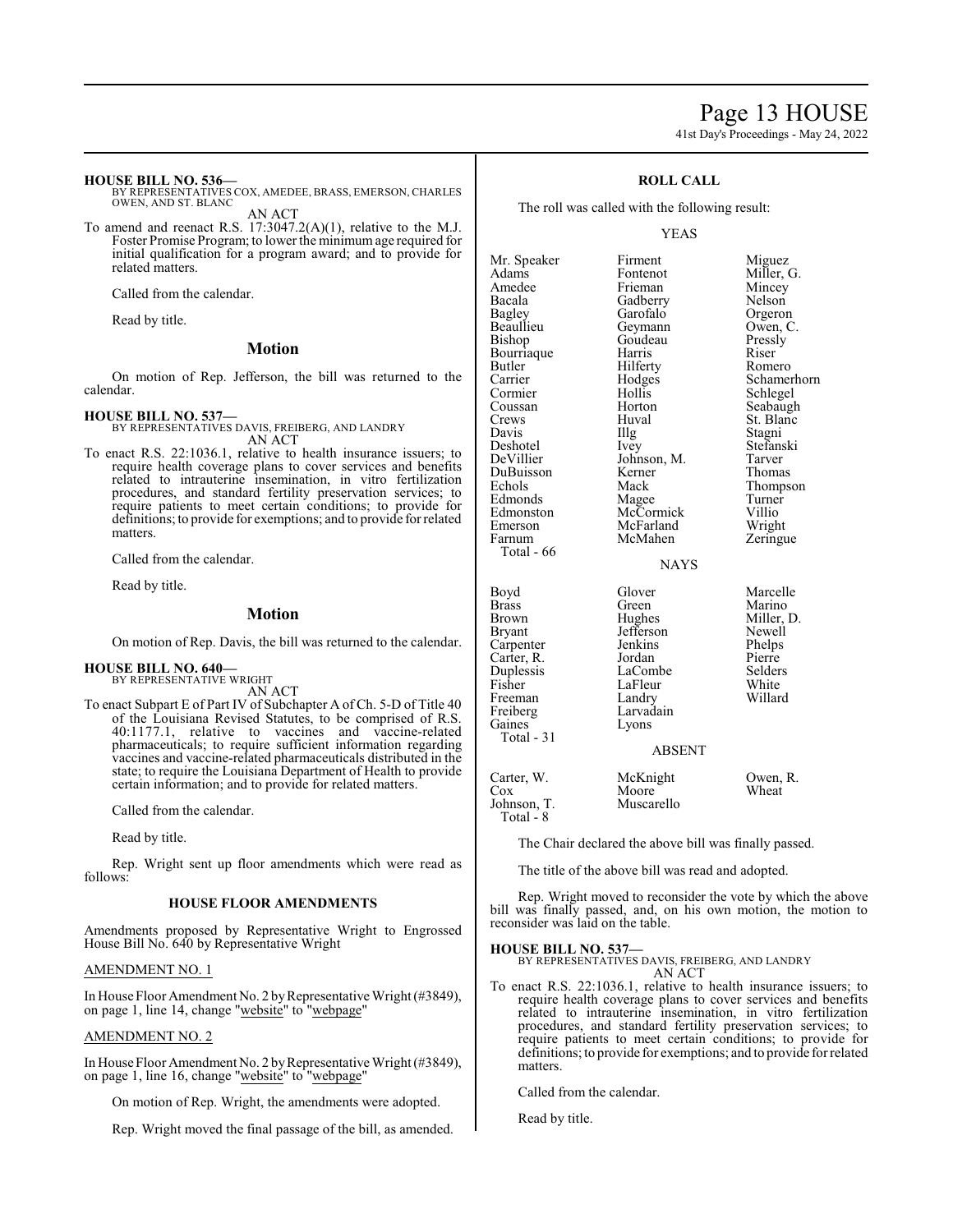### Page 14 HOUSE

41st Day's Proceedings - May 24, 2022

Rep. Davis sent up floor amendments which were read as follows:

#### **HOUSE FLOOR AMENDMENTS**

Amendments proposed by Representative Davis to Engrossed House Bill No. 537 by Representative Davis

#### AMENDMENT NO. 1

On page 1, line 3, after "benefits" delete the remainder of the line and delete lines 4 through 6 in their entirety and insert "relative to standard fertility preservation services; to require patients to meet certain conditions; to provide for exemptions; to provide for definitions; to provide for effectiveness; and to provide for related matters.

#### AMENDMENT NO. 2

On page 1, line 9, after "Required coverage for" delete the remainder of the line

#### AMENDMENT NO. 3

On page 1, line 10, delete "vitro fertilization procedures;"

#### AMENDMENT NO. 4

On page 1, at the end of line 11, insert a semicolon ";" and "definitions"

#### AMENDMENT NO. 5

On page 1, delete lines 12 through 21 in their entirety

#### AMENDMENT NO. 6

Delete page 2 in its entirety

#### AMENDMENT NO. 7

On page 3, delete lines 1 and 2 in their entirety and insert the following:

"A.(1) A health insurance issuer offering health coverage plans in this state that provide hospital, medical, or surgical benefits for individuals covered under a respective plan shall provide coverage for medically necessary expenses for standard fertility preservation services for an individual who undergoes a medical treatment that may directly or indirectly cause iatrogenic infertility.

(2) A patient is entitled to coverage benefits if either of the following conditions is met:

### AMENDMENT NO. 8

On page 3, line 5, after "medical treatment" delete the remainder of the line and delete lines 6 through 9 in their entirety and insert "that may directly or indirectly cause iatrogenic infertility.

#### AMENDMENT NO. 9

On page 3, at the beginning of line 10, change "F." to "B."

#### AMENDMENT NO. 10

On page 3, after line 16, add the following:

"C. For purposes of this Section, the following terms apply:

(1) "Health coverage plan" means any hospital, health, or medical expense insurance policy, hospital or medical service contract, employee welfare benefit plan, contract or agreement with a health maintenance organization or a preferred provider organization, health and accident insurance policy, or any other insurance contract of this type. "Health coverage plan" does not include a plan providing coverage for excepted benefits as defined in R.S. 22:1061, limited benefit health insurance plans, short-term policies that have a term of less than twelve months, nor any plan offered through the office of group benefits.

(2) "Iatrogenic infertility" means an impairment of fertility caused directly or indirectly by surgery, radiation, chemotherapy, or other medical treatment.

(3) "Medical treatment that may directly or indirectly cause iatrogenic infertility" means medical treatment with a potential side effect of impaired fertility as established by the American Society of Clinical Oncology or the American Society for Reproductive Clinical Oncology or the American Society for Medicine.

(4) "Standard fertility preservation services" means procedures to preserve fertility that are consistent with established medical practices or professional guidelines published by the American Society of Clinical Oncology or the American Society for Reproductive Medicine.

Section 2. This Act shall be known and may be cited as "The Medically Necessary Fertility Preservation Act".

Section 3.(A) This Act shall become effective on January 1, 2024.

(B) This Act shall apply to any new policy, contract, or health coverage plan issued, delivered, amended, or renewed in this state on or after January 1, 2023."

On motion of Rep. Davis, the amendments were adopted.

#### **Motion**

On motion of Rep. Davis, the bill, as amended, was returned to the calendar.

## **HOUSE BILL NO. 666—** BY REPRESENTATIVE WRIGHT

AN ACT

To enact R.S. 49:964(H), relative to administrative hearing decisions and judicial review of such decisions; to provide relative to interpretation of statutes and rules; and to provide for related matters.

Called from the calendar.

Read by title.

Rep. Wright moved the final passage of the bill.

#### **ROLL CALL**

The roll was called with the following result:

#### YEAS

Mr. Speaker Gadberry Muscarello<br>
Adams Garofalo Nelson Adams Garofalo Nelson<br>Amedee Geymann Orgeron Amedee Geymann Orgeron Bacala Goudeau<br>Beaullieu Harris Bourriaque Hilferty Pressl<br>Brown Hodges Riser Brown Hodges<br>Butler Hollis Butler Hollis Romero<br>Carrier Horton Schame Coussan Huval Schlegel

Harris Owen, R.<br>Hilferty Pressly Horton Schamerhorn<br>Huval Schlegel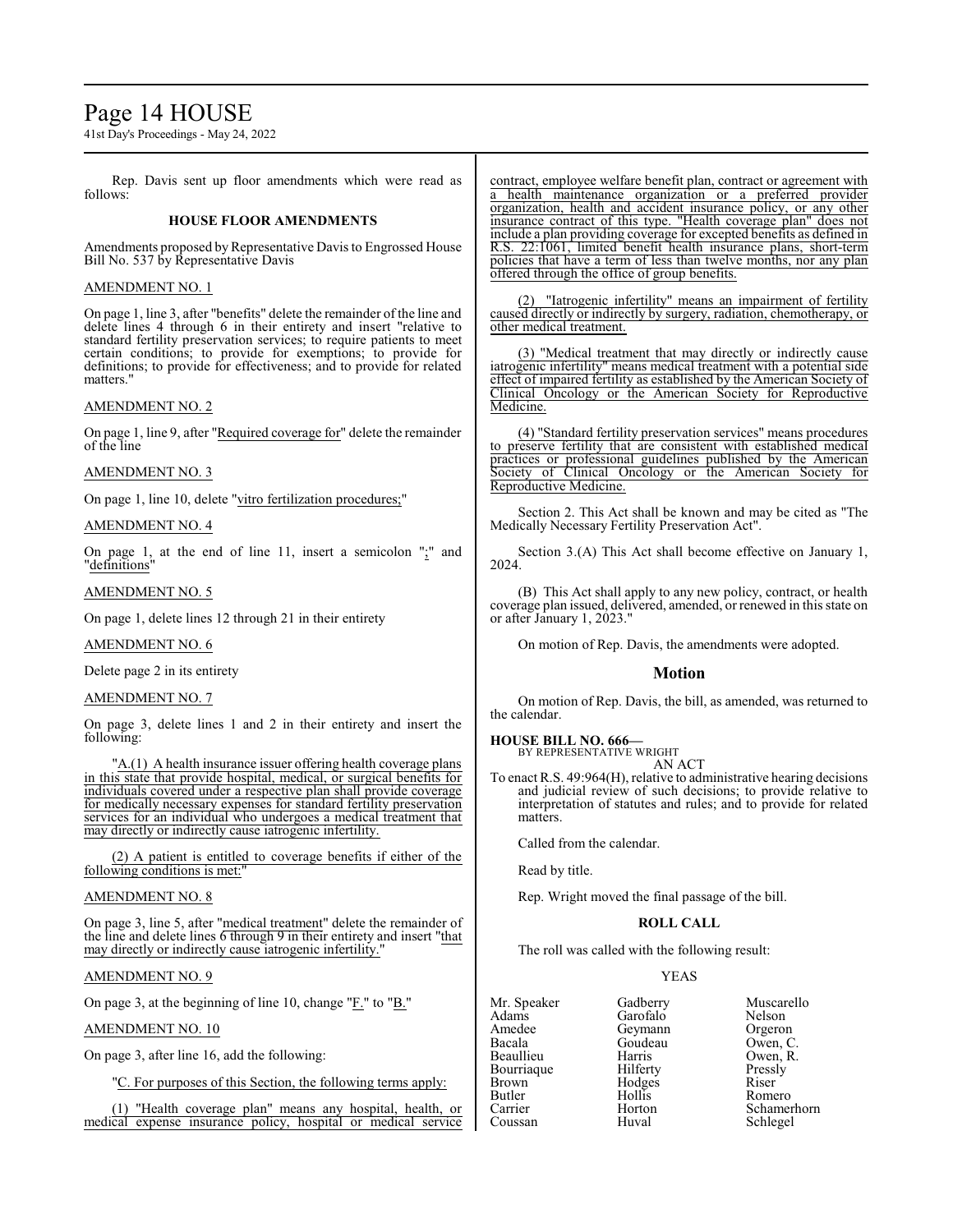### Page 15 HOUSE

41st Day's Proceedings - May 24, 2022

| Crews<br>Davis<br>Deshotel<br>DeVillier<br>DuBuisson<br>Echols<br>Edmonds<br>Edmonston<br>Emerson<br>Farnum<br>Fontenot<br>Freiberg<br>Frieman<br>Total - 68 | Illg<br>Ivey<br>Johnson, M.<br>Kerner<br>LaCombe<br>Magee<br>Marino<br>McFarland<br>McKnight<br>McMahen<br>Miguez<br>Miller, G.<br>Mincey<br><b>NAYS</b> | Seabaugh<br>St. Blanc<br>Stagni<br>Stefanski<br>Tarver<br>Thomas<br>Thompson<br>Turner<br>Villio<br>White<br>Wright<br>Zeringue |
|--------------------------------------------------------------------------------------------------------------------------------------------------------------|----------------------------------------------------------------------------------------------------------------------------------------------------------|---------------------------------------------------------------------------------------------------------------------------------|
| Boyd<br>Brass<br>Bryant<br>Carpenter<br>Carter, R.<br>Cormier<br>Duplessis<br>Fisher<br>Total - 24                                                           | Freeman<br>Gaines<br>Glover<br>Green<br>Jenkins<br>Jordan<br>LaFleur<br>Landry<br><b>ABSENT</b>                                                          | Larvadain<br>Lyons<br>Marcelle<br>Miller, D.<br>Newell<br>Phelps<br>Pierre<br>Selders                                           |
| Bagley<br>Bishop<br>Carter, W.<br>Cox<br>Firment<br>Total - 13                                                                                               | Hughes<br>Jefferson<br>Johnson, T.<br>Mack<br>McCormick                                                                                                  | Moore<br>Wheat<br>Willard                                                                                                       |

The Chair declared the above bill was finally passed.

The title of the above bill was read and adopted.

Rep. Wright moved to reconsider the vote by which the above bill was finally passed, and, on his own motion, the motion to reconsider was laid on the table.

#### **HOUSE BILL NO. 987—** BY REPRESENTATIVE DESHOTEL

AN ACT

To amend and reenact R.S. 44:4.1(B)(35) and to enact Chapter 12-B of Title 51 of the Louisiana Revised Statutes of 1950, to be comprised of R.S. 51:1381 through 1397, relative to data privacy; to provide definitions; to provide for applicability; to provide for consumer rights; to require a response to a request; to provide for the responsibilities of a processor and a controller; to provide for deidentified data; to provide limitations; to provide for investigative powers; to provide for enforcement; to provide for a civil fine; to provide for a data assessment; to provide for a public records exception; to create an account; to require a report; and to provide for related matters.

Called from the calendar.

Read by title.

#### **Motion**

On motion of Rep. Deshotel, the bill was returned to the calendar.

#### **Notice of Intention to Call**

Pursuant to House Rule No. 8.20(A), Rep. Deshotel gave notice of his intention to call House Bill No. 987 from the calendar on Wednesday, May 25, 2022.

#### **HOUSE BILL NO. 499—**

BY REPRESENTATIVE AMEDEE

AN ACT To enact R.S. 17:1807(D) through (F), relative to postsecondary education; to create a fund for the purpose of funding tuition exemptions and reduction in textbook costs for persons age fifty-five and older; to provide that the Board of Regents shall administer the fund; to direct the state treasurer to deposit certain amounts into the fund; and to provide for related matters.

Called from the calendar.

Read by title.

Rep. Duplessis sent up floor amendments which were read as follows:

#### **HOUSE FLOOR AMENDMENTS**

Amendments proposed by Representative Duplessis to Reengrossed House Bill No. 499 by Representative Amedee

#### AMENDMENT NO. 1

On page 1, line 2, after "To" and before "enact" insert "amend and reenact R.S.  $17:1807(A)$  and to"

#### AMENDMENT NO. 2

On page 1, line 8, after "Section 1." and before "R.S." insert "R.S.  $17:1807(A)$  is hereby amended and reenacted and"

#### AMENDMENT NO. 3

On page 1, between lines 11 and 12, insert the following:

"A. Any person age fifty-five years or over who registers for one or more courses of instruction at a public college or university in this state and who is a resident of this state shall be exempt from the payment of tuition and other registration fees and shall receive a fifty percent reduction in the cost of textbooks, reference books, manuals, and other aids to instruction which are required by any course in which such student is enrolled when purchased from a public college or university operated bookstore. This exemption shall apply regardless of the manner that instruction is provided in the course, including but not limited to in-person instruction, online instruction, or the combination thereof."

On motion of Rep. Duplessis, the amendments were adopted.

Rep. Zeringue sent up floor amendments which were read as follows:

#### **HOUSE FLOOR AMENDMENTS**

Amendments proposed by Representative Zeringue to Reengrossed House Bill No. 499 by Representative Amedee

#### AMENDMENT NO. 1

On page 2, delete lines 1 through 8 in their entirety and insert the following:

"(2) After allocation of money to the Bond Redemption and Security Fund as provided in Article VII, Section 9(B) of the Constitution of Louisiana, the treasurer shall deposit in and credit to the fund all monies appropriated to the fund by the legislature. Money from other sources, such as donations or dedications, may be deposited in and credited to the fund."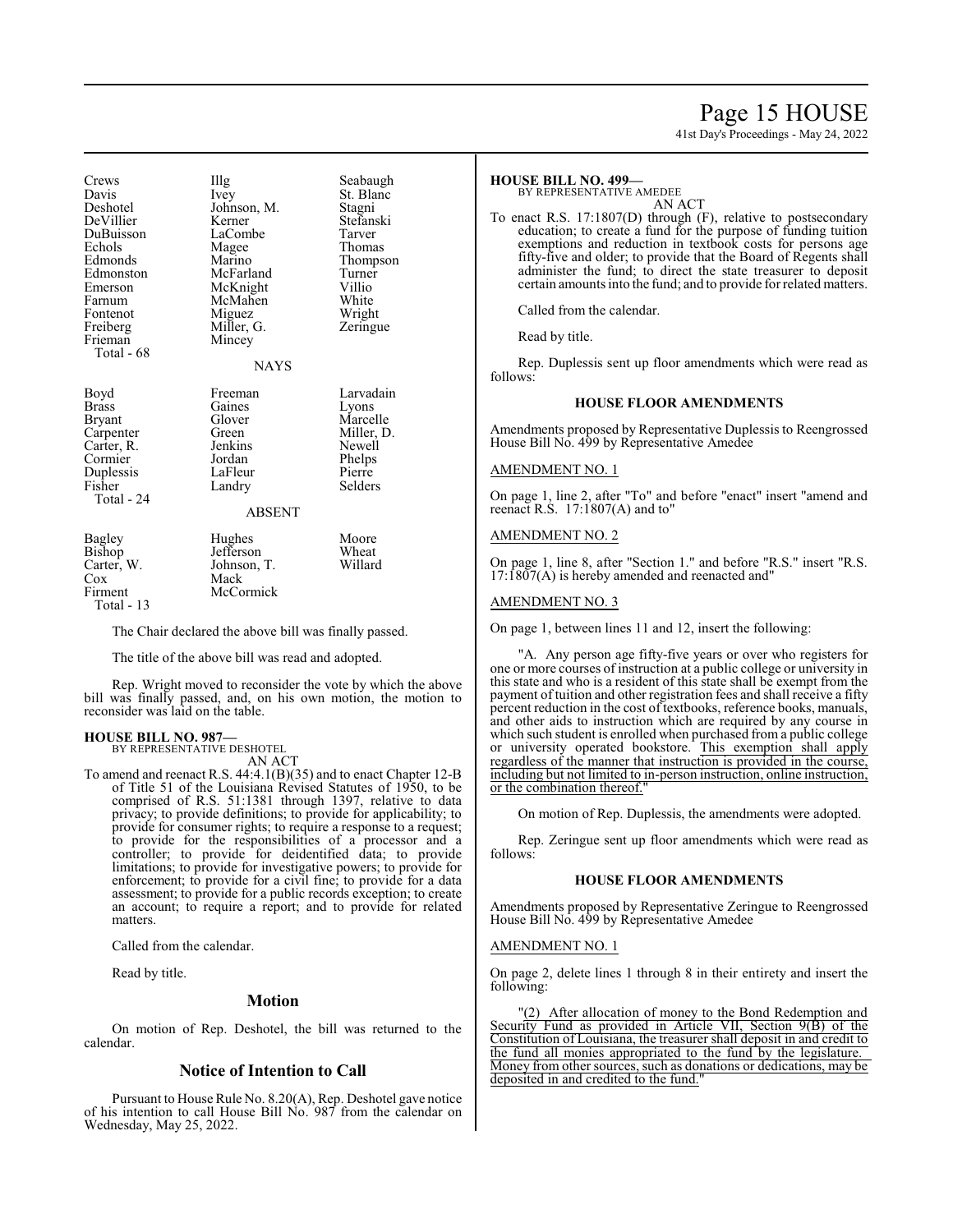### Page 16 HOUSE

41st Day's Proceedings - May 24, 2022

#### AMENDMENT NO. 2

On page 2, at the beginning of line 9, change "(4)" to "(3)"

Rep. Zeringue moved the adoption of the amendments.

Rep. Amedee objected.

By a vote of 59 yeas and 26 nays, the amendments were adopted.

Rep. Amedee moved the final passage of the bill, as amended.

#### **ROLL CALL**

The roll was called with the following result:

#### YEAS

| Mr. Speaker | Frieman       | McCormick   |
|-------------|---------------|-------------|
| Amedee      | Gadberry      | McFarland   |
| Bagley      | Gaines        | McKnight    |
| Beaullieu   | Garofalo      | McMahen     |
| Bishop      | Glover        | Miller, D.  |
| Bourriaque  | Goudeau       | Miller, G.  |
| Boyd        | Green         | Muscarello  |
| Brass       | Harris        | Newell      |
| Brown       | Hilferty      | Orgeron     |
| Butler      | Hodges        | Owen, C.    |
| Carpenter   | Hollis        | Owen, R.    |
| Carrier     | Horton        | Pierre      |
| Cormier     | Hughes        | Riser       |
| Coussan     | Huval         | Schamerhorn |
| Crews       | IIIg          | Schlegel    |
| Davis       | Ivey          | Seabaugh    |
| Deshotel    | Johnson, M.   | Selders     |
| DuBuisson   | Johnson, T.   | St. Blanc   |
| Duplessis   | Jordan        | Stagni      |
| Echols      | Kerner        | Stefanski   |
| Edmonds     | LaCombe       | Turner      |
| Edmonston   | LaFleur       | Villio      |
| Emerson     | Landry        | White       |
| Firment     | Larvadain     | Willard     |
| Fisher      | Lyons         | Wright      |
| Fontenot    | Mack          | Zeringue    |
| Freeman     | Marcelle      |             |
| Freiberg    | Marino        |             |
| Total - 82  |               |             |
|             | <b>NAYS</b>   |             |
| Adams       | Miguez        | Romero      |
| Carter, R.  | Mincey        | Tarver      |
| Farnum      | Nelson        | Thomas      |
| Geymann     | Pressly       | Thompson    |
| Total - 12  |               |             |
|             | <b>ABSENT</b> |             |
| Bacala      | DeVillier     | Moore       |
| Bryant      | Jefferson     | Phelps      |
| Carter, W.  | Jenkins       | Wheat       |
| Cox         | Magee         |             |
| Total - 11  |               |             |
|             |               |             |

The Chair declared the above bill was finally passed.

The title of the above bill was read and adopted.

Rep. Amedee moved to reconsider the vote by which the above bill was finally passed, and, on her own motion, the motion to reconsider was laid on the table.

### **Consent to Correct a Vote Record**

Rep. Carpenter requested the House consent to correct her vote on final passage of House Bill No. 499 from nay to yea, which consent was unanimously granted.

#### **Notice of Intention to Call**

Pursuant to House Rule No. 8.20(A), Rep. Amedee gave notice of her intention to call House Bill No. 984 from the calendar on Wednesday, May 25, 2022.

#### **HOUSE BILL NO. 537—**

BY REPRESENTATIVES DAVIS, FREIBERG, AND LANDRY AN ACT

To enact R.S. 22:1036.1, relative to health insurance issuers; to require health coverage plans to cover services and benefits related to intrauterine insemination, in vitro fertilization procedures, and standard fertility preservation services; to require patients to meet certain conditions; to provide for definitions; to provide for exemptions; and to provide for related matters.

Called from the calendar.

Read by title.

Rep. Davis sent up floor amendments which were read as follows:

#### **HOUSE FLOOR AMENDMENTS**

Amendments proposed by Representative Davis to Engrossed House Bill No. 537 by Representative Davis

#### AMENDMENT NO. 1

In House Floor Amendment No. 10 by Representative Davis (#5014), on page 2, delete lines 20 through 23 in their entirety and insert the following:

"(4) "Standard fertility preservation services" means procedures to preserve fertility that are consistent with established medical practices or professional guidelines published by the American Society of Clinical Oncology or the American Society for Reproductive Medicine. "Standard fertility preservation services does not include the creation or freezing of embryos nor the fertilization of eggs.

On motion of Rep. Davis, the amendments were adopted.

Rep. Davis moved the final passage of the bill, as amended.

#### **ROLL CALL**

The roll was called with the following result:

#### YEAS

| Mr. Speaker   | Gadberry  | McKnight   |
|---------------|-----------|------------|
| Adams         | Gaines    | McMahen    |
| Amedee        | Garofalo  | Miguez     |
| Bacala        | Geymann   | Miller, D. |
| Bagley        | Glover    | Miller, G. |
| Beaullieu     | Goudeau   | Mincey     |
| Bishop        | Green     | Muscarello |
| Bourriaque    | Harris    | Newell     |
| Boyd          | Hilferty  | Orgeron    |
| <b>Brass</b>  | Hodges    | Owen, C.   |
| <b>Brown</b>  | Hollis    | Owen, R.   |
| <b>Bryant</b> | Horton    | Phelps     |
| Butler        | Hughes    | Pierre     |
| Carpenter     | Huval     | Pressly    |
| Carrier       | $\prod$ g | Riser      |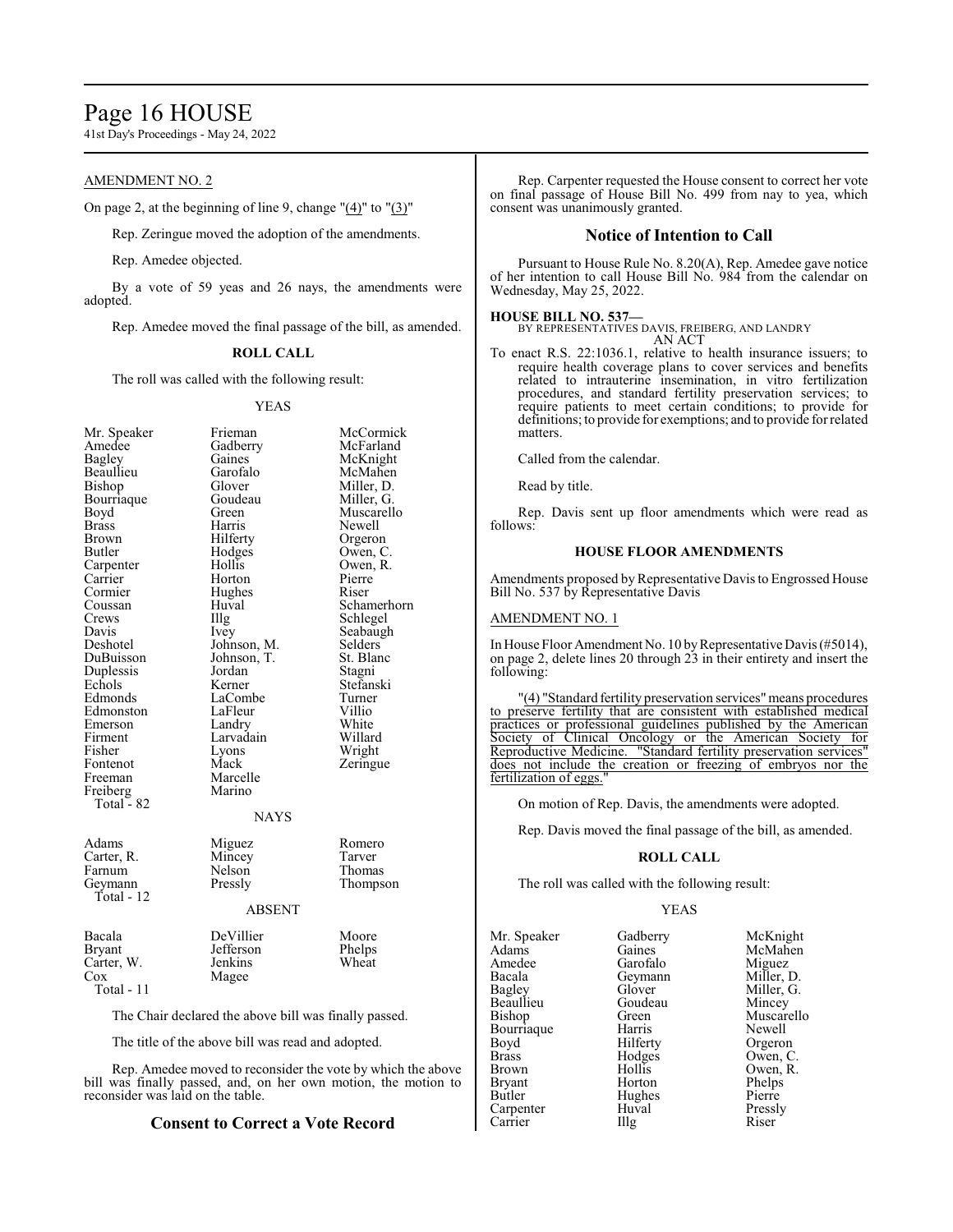### Page 17 HOUSE

41st Day's Proceedings - May 24, 2022

Cormier Ivey Romero<br>Coussan Jefferson Schamer Coussan Jefferson Schamerhorn<br>Crews Jenkins Schlegel Crews Jenkins Schlegel Davis Johnson, M. Seabaughten<br>Deshotel Johnson, T. Selders DuBuisson Duplessis Kerner Stagni<br>
Echols LaCombe Stefanski Edmonds LaFleur Tarver<br>Edmonston Landry Thomas Edmonston Landry<br>Emerson Larvadain Emerson Larvadain Thompson<br>
Farnum Lyons Turner Firment Mack Villio<br>Fisher Magee White Fisher Magee White<br>Fontenot Marcelle Willard Marcelle Freeman Marino Zeringue<br>
Freiberg McCormick Zeringue Freiberg McCormick<br>Frieman McFarland Total - 97  $Total = 0$ 

Johnson, T. Selders<br>Jordan St. Blanc LaCombe Stefans<br>LaFleur Tarver Lyons Turner<br>Mack Villio McFarland

#### **NAYS**

| 10tal - U                                    | <b>ABSENT</b>                |                 |
|----------------------------------------------|------------------------------|-----------------|
| Carter, R.<br>Carter, W.<br>Cox<br>Total - 8 | DeVillier<br>Moore<br>Nelson | Wheat<br>Wright |

The Chair declared the above bill was finally passed.

The title of the above bill was read and adopted.

Rep. Davis moved to reconsider the vote by which the above bill was finally passed, and, on her own motion, the motion to reconsider was laid on the table.

#### **Senate Bills and Joint Resolutions on Third Reading and Final Passage**

The following Senate Bills and Joint Resolutions on third reading and final passage were taken up and acted upon as follows:

### **SENATE BILL NO. 8—** BY SENATOR PRICE

AN ACT

To amend and reenact R.S. 11:1307(E), 1310(A)(2)(a), 1312.1(A)(2) and the introductory paragraph of  $(D)(2)$ , 1318, 1321 $(A)(1)$ , 1322(B) and (D),  $1323(B)(1)$ , (C), and (D)(1), and 1345.8(B)(1), and to enact R.S. 11:1322.1, relative to the Louisiana State Police Retirement System; to provide with respect to benefits; to provide relative to qualifications for payment; to provide for clarification of statutory language; to provide relative to payment of benefits to a trust for specific beneficiaries; to provide for an effective date; and to provide for related matters.

Read by title.

Rep. Illg moved the final passage of the bill.

#### **ROLL CALL**

The roll was called with the following result:

#### YEAS

| Mr. Speaker | Frieman  | McMahen    |
|-------------|----------|------------|
| Adams       | Gadberry | Miguez     |
| Amedee      | Gaines   | Miller, D. |
| Bacala      | Garofalo | Miller, G. |
| Bagley      | Glover   | Mincey     |

Beaullieu Goudeau Muscarello Bourriaque Green<br>Boyd Harris Boyd Harris Newell<br>Brass Hilferty Orgero Brass Filerty Orgeron<br>Brown Hodges Owen, C Brown Hodges Owen, C.<br>Brvant Hollis Owen, R. Butler Horton Phelps<br>
Carpenter Hughes Pierre Carpenter Hughes Pierre<br>
Carrier Huval Pressly Carrier Huval Pressly Carter, R. Illg Riser<br>Cormier Ivey Romero Cormier Ivey<br>Coussan Jefferson Coussan Jefferson Schamerhorn<br>Crews Jenkins Schlegel Crews Jenkins Schlegel<br>Davis Johnson, M. Seabaugh Deshotel DeVillier Kerner St. Blanc<br>
DuBuisson LaCombe Stagni DuBuisson LaCombe Stagni<br>
Duplessis LaFleur Stefanski Duplessis LaFleu<br>Echols Landry Echols Landry Thomas<br>Edmonds Larvadain Thomas Edmonston Lyons Turner<br>Emerson Mack Villio Emerson Mack Villio<br>
Farnum Magee White Farnum Magee White<br>
Firment Marcelle Willard Firment Marcelle<br>Fisher Marino Fisher Marino Wright<br>Fontenot McCormick Zeringue Fontenot McCormick<br>Freeman McFarland Freeman McFarland<br>Freiberg McKnight Total $\degree$ 97 Total - 0

McKnight **NAYS** 

Owen, R. Johnson, M. Seabaughters<br>Jordan Selders Larvadain Thompson<br>Lyons Turner

#### ABSENT

| Bishop     | Geymann     | Tarver |
|------------|-------------|--------|
| Carter, W. | Johnson, T. | Wheat  |
| Cox        | Moore       |        |
| Total - 8  |             |        |

The Chair declared the above bill was finally passed.

Rep. Illg moved to reconsider the vote by which the above bill was finally passed, and, on his own motion, the motion to reconsider was laid on the table.

#### **SENATE BILL NO. 9—**

BY SENATOR ROBERT MILLS AN ACT

To amend and reenact R.S. 11:1755(E)(1)(a) and (5), 1821(E), 1823(22), 1826(B), 1842, 1843, and 2003, to enact R.S. 11:1756(D), and to repeal R.S. 11:1823(23), relative to statewide retirement systems; to provide with respect to administration of and benefits provided by the systems; to provide relative to creditable service, conversion of leave, and benefit payments; to provide relative to the powers, duties, and responsibilities of members of system boards of trustees; to provide for expenditure of system funds; to provide for actuarial investigations; to provide relative to cash deposit available for payment of benefits; to provide for an effective date; and to provide for related matters.

Read by title.

Rep. Illg moved the final passage of the bill.

#### **ROLL CALL**

The roll was called with the following result:

#### YEAS

Mr. Speaker Freiberg McFarland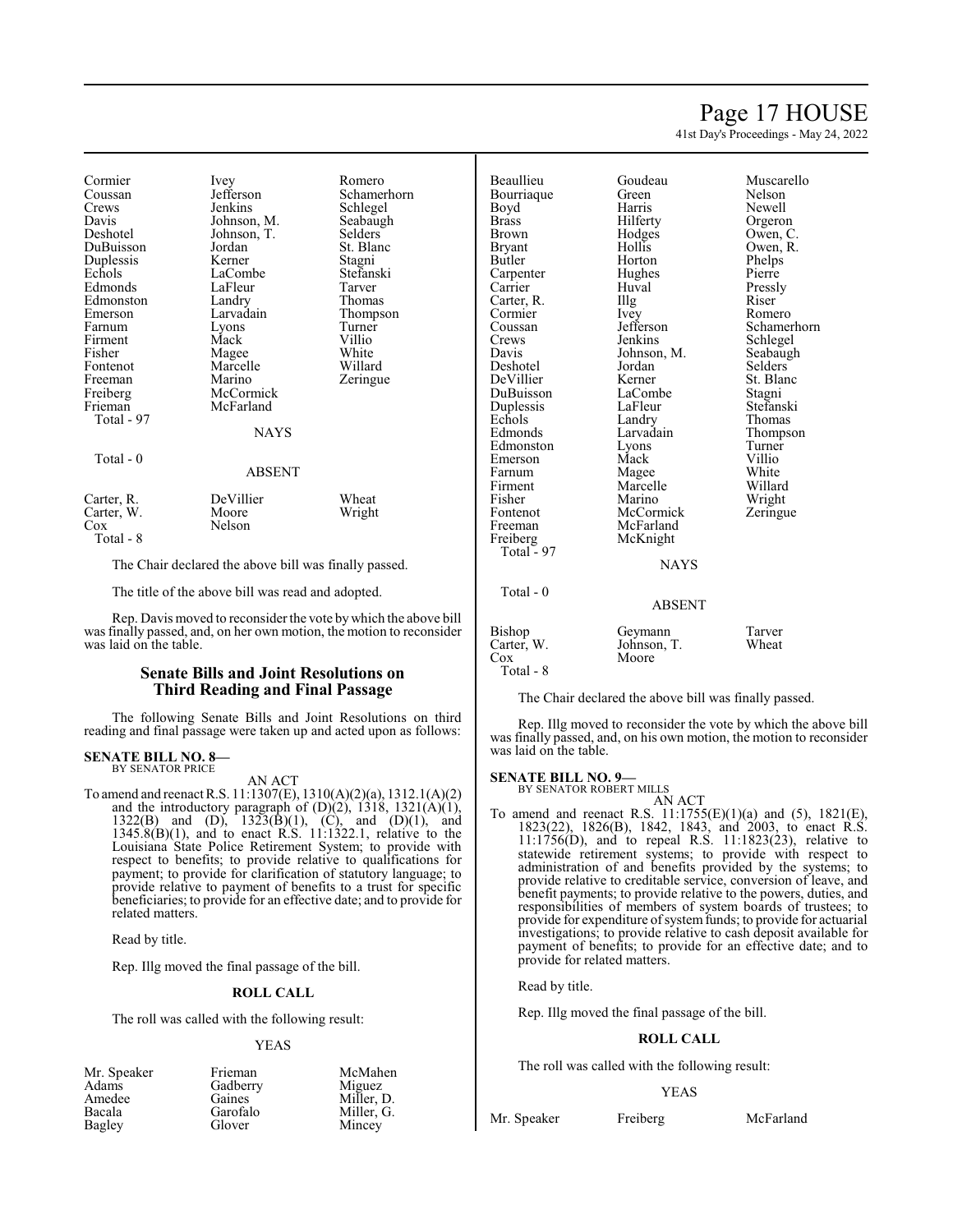## Page 18 HOUSE

41st Day's Proceedings - May 24, 2022

| Adams         | Frieman       | McKnight    | Adams         | Gadberry      | McKnight       |
|---------------|---------------|-------------|---------------|---------------|----------------|
| Amedee        | Gadberry      | McMahen     | Amedee        | Gaines        | McMahen        |
| Bacala        | Gaines        | Miguez      | Bacala        | Garofalo      | Miguez         |
| <b>Bagley</b> | Garofalo      | Miller, D.  | Bagley        | Geymann       | Miller, D.     |
| Beaullieu     | Geymann       | Miller, G.  | Beaullieu     | Glover        | Miller, G.     |
| Bourriaque    | Glover        | Mincey      | Bourriaque    | Goudeau       | Mincey         |
| Boyd          | Goudeau       | Muscarello  | Boyd          | Green         | Nelson         |
| <b>Brass</b>  | Green         | Nelson      | <b>Brass</b>  | Harris        | Newell         |
| <b>Brown</b>  | Harris        | Newell      | <b>Brown</b>  | Hilferty      | Orgeron        |
| <b>Bryant</b> | Hilferty      | Orgeron     | Butler        | Hodges        | Owen, C.       |
| Butler        | Hodges        | Owen, C.    | Carpenter     | Hollis        | Owen, R.       |
| Carpenter     | Hollis        | Owen, R.    | Carrier       | Horton        | Phelps         |
| Carrier       | Horton        | Phelps      | Carter, R.    | Hughes        | Pierre         |
| Carter, R.    | Hughes        | Pierre      | Cormier       | Huval         | Pressly        |
| Cormier       | Huval         | Pressly     | Coussan       | Illg          | Romero         |
| Coussan       | Illg          | Riser       | Crews         | Ivey          | Schamerhorn    |
| Crews         | Ivey          | Romero      | Davis         | Jefferson     | Schlegel       |
| Davis         | Jefferson     | Schamerhorn | Deshotel      | Jenkins       | Seabaugh       |
| Deshotel      | Jenkins       | Schlegel    | DeVillier     | Johnson, M.   | <b>Selders</b> |
| DeVillier     | Johnson, M.   | Seabaugh    | DuBuisson     | Jordan        | St. Blanc      |
| DuBuisson     | Jordan        | St. Blanc   | Duplessis     | Kerner        | Stagni         |
| Duplessis     | Kerner        | Stagni      | Echols        | LaCombe       | Stefanski      |
| Echols        | LaCombe       | Stefanski   | Edmonds       | LaFleur       | Thomas         |
| Edmonds       | LaFleur       | Thomas      | Edmonston     | Landry        | Thompson       |
| Edmonston     | Landry        | Thompson    | Emerson       | Larvadain     | Turner         |
| Emerson       | Larvadain     | Turner      | Farnum        | Lyons         | Villio         |
| Farnum        | Lyons         | Villio      | Firment       | Mack          | White          |
| Firment       | Mack          | White       | Fisher        | Magee         | Willard        |
| Fisher        | Magee         | Willard     | Fontenot      | Marcelle      | Wright         |
| Fontenot      | Marino        | Wright      | Freeman       | Marino        | Zeringue       |
| Freeman       | McCormick     | Zeringue    | Freiberg      | McCormick     |                |
| Total - 96    |               |             | Total $-95$   |               |                |
|               | <b>NAYS</b>   |             |               | <b>NAYS</b>   |                |
| Total - 0     |               |             | Total - 0     |               |                |
|               | <b>ABSENT</b> |             |               | <b>ABSENT</b> |                |
| <b>Bishop</b> | Johnson, T.   | Selders     | Bishop        | Johnson, T.   | Tarver         |
| Carter, W.    | Marcelle      | Tarver      | <b>Bryant</b> | Moore         | Wheat          |
| Cox           | Moore         | Wheat       | Carter, W.    | Muscarello    |                |
| Total - 9     |               |             | Cox           | Riser         |                |
|               |               |             | Total - 10    |               |                |

The Chair declared the above bill, having received a two-thirds vote of the elected members, was finally passed.

Rep. Illg moved to reconsider the vote by which the above bill was finally passed, and, on his own motion, the motion to reconsider was laid on the table.

### **SENATE BILL NO. 132—** BY SENATOR MILLIGAN

AN ACT

To enact R.S. 49:191(13)(a) and to repeal R.S. 49:191(10)(m), relative to the Governor's Office of Homeland Security and Emergency Preparedness, including provisions to provide for the re-creation of the Governor's Office of Homeland Security and Emergency Preparedness and the statutory entities made a part of the office by law; to provide for the effective termination date for all statutory authority for the existence of such statutory entities; and to provide for related matters.

Read by title.

Rep. Stagni moved the final passage of the bill.

#### **ROLL CALL**

The roll was called with the following result:

#### YEAS

Mr. Speaker Frieman McFarland

The Chair declared the above bill was finally passed.

Rep. Stagni moved to reconsider the vote by which the above bill was finally passed, and, on his own motion, the motion to reconsider was laid on the table.

### **SENATE BILL NO. 171—** BY SENATOR FOIL

- 
- AN ACT To enact R.S. 49:191(13) and to repeal R.S. 49:191(10)(i), relative to the Department of Veterans Affairs; to provide for re-creation of the Department of Veterans Affairs and the statutory entities made a part of the department by law; to provide for the effective termination date for all statutory authority for the existence of such statutory entities; to provide for an effective date; and to provide for related matters.

Read by title.

Rep. Charles Owen moved the final passage of the bill.

#### **ROLL CALL**

The roll was called with the following result:

Gadberry

#### YEAS

Mr. Speaker Frieman McKnight<br>
Adams Gadberry McMahen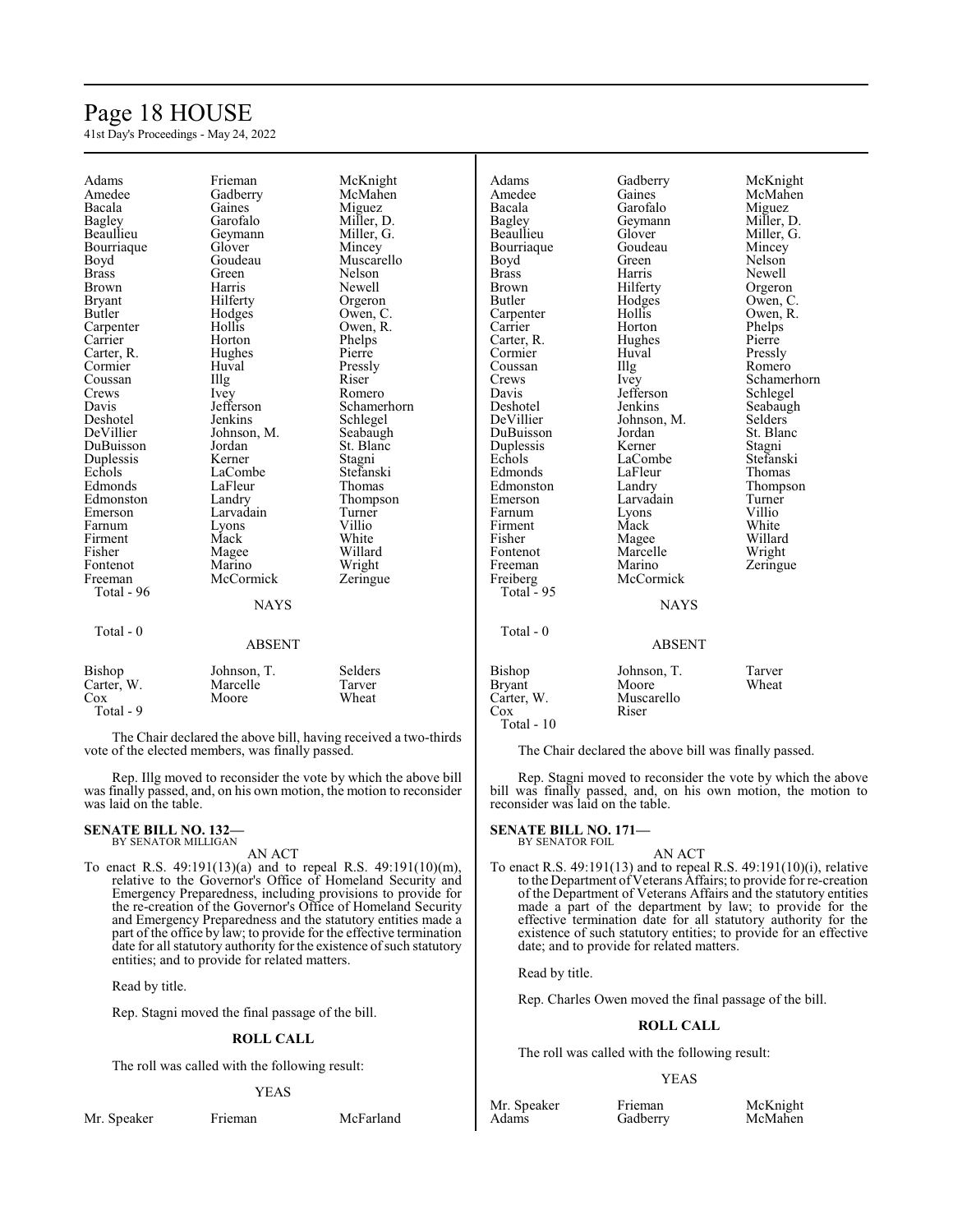### Page 19 HOUSE

41st Day's Proceedings - May 24, 2022

Amedee Gaines Miguez Bacala Garofalo Miller, D.<br>Bagley Geymann Miller, G. Beaullieu Glover Mincey Bourriaque Goude<br>Boyd Green Brass Harris Newell Brown Hilferty Orgeron<br>Butler Hodges Owen, C Carpenter Hollis Owen,<br>Carrier Horton Phelps Carter, R. Hughes Pierre<br>
Cormier Huval Pressly Cormier Huval Pressl<br>Coussan Illg Riser Coussan Illg<br>Crews Ivey Davis Jefferson Schamerhorn<br>Deshotel Jenkins Schlegel Deshotel Jenkins Schlegel<br>DeVillier Johnson, M. Seabaugh DuBuisson Jordan Selders Duplessis Kerner St. Blanch<br>Echols LaCombe Stagni Edmonds Landry Stefansk<br>Edmonston Larvadain Thomas Edmonston Larvada<br>
Emerson Lyons Farnum Mack Turne<br>
Firment Magee Villio Firment Magee Villio<br>Fisher Marcelle White Fontenot Marino Willard<br>Freeman McCormick Wright Freeman McCormick Wright<br>
Freiberg McFarland Zeringue McFarland Total  $-96$  Total - 0 ABSENT

Geymann Miller,<br>Glover Mincey Hodges Owen, C.<br>Hollis Owen, R. Horton Phelps<br>
Hughes Pierre Ivey Romero<br>Jefferson Schamer Johnson, M. Seabaughter Seabaughter Seabaughter Seabaughter Seabaughter Seabaughter Seabaughter Seabaughter Seabaughter Seabaughter Seabaughter Seabaughter Seabaughter Seabaughter Seabaughter Seabaughter Seabaughter Seabau LaCombe Stagni<br>
Landry Stefanski Eyons Thompson<br>
Mack Turner Marcelle White<br>Marino Willard **NAYS** 

Nelson

#### Bishop Cox Moore<br>Bryant Johnson, T. Tarver Bryant Johnson, T. Tarver<br>Carter, W. LaFleur Wheat Carter, W. Total - 9

The Chair declared the above bill was finally passed.

Rep. Charles Owen moved to reconsider the vote by which the above bill was finally passed, and, on his own motion, the motion to reconsider was laid on the table.

#### **SENATE BILL NO. 216—** BY SENATOR JACKSON

AN ACT

To enact R.S. 15:255(X), relative to compulsory process of certain courts; to provide for the witness fee fund for the Bastrop City Court; to provide for excess funds to be used for operating expenses; and to provide for related matters.

Read by title.

Rep. Fisher moved the final passage of the bill.

#### **ROLL CALL**

The roll was called with the following result:

#### YEAS

Mr. Speaker Frieman McKnight<br>
Adams Gadberry McMahen Gadberry McMah<br>Gaines Miguez Amedee Gaines<br>Bacala Garofalo Bacala Garofalo Miller, G. Bagley Geymann<br>Beaullieu Glover Glover Muscarello<br>Goudeau Nelson Bourriaque

| Boyd<br><b>Brass</b><br>Brown<br>Butler<br>Carpenter<br>Carrier<br>Carter, R.<br>Cormier<br>Coussan<br>Crews<br>Davis<br>Deshotel<br>DeVillier<br>Duplessis<br>Echols<br>Edmonds<br>Edmonston<br>Emerson<br>Farnum<br>Firment<br>Fisher<br>Fontenot<br>Freeman<br>Freiberg<br>Total - 92 | Green<br>Harris<br>Hilferty<br>Hodges<br>Hollis<br>Horton<br>Hughes<br>Huval<br>Illg<br><i>lvey</i><br>Jefferson<br>Jenkins<br>Johnson, M.<br>Jordan<br>Kerner<br>LaCombe<br>Landry<br>Larvadain<br>Lyons<br>Mack<br>Magee<br>Marino<br>McCormick<br>McFarland<br><b>NAYS</b> | Newell<br>Orgeron<br>Owen, C.<br>Owen, R.<br>Phelps<br>Pierre<br>Pressly<br>Riser<br>Romero<br>Schamerhorn<br>Schlegel<br>Seabaugh<br>St. Blanc<br>Stagni<br>Stefanski<br>Thomas<br>Thompson<br>Turner<br>Villio<br>White<br>Willard<br>Wright<br>Zeringue |
|------------------------------------------------------------------------------------------------------------------------------------------------------------------------------------------------------------------------------------------------------------------------------------------|-------------------------------------------------------------------------------------------------------------------------------------------------------------------------------------------------------------------------------------------------------------------------------|------------------------------------------------------------------------------------------------------------------------------------------------------------------------------------------------------------------------------------------------------------|
| $Total - 0$                                                                                                                                                                                                                                                                              | <b>ABSENT</b>                                                                                                                                                                                                                                                                 |                                                                                                                                                                                                                                                            |
| Bishop<br>Bryant<br>Carter, W.<br>Cox<br>DuBuisson<br>Total - 13                                                                                                                                                                                                                         | Johnson, T.<br>LaFleur<br>Marcelle<br>Miller, D.<br>Moore                                                                                                                                                                                                                     | Selders<br>Tarver<br>Wheat                                                                                                                                                                                                                                 |

The Chair declared the above bill was finally passed.

Rep. Fisher moved to reconsider the vote by which the above bill was finally passed, and, on his own motion, the motion to reconsider was laid on the table.

**SENATE BILL NO. 219—**

BY SENATOR JACKSON

AN ACT

To enact R.S. 15:168(F), relative to the judicial district indigent defender fund; to provide for payments to expert witnesses; to provide for who qualifies for the funds; to provide for disbursement of the funds; and to provide for related matters.

Read by title.

Rep. Fisher moved the final passage of the bill.

#### **ROLL CALL**

The roll was called with the following result:

#### YEAS

| Mr. Speaker | Frieman  | McFarland  |
|-------------|----------|------------|
| Adams       | Gadberry | McKnight   |
| Amedee      | Gaines   | McMahen    |
| Bacala      | Garofalo | Miguez     |
| Bagley      | Geymann  | Miller, D. |
| Beaullieu   | Glover   | Miller, G. |
| Bourriaque  | Goudeau  | Mincey     |
| Boyd        | Green    | Muscarello |
| Brass       | Harris   | Newell     |
| Brown       | Hilferty | Orgeron    |
| Butler      | Hodges   | Owen, C.   |
|             |          |            |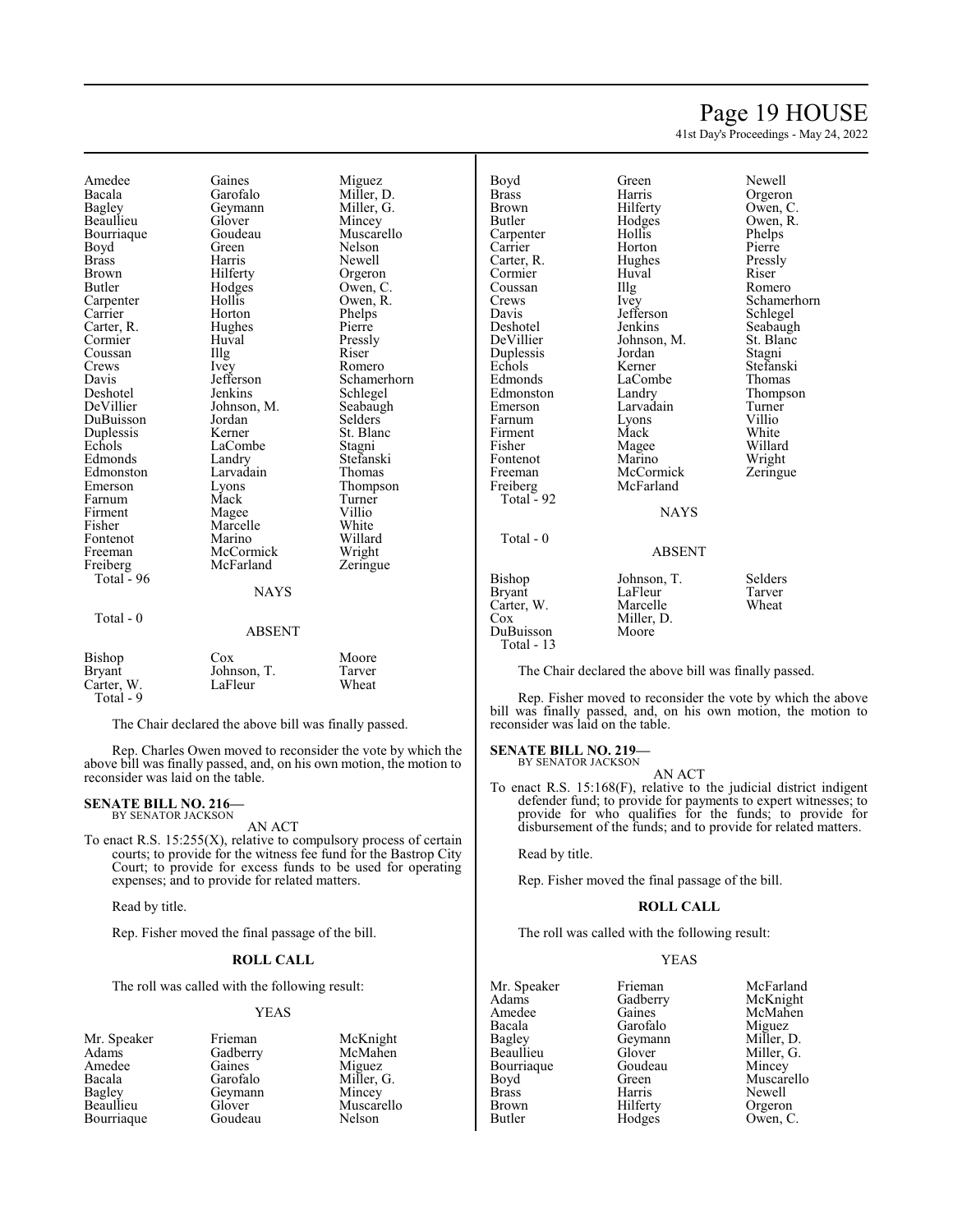## Page 20 HOUSE

41st Day's Proceedings - May 24, 2022

| Carpenter<br>Carrier<br>Carter, R.<br>Cormier<br>Coussan<br>Crews<br>Davis<br>Deshotel<br>DeVillier<br>DuBuisson<br>Duplessis<br>Echols<br>Edmonds<br>Edmonston<br>Emerson<br>Farnum<br>Firment<br>Fisher<br>Fontenot<br>Freeman<br>Freiberg<br>Total - 94 | Hollis<br>Horton<br>Hughes<br>Huval<br>Illg<br>Ivey<br>Jefferson<br>Jenkins<br>Johnson, M.<br>Jordan<br>Kerner<br>LaCombe<br>LaFleur<br>Landry<br>Larvadain<br>Lyons<br>Mack<br>Magee<br>Marcelle<br>Marino<br>McCormick<br><b>NAYS</b> | Owen, R.<br>Phelps<br>Pierre<br>Pressly<br>Riser<br>Romero<br>Schamerhorn<br>Seabaugh<br>Selders<br>St. Blanc<br>Stagni<br>Stefanski<br>Thomas<br>Thompson<br>Turner<br>Villio<br>White<br>Willard<br>Zeringue |
|------------------------------------------------------------------------------------------------------------------------------------------------------------------------------------------------------------------------------------------------------------|-----------------------------------------------------------------------------------------------------------------------------------------------------------------------------------------------------------------------------------------|----------------------------------------------------------------------------------------------------------------------------------------------------------------------------------------------------------------|
|                                                                                                                                                                                                                                                            |                                                                                                                                                                                                                                         |                                                                                                                                                                                                                |
|                                                                                                                                                                                                                                                            |                                                                                                                                                                                                                                         |                                                                                                                                                                                                                |
| Total - 0                                                                                                                                                                                                                                                  | <b>ABSENT</b>                                                                                                                                                                                                                           |                                                                                                                                                                                                                |
| Bishop<br>Bryant<br>Carter, W.<br>Cox                                                                                                                                                                                                                      | Johnson, T.<br>Moore<br>Nelson<br>Schlegel                                                                                                                                                                                              | Tarver<br>Wheat<br>Wright                                                                                                                                                                                      |

The Chair declared the above bill was finally passed.

Rep. Fisher moved to reconsider the vote by which the above bill was finally passed, and, on his own motion, the motion to reconsider was laid on the table.

#### **SENATE BILL NO. 237—** BY SENATOR FIELDS

Total - 11

AN ACT

To enact R.S. 33:9097.35, relative to East Baton Rouge Parish; to create the Sagefield Crime Prevention and Improvement District; to provide relative to the boundaries, purpose, governance, and powers and duties of the district; to provide relative to district funding, including the authority to impose a parcel fee within the district, subject to voter approval; to provide for an effective date; and to provide for related matters.

Read by title.

Rep. Marcelle moved the final passage of the bill.

#### **ROLL CALL**

The roll was called with the following result:

#### YEAS

| Mr. Speaker  | Frieman  | McFarland  |
|--------------|----------|------------|
| Adams        | Gadberry | McKnight   |
| Amedee       | Gaines   | McMahen    |
| Bacala       | Garofalo | Miguez     |
| Bagley       | Geymann  | Miller, D. |
| Beaullieu    | Glover   | Miller, G. |
| Bourriague   | Goudeau  | Mincey     |
| Boyd         | Green    | Muscarello |
| <b>Brass</b> | Harris   | Newell     |
| <b>Brown</b> | Hilferty | Orgeron    |
| Butler       | Hodges   | Owen, C.   |
| Carpenter    | Hollis   | Owen, R.   |

| Carrier<br>Carter, R.<br>Cormier<br>Coussan<br>Crews<br>Davis<br>Deshotel<br>DeVillier<br>DuBuisson<br>Duplessis<br>Echols<br>Edmonds<br>Edmonston<br>Emerson<br>Farnum | Horton<br>Hughes<br>Huval<br>Illg<br>Ivey<br>Jefferson<br>Jenkins<br>Johnson, M.<br>Jordan<br>Kerner<br>LaCombe<br>LaFleur<br>Landry<br>Larvadain | Phelps<br>Pierre<br>Pressly<br>Riser<br>Romero<br>Schamerhorn<br>Schlegel<br>Seabaugh<br>Selders<br>St. Blanc<br>Stagni<br>Stefanski<br>Thomas<br>Thompson<br>Turner |
|-------------------------------------------------------------------------------------------------------------------------------------------------------------------------|---------------------------------------------------------------------------------------------------------------------------------------------------|----------------------------------------------------------------------------------------------------------------------------------------------------------------------|
| Firment                                                                                                                                                                 | Lyons<br>Mack                                                                                                                                     | Villio                                                                                                                                                               |
| Fisher<br>Fontenot<br>Freeman<br>Freiberg                                                                                                                               | Magee<br>Marcelle<br>Marino<br>McCormick                                                                                                          | White<br>Willard<br>Wright<br>Zeringue                                                                                                                               |
| Total - 96<br>$Total - 0$                                                                                                                                               | <b>NAYS</b><br><b>ABSENT</b>                                                                                                                      |                                                                                                                                                                      |
|                                                                                                                                                                         |                                                                                                                                                   |                                                                                                                                                                      |
| Bishop<br>Bryant<br>Carter, W.<br>Total - 9                                                                                                                             | $\cos$<br>Johnson, T.<br>Moore                                                                                                                    | Nelson<br>Tarver<br>Wheat                                                                                                                                            |

The Chair declared the above bill was finally passed.

Rep. Marcelle moved to reconsider the vote by which the above bill was finally passed, and, on her own motion, the motion to reconsider was laid on the table.

#### **SENATE BILL NO. 392—**

BY SENATORS BOUDREAUX AND CLOUD AN ACT

To enact R.S. 49:170.20 and 170.21, relative to state symbols; to designate St. Landry Parish as the Equine Capital of Louisiana; to designate St. Tammany Parish as the Thoroughbred Breeding Capital of Louisiana; and to provide for related matters.

Read by title.

Rep. Dustin Miller moved the final passage of the bill.

#### **ROLL CALL**

The roll was called with the following result:

#### YEAS

Mr. Speaker Freiberg McKnight<br>
Adams Frieman McMahen Adams Frieman McMahen<br>Amedee Gadberry Miguez Amedee Gadberry<br>Bacala Gaines Bacala Gaines Miller, D.<br>Bagley Garofalo Miller, G. Bagley Garofalo Miller, G.<br>Beaullieu Geymann Mincey Bourriaque Glover Muscarello<br>Boyd Goudeau Newell Boyd Goudeau<br>Brass Green Brass Green Owen, C.<br>Brown Harris Owen, R. Brown Harris Owen, R.<br>Butler Hilferty Phelps Carpenter Hodge<br>Carrier Hollis Carter, R. Horton Riser Cormier Hughes Romero Cormier Hughe<br>Coussan Huval

Hilferty Phelps<br>Hodges Pierre

Geymann Mincey<br>Glover Muscarello Hollis Pressly<br>
Horton Riser Coussan Huval Schamerhorn<br>Crews IIIg Schlegel Schlegel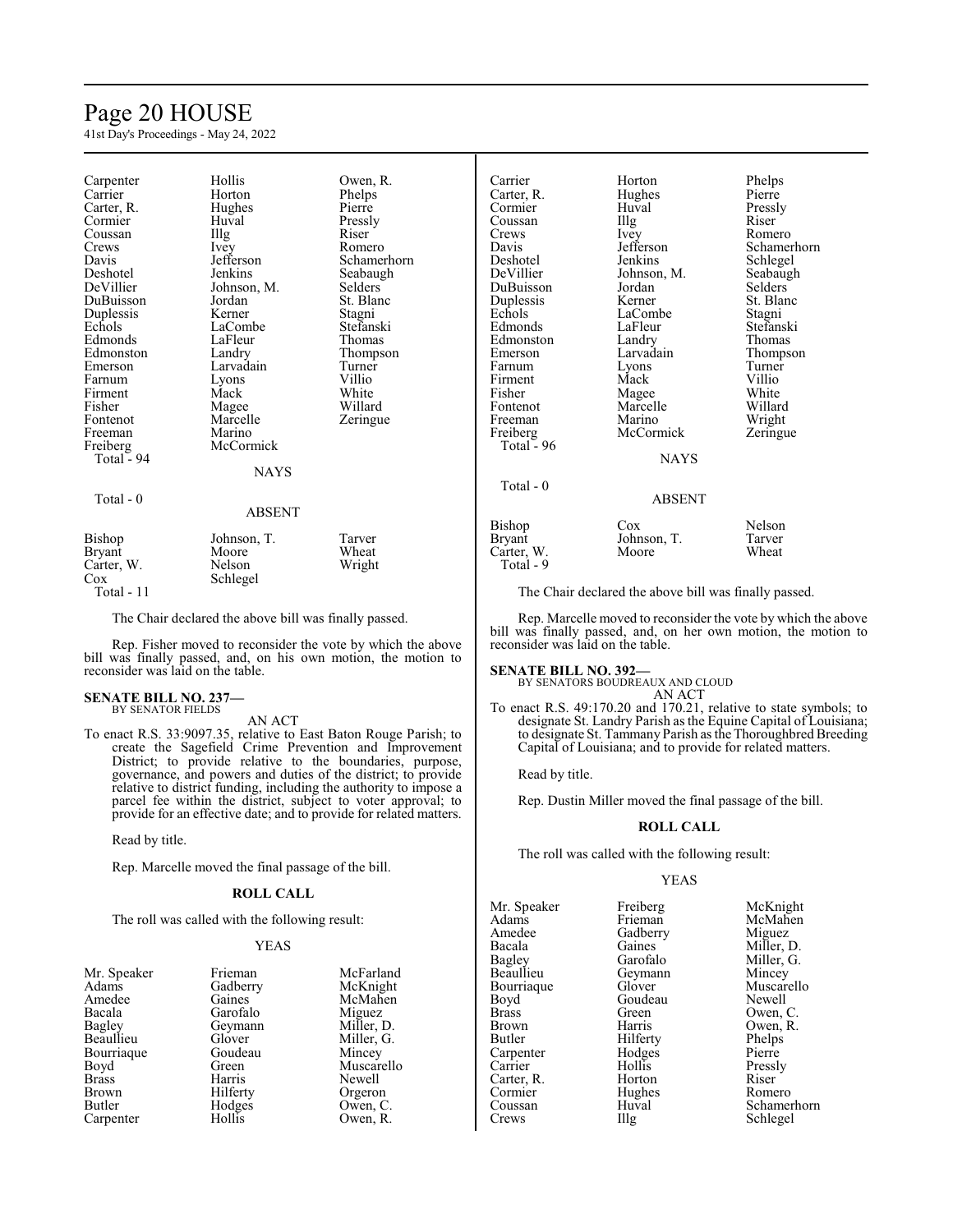### Page 21 HOUSE

41st Day's Proceedings - May 24, 2022

| Davis<br>Deshotel<br>DeVillier<br>DuBuisson<br>Duplessis<br>Echols<br>Edmonds<br>Edmonston<br>Emerson<br>Farnum<br>Firment<br>Fisher<br>Fontenot<br>Freeman<br>Total - 91 | Ivey<br>Jefferson<br>Jenkins<br>Johnson, M.<br>Jordan<br>Kerner<br>Landry<br>Larvadain<br>Lyons<br>Mack<br>Magee<br>Marino<br>McCormick<br>McFarland<br>NAYS | Seabaugh<br>Selders<br>St. Blanc<br>Stagni<br>Stefanski<br>Thomas<br>Thompson<br>Turner<br>Villio<br>White<br>Willard<br>Zeringue |
|---------------------------------------------------------------------------------------------------------------------------------------------------------------------------|--------------------------------------------------------------------------------------------------------------------------------------------------------------|-----------------------------------------------------------------------------------------------------------------------------------|
| Total $-0$                                                                                                                                                                | <b>ABSENT</b>                                                                                                                                                |                                                                                                                                   |
| Bishop<br>Bryant<br>Carter, W.<br>Cox<br>Johnson, T.<br>Total - 14                                                                                                        | LaCombe<br>LaFleur<br>Marcelle<br>Moore<br>Nelson                                                                                                            | Orgeron<br>Tarver<br>Wheat<br>Wright                                                                                              |

The Chair declared the above bill was finally passed.

Rep. Dustin Miller moved to reconsider the vote by which the above bill was finally passed, and, on his own motion, the motion to reconsider was laid on the table.

**SENATE BILL NO. 3—** BY SENATOR ALLAIN

AN ACT

To amend and reenact R.S. 49:214.36(J) and (O)(2), relative to the Coastal Zone Management Program; to provide for the reimbursement of costs; to provide for distribution of monies collected; to provide for the use of funds; and to provide for related matters.

Read by title.

Rep. Zeringue moved the final passage of the bill.

#### **ROLL CALL**

The roll was called with the following result:

#### YEAS

| Mr. Speaker | Gadberry          | McM    |
|-------------|-------------------|--------|
| Adams       | Gaines            | Migu   |
| Amedee      | Garofalo          | Mille  |
| Bacala      | Geymann           | Mille  |
| Bagley      | Glover            | Minc   |
| Beaullieu   | Goudeau           | Musc   |
| Bourriaque  | Green             | Nelso  |
| Boyd        | Harris            | Newe   |
| Brass       | Hilferty          | Orge   |
| Brown       | Hodges            | Ower   |
| Butler      | Hollis            | Ower   |
| Carpenter   | Horton            | Phelp  |
| Carrier     | Hughes            | Pierro |
| Carter, R.  | Huval             | Press  |
| Cormier     | $\prod_{i=1}^{n}$ | Riser  |
| Coussan     | Ivey              | Rom    |
| Crews       | Jefferson         | Schar  |
| Davis       | Jenkins           | Schle  |
| Deshotel    | Johnson, M.       | Seaba  |
| DeVillier   | Jordan            | Selde  |
|             |                   |        |

ry McMahen Adams Miguez<br>
Adams Miller, 1 o Miller, D.<br>https://willer, G. Miller, G. Mincey u Muscarello Nelson Newell Orgeron Owen, C. Owen, R. Phelps Pierre Pressly<br>Riser Property<br>
Ive Schamer Schamerhorn s Schlegel<br>n, M. Seabaugl Seabaugh Selders<sup>1</sup>

| DuBuisson     | Kerner      | St. Blanc |
|---------------|-------------|-----------|
| Duplessis     | LaCombe     | Stagni    |
| Echols        | Landry      | Stefanski |
| Edmonds       | Larvadain   | Thomas    |
| Edmonston     | Lyons       | Thompson  |
| Emerson       | Mack        | Turner    |
| Farnum        | Magee       | Villio    |
| Firment       | Marcelle    | White     |
| Fisher        | Marino      | Willard   |
| Fontenot      | McCormick   | Wright    |
| Freeman       | McFarland   | Zeringue  |
| Frieman       | McKnight    |           |
| Total - 95    |             |           |
|               | NAYS        |           |
| Total - 0     |             |           |
|               | ABSENT      |           |
|               |             |           |
| Bishop        | Freiberg    | Tarver    |
| <b>Bryant</b> | Johnson, T. | Wheat     |
| Carter, W.    | LaFleur     |           |
| $\cos$        | Moore       |           |
| Total - 10    |             |           |

The Chair declared the above bill was finally passed.

Rep. Zeringue moved to reconsider the vote by which the above bill was finally passed, and, on his own motion, the motion to reconsider was laid on the table.

#### **SENATE BILL NO. 12—** BY SENATOR REESE

AN ACT To amend and reenact R.S.  $51:3121(C)(3)(a)$ , relative to the Competitive Projects Payroll Incentive Program; to extend the termination date of the program; and to provide for related matters.

Read by title.

Rep. Beaullieu moved the final passage of the bill.

#### **ROLL CALL**

The roll was called with the following result:

#### YEAS

| Mr. Speaker | Gadberry          | McKnight    |
|-------------|-------------------|-------------|
| Adams       | Gaines            | McMahen     |
| Amedee      | Garofalo          | Miguez      |
| Bagley      | Geymann           | Miller, D.  |
| Beaullieu   | Glover            | Miller, G.  |
| Bourriaque  | Goudeau           | Mincey      |
| Boyd        | Harris            | Muscarello  |
| Brass       | Hilferty          | Newell      |
| Brown       | Hodges            | Orgeron     |
| Butler      | Hollis            | Owen, C.    |
| Carpenter   | Horton            | Owen, R.    |
| Carrier     | Hughes            | Pierre      |
| Carter, R.  | Huval             | Pressly     |
| Cormier     | $\prod_{i=1}^{n}$ | Riser       |
| Coussan     | Jefferson         | Romero      |
| Crews       | Jenkins           | Schamerhorn |
| Davis       | Johnson, M.       | Schlegel    |
| Deshotel    | Jordan            | Seabaugh    |
| DeVillier   | Kerner            | Selders     |
| Duplessis   | LaCombe           | St. Blanc   |
| Echols      | LaFleur           | Stagni      |
| Edmonds     | Landry            | Stefanski   |
| Edmonston   | Larvadain         | Thomas      |
| Emerson     | Lyons             | Thompson    |
|             |                   |             |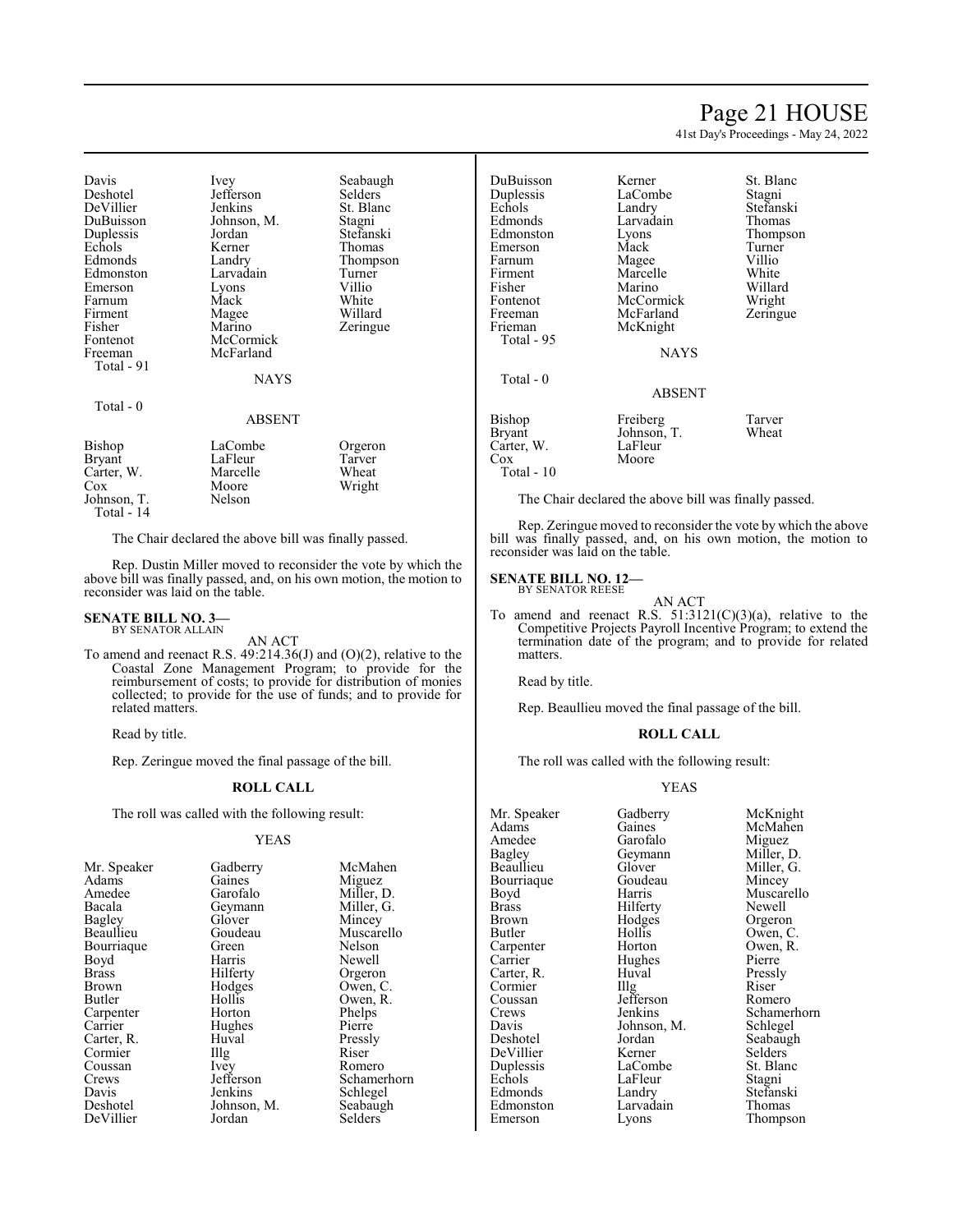### Page 22 HOUSE

41st Day's Proceedings - May 24, 2022

| Farnum<br>Firment<br>Fisher<br>Fontenot<br>Freeman<br>Frieman<br>Total - 90 | Mack<br>Magee<br>Marcelle<br>Marino<br>McCormick<br>McFarland<br><b>NAYS</b> | Turner<br>Villio<br>White<br>Willard<br>Wright<br>Zeringue |
|-----------------------------------------------------------------------------|------------------------------------------------------------------------------|------------------------------------------------------------|
| Freiberg<br>Total $-2$                                                      | Ivey<br><b>ABSENT</b>                                                        |                                                            |
| Bacala<br><b>Bishop</b><br><b>Bryant</b><br>Carter, W.<br>Cox<br>Total - 13 | DuBuisson<br>Green<br>Johnson, T.<br>Moore<br>Nelson                         | Phelps<br>Tarver<br>Wheat                                  |

The Chair declared the above bill was finally passed.

Rep. Beaullieu moved to reconsider the vote bywhich the above bill was finally passed, and, on his own motion, the motion to reconsider was laid on the table.

#### **Consent to Correct a Vote Record**

Rep. LaFleur requested the House consent to record her vote on final passage of Senate Bill No. 12 as yea, which consent was unanimously granted.

#### **SENATE BILL NO. 19—** BY SENATOR MORRIS

AN ACT

To amend and reenact R.S. 32:415.2(A)(2)(a) and 863.1(C)(1)(a), relative to issuing of citations; to provide for electronic citations; to provide for issuance of a notice of suspension or revocation of driving privilege; and to provide for related matters.

Read by title.

Rep. Wright moved the final passage of the bill.

#### **ROLL CALL**

The roll was called with the following result:

#### YEAS

| Mr. Speaker<br>Adams<br>Amedee<br><b>Bagley</b><br>Beaullieu<br>Bourriaque<br>Boyd<br>Brass<br>Brown<br>Butler<br>Carpenter<br>Carrier<br>Carter, R.<br>Cormier<br>Coussan<br>Crews<br>Davis<br>Deshotel<br>DeVillier | Frieman<br>Gadberry<br>Gaines<br>Garofalo<br>Glover<br>Goudeau<br>Green<br>Harris<br>Hilferty<br>Hodges<br>Hollis<br>Horton<br>Hughes<br>Huval<br>$\prod_{i=1}^{n}$<br>Ivey<br>Jefferson<br>Jenkins<br>Johnson, M. | McKnight<br>McMahen<br>Miguez<br>Miller, D.<br>Miller, G.<br>Mincey<br>Muscarello<br>Newell<br>Orgeron<br>Owen, C.<br>Owen, R.<br>Pierre<br>Pressly<br>Riser<br>Romero<br>Schamerhorn<br>Schlegel<br>Seabaugh<br>Selders |
|-----------------------------------------------------------------------------------------------------------------------------------------------------------------------------------------------------------------------|--------------------------------------------------------------------------------------------------------------------------------------------------------------------------------------------------------------------|--------------------------------------------------------------------------------------------------------------------------------------------------------------------------------------------------------------------------|
| DuBuisson                                                                                                                                                                                                             | Jordan                                                                                                                                                                                                             | St. Blanc                                                                                                                                                                                                                |
| Duplessis                                                                                                                                                                                                             | Kerner                                                                                                                                                                                                             | Stagni                                                                                                                                                                                                                   |

| Echols<br>Edmonds<br>Edmonston<br>Emerson<br>Farnum<br>Firment<br>Fisher<br>Fontenot<br>Freeman<br>Freiberg<br>Total - 91 | LaCombe<br>LaFleur<br>Landry<br>Larvadain<br>Lyons<br>Mack<br>Marcelle<br>Marino<br>McCormick<br>McFarland<br><b>NAYS</b> | Stefanski<br>Thomas<br>Thompson<br>Turner<br>Villio<br>White<br>Willard<br>Wright |
|---------------------------------------------------------------------------------------------------------------------------|---------------------------------------------------------------------------------------------------------------------------|-----------------------------------------------------------------------------------|
| Total - 0                                                                                                                 | <b>ABSENT</b>                                                                                                             |                                                                                   |
| Bacala<br>Bishop<br>Bryant<br>Carter, W.<br>Cox<br>Total - 14                                                             | Geymann<br>Johnson, T.<br>Magee<br>Moore<br>Nelson                                                                        | Phelps<br>Tarver<br>Wheat<br>Zeringue                                             |

The Chair declared the above bill was finally passed.

Rep. Wright moved to reconsider the vote by which the above bill was finally passed, and, on his own motion, the motion to reconsider was laid on the table.

#### **SENATE BILL NO. 23—**

BY SENATOR ALLAIN AN ACT

To amend and reenact R.S. 30:86(C) and (E)(7) and to enact R.S. 30:86(D)(11), relative to the Oilfield Site Restoration Fund; to provide for the deposit of monies into the fund; to provide for technical changes; to provide for an effective date; and to provide for related matters.

Read by title.

Rep. Zeringue sent up floor amendments which were read as follows:

#### **HOUSE FLOOR AMENDMENTS**

Amendments proposed by Representative Zeringue to Engrossed Senate Bill No. 23 by Senator Allain

#### AMENDMENT NO. 1

On page 1, line 2, after "30:86(D)(11)" insert "and (H)"

#### AMENDMENT NO. 2

On page 1, line 8, after "30:86(D)(11)" insert "and (H)" and change "is" to "are"

#### AMENDMENT NO. 3

On page 1, line 8,

#### AMENDMENT NO. 4

On page 2, line 28, delete "five percent of" and in lieu thereof insert "the limitations set by the United States Congress or administering federal agency for"

#### AMENDMENT NO. 5

On page 3, between lines 11 and 12, insert the following: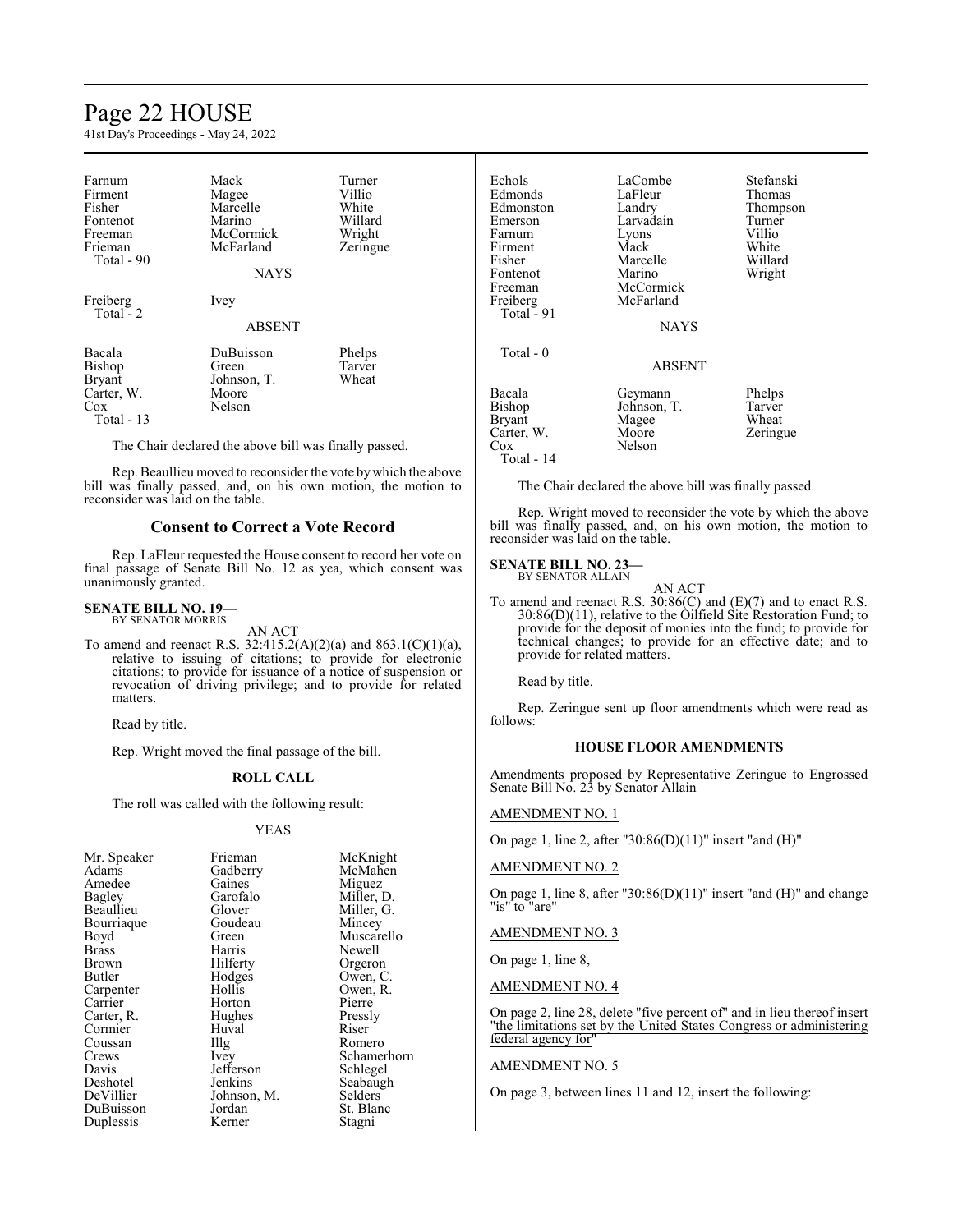41st Day's Proceedings - May 24, 2022

"H. At the direction of the secretary, federal monies dedicated pursuant to subsections (D)(9) or (10) of this Section shall be placed into the department's federal funds account instead of the Oilfield Site Restoration Fund but such money shall otherwise be subject to the same requirements applicable to money identified in subsection  $(D)(9)$  or  $(10)$  of this Section.

On motion of Rep. Zeringue, the amendments were adopted.

Rep. Zeringue moved the final passage of the bill, as amended.

#### **ROLL CALL**

The roll was called with the following result:

#### YEAS

| Mr. Speaker   | Frieman       | McFarland   |
|---------------|---------------|-------------|
| Adams         | Gadberry      | McKnight    |
| Amedee        | Gaines        | McMahen     |
| Bacala        | Garofalo      | Miguez      |
| <b>Bagley</b> | Geymann       | Miller, D.  |
| Beaullieu     | Glover        | Miller, G.  |
| Bourriaque    | Goudeau       | Mincey      |
| Boyd          | Green         | Muscarello  |
| <b>Brass</b>  | Harris        | Newell      |
| <b>Brown</b>  | Hilferty      | Orgeron     |
| Butler        | Hodges        | Owen, C.    |
| Carpenter     | Hollis        | Owen, R.    |
| Carrier       | Horton        | Pierre      |
| Carter, R.    | Hughes        | Pressly     |
| Cormier       | Huval         | Romero      |
| Coussan       | Illg          | Schamerhorn |
| Crews         | <i>lvey</i>   | Schlegel    |
| Davis         | Jefferson     | Seabaugh    |
| Deshotel      | Jenkins       | Selders     |
| DeVillier     | Johnson, M.   | St. Blanc   |
| DuBuisson     | Jordan        | Stagni      |
| Duplessis     | Kerner        | Stefanski   |
| Echols        | LaCombe       | Thomas      |
| Edmonds       | LaFleur       | Thompson    |
| Edmonston     | Landry        | Turner      |
| Emerson       | Larvadain     | Villio      |
| Farnum        | Lyons         | White       |
| Firment       | Mack          | Willard     |
| Fisher        | Magee         | Wright      |
| Fontenot      | Marcelle      | Zeringue    |
| Freeman       | Marino        |             |
| Freiberg      | McCormick     |             |
| Total - 94    |               |             |
|               | <b>NAYS</b>   |             |
| Total - 0     |               |             |
|               | <b>ABSENT</b> |             |
| Bishop        | Johnson, T.   | Riser       |
| <b>Bryant</b> | Moore         | Tarver      |
| Carter, W.    | Nelson        | Wheat       |
| Cox           | Phelps        |             |
| Total - 11    |               |             |
|               |               |             |

The Chair declared the above bill was finally passed.

Rep. Zeringue moved to reconsider the vote by which the above bill was finally passed, and, on his own motion, the motion to reconsider was laid on the table.

#### **SENATE BILL NO. 41—** BY SENATOR REESE

AN ACT

To amend and reenact R.S. 51:2461, relative to the Louisiana Quality Jobs Program Act; to provide for an extension of the program application deadline; and to provide for related matters.

Read by title.

Rep. Riser moved the final passage of the bill.

#### **ROLL CALL**

The roll was called with the following result:

#### YEAS

| Mr. Speaker<br>Adams<br>Bacala<br>Bagley<br>Beaullieu<br>Bourriaque<br>Boyd<br><b>Brass</b><br>Brown<br>Carpenter<br>Carrier<br>Carter, W.<br>Coussan<br>Crews<br>Davis<br>Deshotel<br>DuBuisson<br>Duplessis<br>Echols<br>Edmonds<br>Emerson<br>Farnum<br>Firment<br>Fisher<br>Fontenot<br>Freeman | Freiberg<br>Gadberry<br>Gaines<br>Garofalo<br>Geymann<br>Goudeau<br>Green<br>Hilferty<br>Hodges<br>Hollis<br>Horton<br>Hughes<br>Huval<br>Illg<br>Jefferson<br>Jenkins<br>Johnson, M.<br>Jordan<br>Kerner<br>LaCombe<br>LaFleur<br>Larvadain<br>Lyons<br>Mack<br>Magee<br>Marino | McFarland<br>McKnight<br>McMahen<br>Miller, G.<br>Mincey<br>Muscarello<br>Newell<br>Owen, C.<br>Pierre<br>Pressly<br>Riser<br>Romero<br>Schamerhorn<br>Schlegel<br>Seabaugh<br>Selders<br>St. Blanc<br>Stagni<br>Stefanski<br>Thomas<br>Thompson<br>Turner<br>Villio<br>White<br>Willard<br>Wright |
|-----------------------------------------------------------------------------------------------------------------------------------------------------------------------------------------------------------------------------------------------------------------------------------------------------|----------------------------------------------------------------------------------------------------------------------------------------------------------------------------------------------------------------------------------------------------------------------------------|----------------------------------------------------------------------------------------------------------------------------------------------------------------------------------------------------------------------------------------------------------------------------------------------------|
| Total - 78                                                                                                                                                                                                                                                                                          | <b>NAYS</b>                                                                                                                                                                                                                                                                      |                                                                                                                                                                                                                                                                                                    |
| Amedee<br>Carter, R.<br>Cormier<br>Edmonston<br>Total - 11                                                                                                                                                                                                                                          | Frieman<br>Glover<br>Harris<br>Ivey<br><b>ABSENT</b>                                                                                                                                                                                                                             | McCormick<br>Nelson<br>Orgeron                                                                                                                                                                                                                                                                     |
| Bishop<br><b>Bryant</b><br>Butler<br>$\cos$<br>DeVillier<br>Johnson, T.<br>Total - 16                                                                                                                                                                                                               | Landry<br>Marcelle<br>Miguez<br>Miller, D.<br>Moore<br>Owen, R.                                                                                                                                                                                                                  | Phelps<br>Tarver<br>Wheat<br>Zeringue                                                                                                                                                                                                                                                              |

The Chair declared the above bill was finally passed.

Rep. Riser moved to reconsider the vote by which the above bill was finally passed, and, on his own motion, the motion to reconsider was laid on the table.

#### **SENATE BILL NO. 48—**

BY SENATOR REESE AND REPRESENTATIVE ZERINGUE AN ACT

To amend and reenact R.S. 39:100.56(C), (D), (E), the introductory paragraph of (H), (I), and (J) and to repeal R.S. 39:100.56(H)(5), (O), and (P), relative to the Water Sector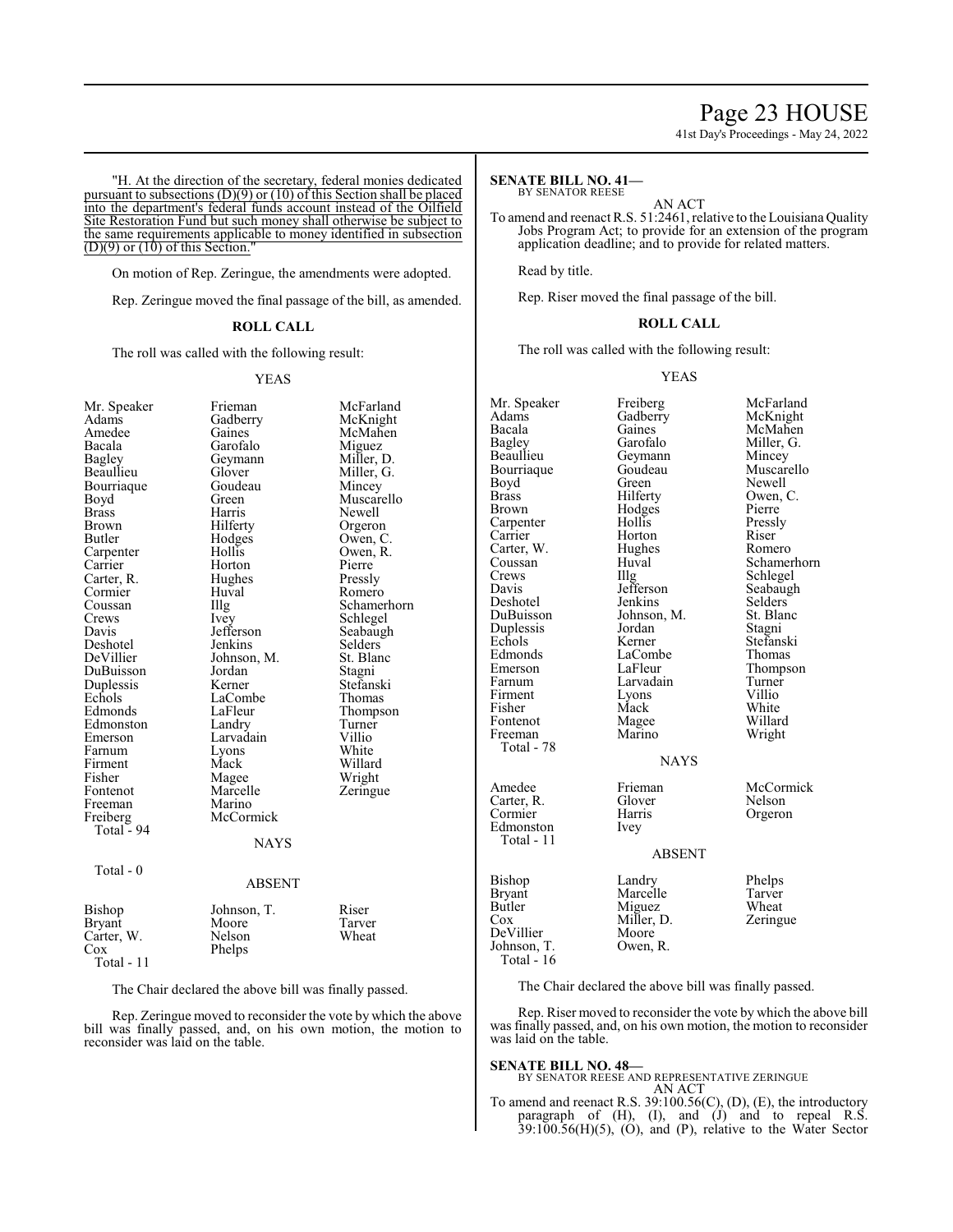### Page 24 HOUSE

41st Day's Proceedings - May 24, 2022

Program; to remove provisions relative to storm water; to provide for funding for small water and sewer systems; to provide relative to application period dates; to require the division of administration to post certain documents; to require the division of administration to conduct outreach efforts; to repeal provisions relative to capital outlay; to provide for an effective date; and to provide for related matters.

Read by title.

Rep. Zeringue sent up floor amendments which were read as follows:

#### **HOUSE FLOOR AMENDMENTS**

Amendments proposed by Representative Zeringue to Engrossed Senate Bill No. 48 by Senator Reese

#### AMENDMENT NO. 1

In Amendment No. 3 by the House Committee on Appropriations (#4057), on page 1, line 10, after "approval of" delete "funding for" and after "receive" change "funding" to "grant awards"

#### AMENDMENT NO. 2

In Amendment No. 3 by the House Committee on Appropriations (#4057), on page 1, between lines 24 and 25, insert the following:

"(3) The commission may rescind any grant award for a project if the grant recipient fails to comply with the guidance approved by the commission."

#### AMENDMENT NO. 3

On page 3, at the end of line 20, delete "projects" and on line 21, delete "to receive monies from the fund and funding amounts" and insert "grant awards"

On motion of Rep. Zeringue, the amendments were adopted.

Rep. Zeringue moved the final passage of the bill, as amended.

#### **ROLL CALL**

The roll was called with the following result:

Gadberry<br>Gaines

#### YEAS

| NIT. Speaker          |
|-----------------------|
| Adams                 |
| Amedee                |
| Bacala                |
| <b>Bagley</b>         |
| Beaullieu             |
| Bishop                |
| Bourriaque            |
| Boyd                  |
| <b>Brown</b>          |
| <b>Butler</b>         |
| Carpenter             |
| Carrier               |
|                       |
| Carter, R.<br>Cormier |
| Coussan               |
| Crews                 |
| Davis                 |
| Deshotel              |
| DeVillier             |
| DuBuisson             |
| Duplessis             |
| Echols                |
|                       |

Garofalo<br>Geymann Glover Nelson<br>Goudeau Newell Goudeau<br>Green Green Orgeron<br>Harris Owen, C Harris Owen, C.<br>Hilferty Owen, R. Hodges Pressl<br>
Horton Riser Horton Riser<br>
Hughes Romero Hughes<br>Huval Huval Schamerhorn<br>Illg Schlegel Illg Schlegel<br>Ivey Seabaugl Jefferson<br>Jenkins Johnson, M.<br>Jordan Jordan Stefanski<br>Kerner Thomas Kerner Thomas<br>LaCombe Thomps

er Speaker Freiberg – McKnight<br>Ams – Frieman – McMahen McMahen<br>Miguez Miller, G.<br>Mincev Muscarello<br>Nelson Owen, R.<br>Pressly Seabaugh<br>Selders St. Blanc<br>Stagni Thompson

| Edmonds<br>Edmonston<br>Emerson<br>Farnum<br>Firment<br>Fisher<br>Fontenot<br>Freeman<br>Total - 91 | LaFleur<br>Landry<br>Larvadain<br>Lyons<br>Mack<br>Marino<br>McCormick<br>McFarland<br><b>NAYS</b> | Turner<br>Villio<br>White<br>Willard<br>Wright<br>Zeringue |
|-----------------------------------------------------------------------------------------------------|----------------------------------------------------------------------------------------------------|------------------------------------------------------------|
| Total - 0                                                                                           | <b>ABSENT</b>                                                                                      |                                                            |
| <b>Brass</b><br><b>Bryant</b><br>Carter, W.<br>Cox<br>Hollis<br>Total - 14                          | Johnson, T.<br>Magee<br>Marcelle<br>Miller, D.<br>Moore                                            | Phelps<br>Pierre<br>Tarver<br>Wheat                        |

The Chair declared the above bill was finally passed.

Rep. Zeringue moved to reconsider the vote by which the above bill was finally passed, and, on his own motion, the motion to reconsider was laid on the table.

#### **SENATE BILL NO. 68—** BY SENATOR FRED MILLS

AN ACT

To amend and reenact R.S. 51:61, 64, and 65, relative to foreign trade zones; to provide relative to the Port of Iberia; to provide authorization for the port commission to make application to be designated as a foreign trade zone; and to provide for related matters.

Read by title.

Rep. Beaullieu moved the final passage of the bill.

#### **ROLL CALL**

The roll was called with the following result:

#### YEAS

| Mr. Speaker   | Freiberg    | McFarland   |
|---------------|-------------|-------------|
| Adams         | Frieman     | McKnight    |
| Amedee        | Gadberry    | McMahen     |
| Bacala        | Gaines      | Miguez      |
| <b>Bagley</b> | Garofalo    | Miller, D.  |
| Beaullieu     | Geymann     | Miller, G.  |
| Bishop        | Glover      | Mincey      |
| Bourriaque    | Goudeau     | Muscarello  |
| Boyd          | Green       | Nelson      |
| Brass         | Harris      | Newell      |
| Brown         | Hilferty    | Orgeron     |
| Butler        | Hodges      | Owen, R.    |
| Carpenter     | Horton      | Pierre      |
| Carrier       | Hughes      | Pressly     |
| Carter, R.    | Huval       | Riser       |
| Cormier       | Illg        | Romero      |
| Coussan       | Ivey        | Schamerhorn |
| Crews         | Jefferson   | Schlegel    |
| Davis         | Jenkins     | Seabaugh    |
| Deshotel      | Johnson, M. | Selders     |
| DuBuisson     | Jordan      | St. Blanc   |
| Duplessis     | Kerner      | Stagni      |
| Echols        | LaCombe     | Stefanski   |
| Edmonds       | LaFleur     | Thomas      |
| Edmonston     | Landry      | Thompson    |
| Emerson       | Larvadain   | Turner      |
|               |             |             |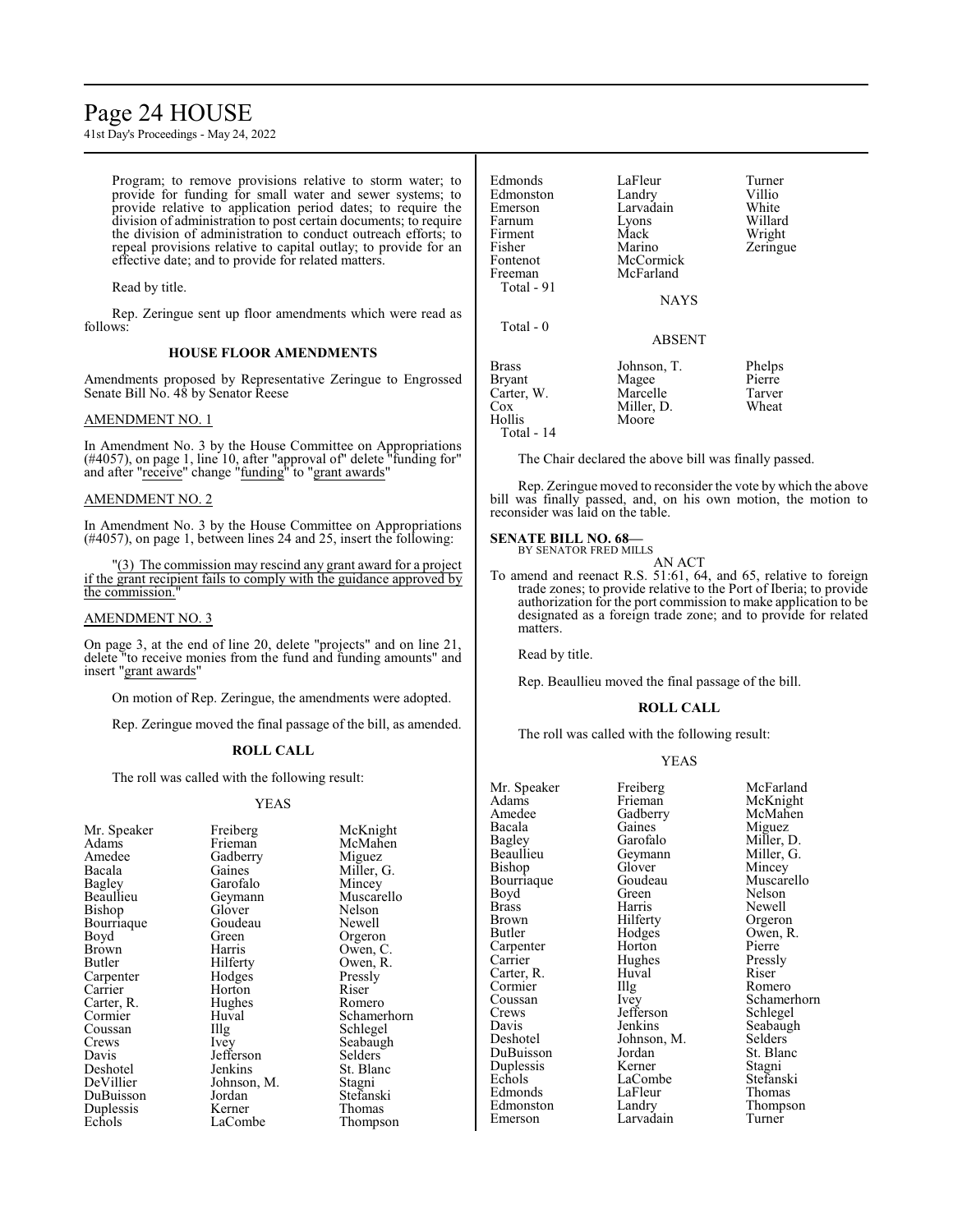### Page 25 HOUSE

41st Day's Proceedings - May 24, 2022

| Farnum        | Lyons         | Villio   |
|---------------|---------------|----------|
| Firment       | Mack          | White    |
| Fisher        | Magee         | Willard  |
| Fontenot      | Marino        | Wright   |
| Freeman       | McCormick     | Zeringue |
| Total - 93    |               |          |
|               | <b>NAYS</b>   |          |
| Total - 0     |               |          |
|               | <b>ABSENT</b> |          |
| <b>Bryant</b> | Hollis        | Owen, C. |
| Carter, W.    | Johnson, T.   | Phelps   |
| Cox           | Marcelle      | Tarver   |
| DeVillier     | Moore         | Wheat    |

Total - 12

The Chair declared the above bill was finally passed.

Rep. Beaullieu moved to reconsider the vote bywhich the above bill was finally passed, and, on his own motion, the motion to reconsider was laid on the table.

## **SENATE BILL NO. 78—** BY SENATOR REESE

AN ACT

To amend and reenact R.S. 38:2212.1(A)(2)(a), relative to the Public Bid Law; to provide relative to the purchase of certain law enforcement vehicles by local government; to increase the threshold amount for which public bid is necessary; and to provide for related matters.

Read by title.

Rep. Charles Owen moved the final passage of the bill.

#### **ROLL CALL**

The roll was called with the following result:

#### YEAS

| NIT. Speaker  | <b>rrepretion</b> | <b>NICIVIA</b> |
|---------------|-------------------|----------------|
| Adams         | Frieman           | Migue.         |
| Amedee        | Gadberry          | Miller,        |
| Bacala        | Gaines            | Miller,        |
| <b>Bagley</b> | Garofalo          | Mincey         |
| Beaullieu     | Geymann           | Musca          |
| Bishop        | Glover            | Nelson         |
| Bourriaque    | Goudeau           | Newell         |
| Boyd          | Green             | Orgero         |
| <b>Brass</b>  | Harris            | Owen,          |
| Brown         | Hilferty          | Owen,          |
| Butler        | Hodges            | Phelps         |
| Carpenter     | Horton            | Pierre         |
| Carrier       | Hughes            | Pressly        |
| Carter, R.    | Huval             | Riser          |
| Cormier       | Illg              | Romer          |
| Coussan       | Jefferson         | Scham          |
| Crews         | Jenkins           | Schleg         |
| Davis         | Johnson, M.       | Seabau         |
| Deshotel      | Jordan            | Selder:        |
| DeVillier     | Kerner            | St. Bla        |
| DuBuisson     | LaCombe           | Stagni         |
| Duplessis     | LaFleur           | <b>Stefans</b> |
| Echols        | Landry            | Thoma          |
| Edmonds       | Larvadain         | Thomp          |
| Edmonston     | Lyons             | Turner         |
| Emerson       | Mack              | Villio         |
| Farnum        | Magee             | White          |
| Firment       | Marino            | Willard        |
| Fisher        | McCormick         | Wright         |

Frieman<br>Gadberry Gadberry Miller, D.<br>Gaines Miller, G. Garofalo<br>Geymann Geymann Muscarello<br>Glover Nelson Goudeau<br>Green Green Orgeron<br>Harris Owen, C Harris Owen, C.<br>Hilferty Owen, R. Hodges Phelps<br>
Horton Pierre Horton Pierre<br>Hughes Pressly Hughes Pressl<br>Huval Riser Huval<br>Illg Illg Romero<br>Jefferson Schamer Johnson, M. Seabaug<br>Jordan Selders Jordan<br>Kerner LaCombe<br>LaFleur LaFleur Stefanski<br>Landry Thomas Landry Thomas<br>Larvadain Thomps Larvadain Thompson<br>Lyons Turner Mack Villio<br>
Mage White Magee Marino Willard<br>
McCormick Wright McCormick

Mr. Speaker Freiberg McMahen<br>Adams Frieman Miguez Miller, G.<br>Mincey Nelson<br>Newell Owen, R.<br>Phelps Jefferson Schamerhorn<br>Jenkins Schlegel Schlegel<br>Seabaugh St. Blanc<br>Stagni

| Fontenot<br>Freeman<br>Total - 95     | McFarland<br>McKnight<br><b>NAYS</b> | Zeringue                 |
|---------------------------------------|--------------------------------------|--------------------------|
| Ivey<br>Total - 1                     | <b>ABSENT</b>                        |                          |
| <b>Bryant</b><br>Carter, W.<br>$\cos$ | Hollis<br>Johnson, T.<br>Marcelle    | Moore<br>Tarver<br>Wheat |

The Chair declared the above bill was finally passed.

Rep. Charles Owen moved to reconsider the vote by which the above bill was finally passed, and, on his own motion, the motion to reconsider was laid on the table.

### **SENATE BILL NO. 87—**<br>BY SENATOR CATHEY

Total - 9

AN ACT

To amend and reenact R.S.  $39:112(C)(1)(a)$  and (b), and (E)(2)(a), and to enact R.S. 39:112(E)(3), relative to capital outlay; to provide for the approval of the Joint Legislative Committee on Capital Outlay of economic development and emergency projects; to provide for the reporting of projects that are exempt from providing a local match; to provide for an effective date; and to provide for related matters.

Read by title.

Rep. Mincey moved the final passage of the bill.

#### **ROLL CALL**

The roll was called with the following result:

#### YEAS

| Mr. Speaker<br>Adams<br>Amedee<br>Bacala<br><b>Bagley</b> | Freiberg<br>Frieman<br>Gadberry<br>Garofalo<br>Geymann | Miguez<br>Miller, D.<br>Miller, G.<br>Mincey<br>Muscarello |
|-----------------------------------------------------------|--------------------------------------------------------|------------------------------------------------------------|
| Beaullieu                                                 | Harris                                                 | Nelson                                                     |
| Bishop                                                    | Hilferty                                               | Orgeron                                                    |
| Bourriaque                                                | Hodges                                                 | Owen, C.                                                   |
| Brown                                                     | Horton                                                 | Owen, R.                                                   |
| Butler                                                    | Hughes                                                 | Pressly                                                    |
| Carrier                                                   | Huval                                                  | Riser                                                      |
| Carter, R.                                                | Illg                                                   | Schamerho                                                  |
| Cormier                                                   | Ivey                                                   | Schlegel                                                   |
| Coussan                                                   | Jefferson                                              | Seabaugh                                                   |
| Crews                                                     | Johnson, M.                                            | Selders                                                    |
| Davis                                                     | Kerner                                                 | St. Blanc                                                  |
| Deshotel                                                  | LaCombe                                                | Stagni                                                     |
| DeVillier                                                 | Larvadain                                              | Stefanski                                                  |
| DuBuisson                                                 | Mack                                                   | Thomas                                                     |
| Echols                                                    | Magee                                                  | Thompson                                                   |
| Emerson                                                   | Marino                                                 | Turner                                                     |
| Farnum                                                    | McCormick                                              | Villio                                                     |
| Firment                                                   | McFarland                                              | White                                                      |
| Fisher                                                    | McKnight                                               | Wright                                                     |
| Fontenot                                                  | McMahen                                                | Zeringue                                                   |
| Total - 75                                                |                                                        |                                                            |
|                                                           | <b>NAYS</b>                                            |                                                            |
| Boyd                                                      | Gaines                                                 | Landry                                                     |
| Brass                                                     | Glover                                                 | Lyons                                                      |
| Bryant                                                    | Green                                                  | Newell                                                     |

Schamerhorn Ivey Schlegel<br>Jefferson Seabaugl Seabaugh<br>Selders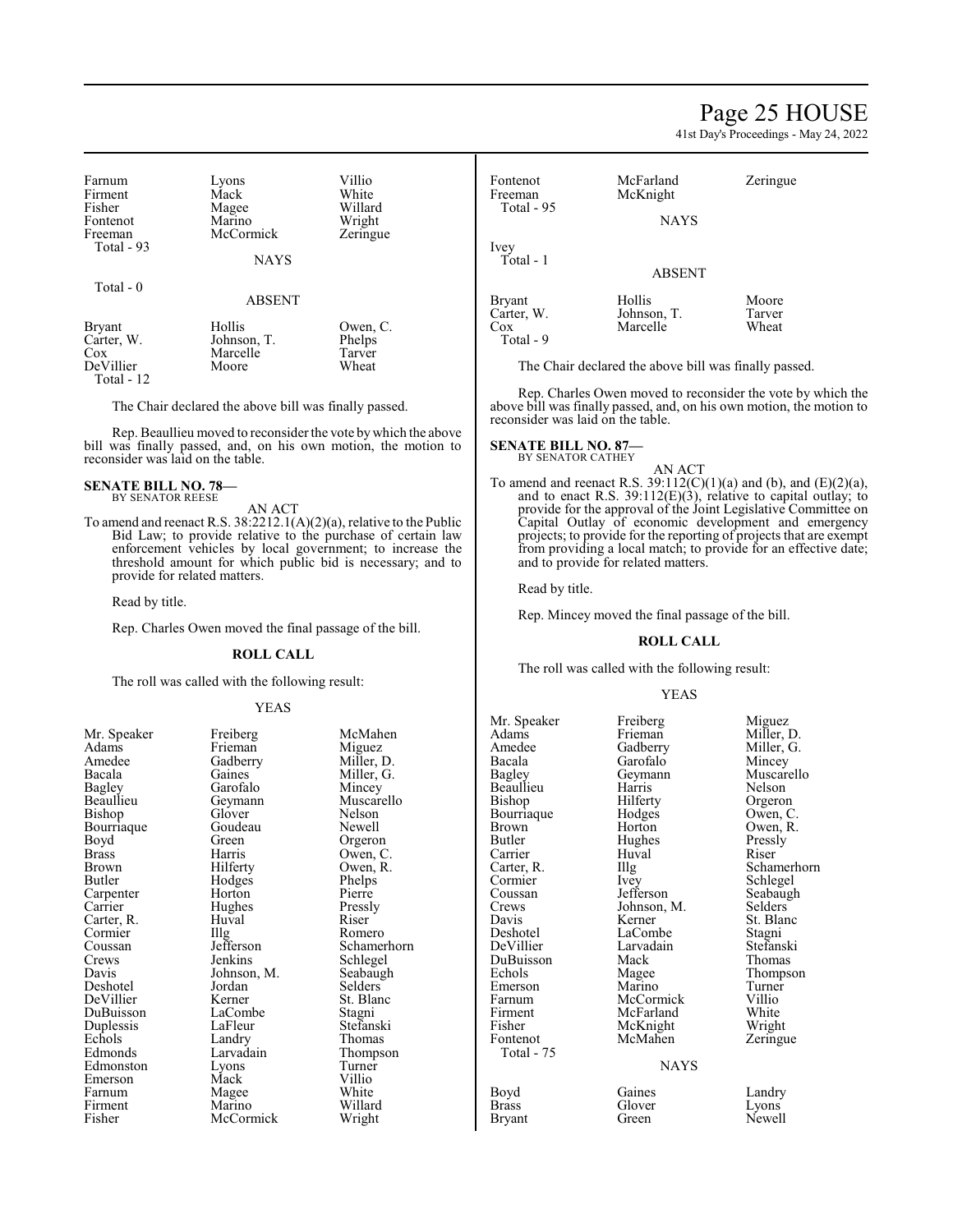### Page 26 HOUSE

41st Day's Proceedings - May 24, 2022

| Carpenter<br>Duplessis<br>Freeman<br>Total - 18            | Jenkins<br>Jordan<br>LaFleur                 | Phelps<br>Pierre<br>Willard        |
|------------------------------------------------------------|----------------------------------------------|------------------------------------|
|                                                            | <b>ABSENT</b>                                |                                    |
| Carter, W.<br>$\cos$<br>Edmonds<br>Edmonston<br>Total - 12 | Goudeau<br>Hollis<br>Johnson, T.<br>Marcelle | Moore<br>Romero<br>Tarver<br>Wheat |

The Chair declared the above bill was finally passed.

Rep. Mincey moved to reconsider the vote by which the above bill was finally passed, and, on his own motion, the motion to reconsider was laid on the table.

### **SENATE BILL NO. 95—** BY SENATOR ALLAIN

AN ACT

To amend and reenact R.S. 47:337.36, 337.102(H) and (I)(1) and to enact R.S. 47:337.26(D)(1)(f) and 337.102(C)(10), relative to the Uniform Local Sales Tax Board; to create a multi-parish audit program; to provide for confidentiality of taxpayer information; to provide for the operations of the program; to provide relative to the funding of the board; to provide for reporting on the program to legislative committees; to provide for an effective date; and to provide for related matters.

Read by title.

#### **Motion**

On motion of Rep. Beaullieu, the bill was returned to the calendar.

#### **SENATE BILL NO. 100—** BY SENATOR CATHEY

AN ACT

To enact R.S. 32:402.1(A)(3), relative to driver education; to provide an exemption for certain visa holders from driver education requirements; and to provide for related matters.

Read by title.

Rep. McFarland moved the final passage of the bill.

#### **ROLL CALL**

The roll was called with the following result:

#### YEAS

| Mr. Speaker<br>Adams<br>Amedee<br>Bacala<br>Bagley<br>Beaullieu | Freeman<br>Freiberg<br>Frieman<br>Gadberry<br>Gaines<br>Garofalo | McFarland<br>McKnight<br>McMahen<br>Miguez<br>Miller, G.<br>Mincey<br>Muscarello |
|-----------------------------------------------------------------|------------------------------------------------------------------|----------------------------------------------------------------------------------|
| Bishop<br>Bourriaque                                            | Geymann<br>Glover                                                | Nelson                                                                           |
| Boyd                                                            | Goudeau                                                          | Newell                                                                           |
| <b>Brass</b>                                                    | Green                                                            | Orgeron                                                                          |
| Brown                                                           | Harris                                                           | Owen, C.                                                                         |
| <b>Bryant</b>                                                   | Hilferty                                                         | Owen, R.                                                                         |
| Butler                                                          | Hodges                                                           | Phelps                                                                           |
| Carpenter                                                       | Horton                                                           | Pressly                                                                          |
| Carrier                                                         | Hughes                                                           | Romero                                                                           |
| Carter, R.                                                      | Huval                                                            | Schamerhorn                                                                      |
| Cormier                                                         | Illg                                                             | Schlegel                                                                         |
| Coussan                                                         | Ivey                                                             | Seabaugh                                                                         |

| Crews       | Jefferson   | Selders   |
|-------------|-------------|-----------|
| Davis       | Jenkins     | St. Blanc |
| Deshotel    | Johnson, M. | Stagni    |
| DeVillier   | Jordan      | Stefanski |
| DuBuisson   | Kerner      | Thomas    |
| Duplessis   | LaCombe     | Thompson  |
| Echols      | LaFleur     | Turner    |
| Edmonds     | Landry      | Villio    |
| Edmonston   | Larvadain   | White     |
| Emerson     | Lyons       | Willard   |
| Farnum      | Mack        | Wright    |
| Firment     | Magee       | Zeringue  |
| Fisher      | Marino      |           |
| Fontenot    | McCormick   |           |
| Total - 94  |             |           |
|             | <b>NAYS</b> |           |
|             |             |           |
| Total $-0$  |             |           |
|             | ABSENT      |           |
| Carter, W.  | Marcelle    | Riser     |
| $\cos$      | Miller, D.  | Tarver    |
| Hollis      | Moore       | Wheat     |
| Johnson, T. | Pierre      |           |
| Total - 11  |             |           |

The Chair declared the above bill was finally passed.

Rep. McFarland moved to reconsider the vote by which the above bill was finally passed, and, on his own motion, the motion to reconsider was laid on the table.

#### **SENATE BILL NO. 103—** BY SENATOR FOIL

AN ACT

To amend and reenact R.S. 9:5605(A) and (B), and to enact R.S. 9:5605.2, relative to legal malpractice; to provide relative to filing time periods; to provide relative to the burden of proof; to provide relative to collectability of damages; and to provide for related matters.

Read by title.

#### **Motion**

On motion of Rep. Gregory Miller, the bill was returned to the calendar.

#### **SENATE BILL NO. 110—**

BY SENATORS REESE, LUNEAU, MCMATH AND MILLIGAN AN ACT

To amend and reenact the introductory paragraph of R.S. 10:9-  $109(c)(6)$ ,  $9-109(c)(6)(C)$ , the introductory paragraph of  $(c)(7)$ and  $(c)(7)(C)$  and to enact R.S. 10:9-109 $(c)(8)$  and Part VII-A of Chapter 9 of Title 45 of the Louisiana Revised Statutes of 1950, to be comprised ofR.S. 45:1271 through 1281, relative to utilities; to provide relative to secured transactions; to provide for security interests in energy transition property; to provide relative to energy transition property bonds; to provide for financing orders of the Public Service Commission; to provide for appeals of financing orders; to provide for the sale and perfection of true sale status of energy transition property; to provide for conflict of laws; to provide for nonimpairment of bonds by the state; to provide relative to the jurisdiction of the Public Service Commission; to provide for definitions, terms, requirements, conditions, and procedures; and to provide for related matters.

Read by title.

Rep. Davis moved the final passage of the bill.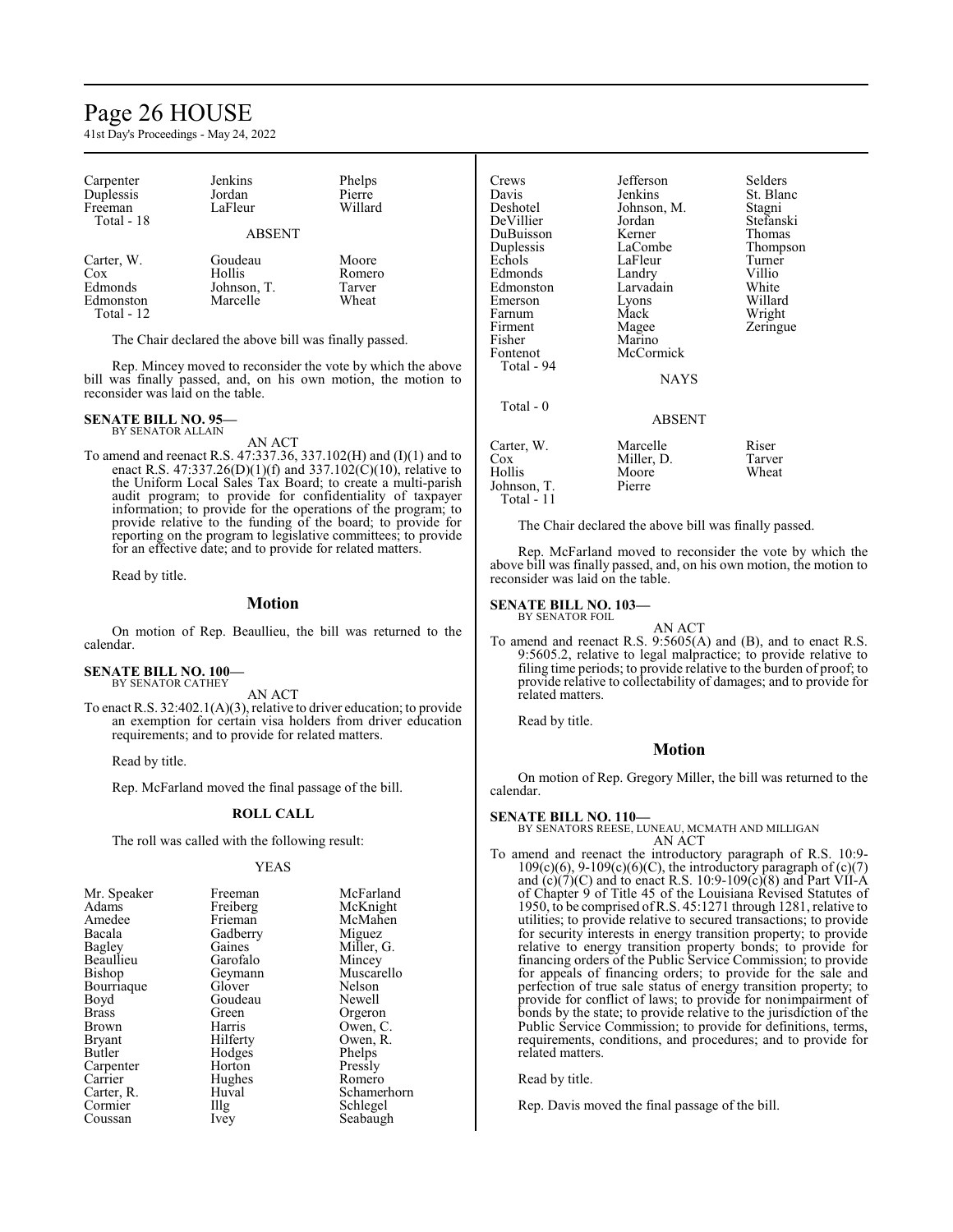## Page 27 HOUSE

41st Day's Proceedings - May 24, 2022

### **ROLL CALL**

The roll was called with the following result:

#### YEAS

| Mr. Speaker  | Freeman       | McFarland   |
|--------------|---------------|-------------|
| Adams        | Freiberg      | McKnight    |
| Amedee       | Frieman       | McMahen     |
| Bacala       | Gadberry      | Miguez      |
| Bagley       | Gaines        | Miller, G.  |
| Beaullieu    | Garofalo      | Mincey      |
| Bishop       | Glover        | Muscarello  |
| Bourriaque   | Goudeau       | Nelson      |
| Boyd         | Green         | Newell      |
| <b>Brass</b> | Harris        | Orgeron     |
| Brown        | Hilferty      | Owen, C.    |
| Bryant       | Hodges        | Owen, R.    |
| Butler       | Horton        | Phelps      |
| Carpenter    | Hughes        | Pierre      |
| Carrier      | Huval         | Pressly     |
| Carter, R.   | Illg          | Riser       |
| Cormier      | Ivey          | Romero      |
| Coussan      | Jefferson     | Schamerhorn |
| Crews        | Jenkins       | Schlegel    |
| Davis        | Johnson, M.   | Seabaugh    |
| Deshotel     | Johnson, T.   | Selders     |
| DeVillier    | Jordan        | St. Blanc   |
| DuBuisson    | Kerner        | Stagni      |
| Duplessis    | LaCombe       | Stefanski   |
| Echols       | LaFleur       | Thomas      |
| Edmonds      | Landry        | Thompson    |
| Edmonston    | Larvadain     | Turner      |
| Emerson      | Lyons         | Villio      |
| Farnum       | Mack          | White       |
| Firment      | Magee         | Willard     |
| Fisher       | Marino        | Wright      |
| Fontenot     | McCormick     | Zeringue    |
| Total - 96   |               |             |
|              | <b>NAYS</b>   |             |
| Total - 0    |               |             |
|              | <b>ABSENT</b> |             |
|              |               |             |

| Carter, W. | Hollis     | Moore  |
|------------|------------|--------|
| Cox        | Marcelle   | Tarver |
| Geymann    | Miller, D. | Wheat  |
| Total - 9  |            |        |

The Chair declared the above bill was finally passed.

Rep. Davis moved to reconsider the vote by which the above bill was finally passed, and, on her own motion, the motion to reconsider was laid on the table.

#### **SENATE BILL NO. 127—** BY SENATOR CARTER

AN ACT

To amend and reenact R.S. 48:205(A) and (B), relative to certain advertising requirements forsmall purchase bids; to provide for technical corrections; and to provide for related matters.

Read by title.

#### **Motion**

On motion of Rep. Brass, the bill was returned to the calendar.

#### **SENATE BILL NO. 103—** BY SENATOR FOIL

AN ACT

To amend and reenact R.S. 9:5605(A) and (B), and to enact R.S. 9:5605.2, relative to legal malpractice; to provide relative to filing time periods; to provide relative to the burden of proof; to provide relative to collectability of damages; and to provide for related matters.

Called from the calendar.

Read by title.

Rep. Gregory Miller sent up floor amendments which were read as follows:

#### **HOUSE FLOOR AMENDMENTS**

Amendments proposed by Representative Gregory Miller to Reengrossed Senate Bill No. 103 by Senator Foil

#### AMENDMENT NO. 1

On page 1, line 2, after "To" and before "enact" delete "amend and reenact R.S.  $9:5605(A)$  and (B), and to"

#### AMENDMENT NO. 2

On page 1, line 7, after "Section 1." delete the remainder of the line and insert "R.S."

#### AMENDMENT NO. 3

On page 1, delete lines 9 through 17 in their entirety and on page 2, delete lines 1 through 15 in their entirety.

On motion of Rep. Gregory Miller, the amendments were adopted.

Rep. Gregory Miller sent up floor amendments which were read as follows:

#### **HOUSE FLOOR AMENDMENTS**

Amendments proposed by Representative Gregory Miller to Reengrossed Senate Bill No. 103 by Senator Foil

#### AMENDMENT NO. 1

Delete Amendment No. 1 by Representative Gregory Miller (#4795)

#### AMENDMENT NO. 2

On page 1, line 2, after "reenact" and before the comma "," delete "R.S. 9:5605(A) and (B)" and insert "R.S. 9:5701"

#### AMENDMENT NO. 3

On page 1, line 4, after "proof;" and before "to provide relative" insert "to provide relative to the requirement of certain evidence;"

#### AMENDMENT NO. 4

On page 2, between lines 21 and 22, insert the following:

"Section 2. R.S. 9:5701 is hereby amended and reenacted to read as follows:

§5701. Debts due charitable or educational institution or fund

A. Except as provided in Subsection B of this Section, actions for debts including student loans, stipends, or benefits due to any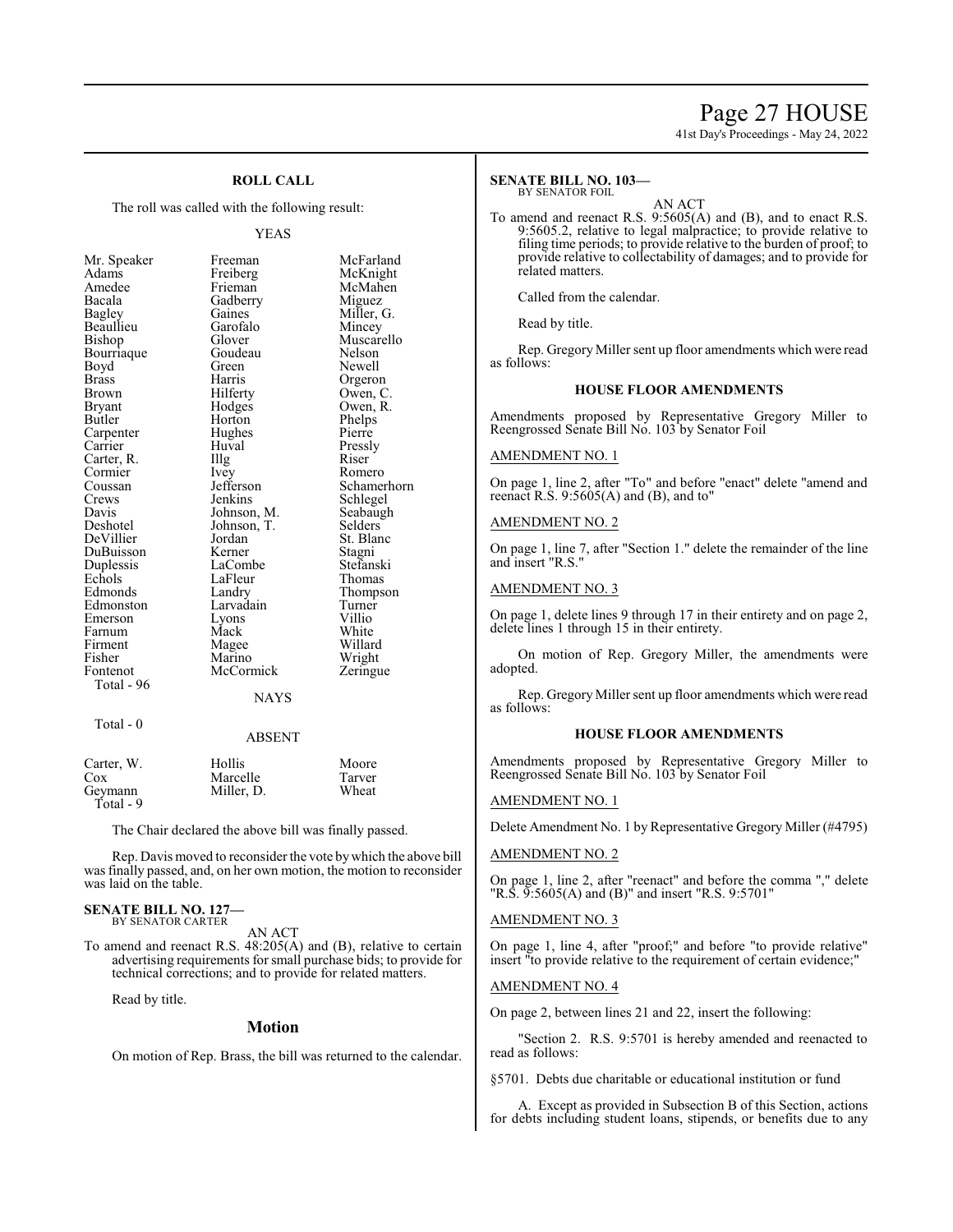### Page 28 HOUSE

41st Day's Proceedings - May 24, 2022

charitable or educational institution in the state or to any fund bequeathed for charitable or educational purposes, or educational obligations owed to the state or its agencies, other than obligations created under the Federal Family Education Loan Program, are prescribed by thirty years, provided the debt is evidenced in writing. "Writing" has the same meaning as provided in Code of Evidence Article 1001.

B. Actions for debts, due to public institutions of higher education in this state, other than student loans, stipends, or benefits are prescribed by ten years, provided the debt is evidenced in writing. "Writing" has the same meaning as provided in Code of Evidence Article 1001.

#### AMENDMENT NO. 5

On page 2, at the beginning of line 22, delete "Section 2. The provisions" and insert "Section 3. The provisions of Section 1"

#### AMENDMENT NO. 6

On page 2, between lines 25 and 26, insert the following:

"Section 4. Section 2 of this Act shall cease to be effective on July 1, 2023."

#### AMENDMENT NO. 7

On page 1, at the beginning of line 26, change "Section 3." to "Section 5."

#### **Point of Order**

Rep. Robert Carter asked for a ruling from the Chair as to whether the above amendments were germane to the subject matter contained in the bill as introduced.

### **Ruling of the Chair**

The Chair ruled that the above amendments were not germane to the subject matter contained in the bill as introduced.

On motion of Rep. Gregory Miller, the amendments were withdrawn.

Rep. Gregory Miller moved the final passage of the bill, as amended.

#### **ROLL CALL**

The roll was called with the following result:

#### YEAS

| Mr. Speaker  | Gadberry    | McMal   |
|--------------|-------------|---------|
| Adams        | Gaines      | Miguez  |
| Amedee       | Garofalo    | Miller, |
| Bacala       | Geymann     | Mincey  |
| Bagley       | Glover      | Muscar  |
| Beaullieu    | Goudeau     | Nelson  |
| Bishop       | Green       | Newell  |
| Bourriaque   | Harris      | Orgero  |
| Boyd         | Hilferty    | Owen,   |
| <b>Brass</b> | Hodges      | Owen,   |
| Brown        | Horton      | Phelps  |
| Bryant       | Hughes      | Pierre  |
| Butler       | Huval       | Pressly |
| Carpenter    | $\prod$ llg | Riser   |
| Carrier      | Ivey        | Romer   |
| Carter, R.   | Jefferson   | Scham   |
| Cormier      | Jenkins     | Schlege |
| Coussan      | Johnson, M. | Seabau  |
|              |             |         |

McMahen **Miguez** Miller, G. Mincey Muscarello Nelson<br>Newell Orgeron Owen, C. Owen, R. Phelps<br>Pierre Pressly<br>Riser Romero Schamerhorn Schlegel Seabaugh

| Crews      | Johnson, T. | Selders   |
|------------|-------------|-----------|
| DeVillier  | Jordan      | St. Blanc |
| DuBuisson  | Kerner      | Stagni    |
| Duplessis  | LaCombe     | Stefanski |
| Echols     | LaFleur     | Thomas    |
| Edmonds    | Landry      | Thompson  |
| Edmonston  | Larvadain   | Turner    |
| Emerson    | Lyons       | Villio    |
| Farnum     | Mack        | White     |
| Firment    | Magee       | Willard   |
| Fisher     | Marino      | Wright    |
| Fontenot   | McCormick   | Zeringue  |
| Freeman    | McFarland   |           |
| Freiberg   | McKnight    |           |
| Total - 94 |             |           |
|            | NAYS        |           |
| Total - 0  |             |           |
|            | ABSENT      |           |
| Carter, W. | Frieman     | Moore     |
| Cox        | Hollis      | Tarver    |
| Davis      | Marcelle    | Wheat     |
| Deshotel   | Miller, D.  |           |
| Total - 11 |             |           |

The Chair declared the above bill was finally passed.

Rep. Gregory Miller moved to reconsider the vote by which the above bill was finally passed, and, on his own motion, the motion to reconsider was laid on the table.

#### **SENATE BILL NO. 133—**

BY SENATOR MILLIGAN AN ACT

To amend and reenact R.S. 6:314(A) and 766.1(A), relative to banking; to provide for state banks; to provide for savings and loan associations; to provide for payable on death accounts; to provide for affidavit requirements; to provide for requirements, procedures, and conditions; and to provide for related matters.

Read by title.

Rep. Pressly moved the final passage of the bill.

#### **ROLL CALL**

The roll was called with the following result:

#### YEAS

Mr. Speaker Freeman McKnight<br>
Adams Freiberg McMahen Adams Freiberg McMahen<br>Amedee Gadberry Miguez Amedee Gadberry<br>Bacala Gaines Bacala Gaines Miller, G. Bagley Garofalo<br>Beaullieu Geymann Bishop Glover Nelson<br>Bourriaque Goudeau Newell Bourriaque Goude<br>Brass Green Brass Green Owen, C.<br>Brown Harris Owen, R. Brown Harris Owen, R.<br>Bryant Hilferty Phelps Bryant Hilferty Phelps<br>Butler Hodges Pierre Carpenter Horton Press<br>
Carrier Hughes Riser Carter, R.<br>Cormier Coussan Ivey Seabaugh<br>Crews Jefferson Selders Crews Jefferson<br>Davis Jenkins Davis Jenkins St. Blanc<br>Deshotel Johnson, M. Stagni Deshotel Johnson, M. Stagni<br>DeVillier Jordan Stefan:

Hodges Pierre<br>
Horton Pressly Hughes Riser<br>Huval Romero

Geymann Muscarello<br>Glover Nelson Cormier Illg Schamerhorn<br>
Coussan Ivev Seabaugh Stefanski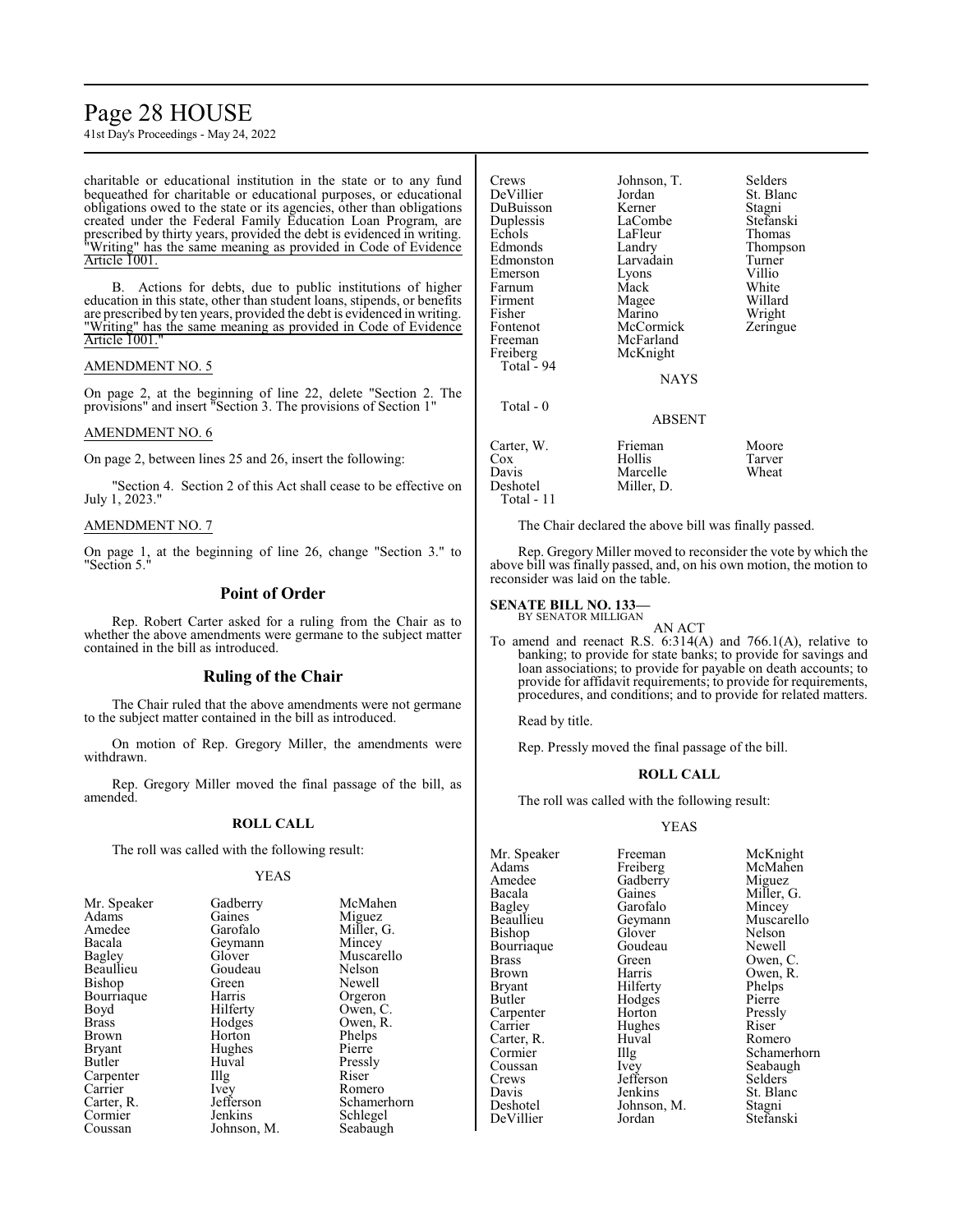### Page 29 HOUSE

41st Day's Proceedings - May 24, 2022

Thomas Thompson Turner<br>Villio

Willard Wright Zeringue

Tarver Wheat

| DuBuisson  | Kerner      | Thomas   |
|------------|-------------|----------|
| Duplessis  | LaCombe     | Thompson |
| Echols     | LaFleur     | Turner   |
| Edmonds    | Larvadain   | Villio   |
| Edmonston  | Lyons       | White    |
| Emerson    | Mack        | Willard  |
| Farnum     | Magee       | Wright   |
| Firment    | Marino      | Zeringue |
| Fisher     | McCormick   |          |
| Fontenot   | McFarland   |          |
| Total - 91 |             |          |
|            | <b>NAYS</b> |          |
|            |             |          |
| Total $-0$ |             |          |
|            | ABSENT      |          |
| Boyd       | Johnson, T. | Orgeron  |
| Carter, W. | Landry      | Schlegel |
| Cox        | Marcelle    | Tarver   |
| Frieman    | Miller, D.  | Wheat    |
| Hollis     | Moore       |          |
|            |             |          |

Total - 14

The Chair declared the above bill was finally passed.

Rep. Pressly moved to reconsider the vote by which the above bill was finally passed, and, on his own motion, the motion to reconsider was laid on the table.

#### **SENATE BILL NO. 152—**

BY SENATOR ABRAHAM AN ACT

To amend and reenact R.S. 32:1261(A)(1)(l), relative to unauthorized acts of manufacturers, distributors, wholesalers, distributor branches, factory branches, and converters; to provide for protests; to provide for hearings performed by the Louisiana Motor Vehicle Commission; to provide for terms, conditions, and procedures; and to provide for related matters.

Read by title.

Rep. Stefanski moved the final passage of the bill.

#### **ROLL CALL**

The roll was called with the following result:

#### YEAS

| Mr. Speaker   | Freiberg          | McKn    |
|---------------|-------------------|---------|
| Adams         | Frieman           | McMa    |
| Amedee        | Gadberry          | Migue   |
| Bacala        | Gaines            | Miller  |
| <b>Bagley</b> | Garofalo          | Mince   |
| Beaullieu     | Geymann           | Musca   |
| Bishop        | Glover            | Nelson  |
| Bourriaque    | Goudeau           | Newel   |
| Boyd          | Green             | Orgero  |
| <b>Brass</b>  | Harris            | Owen,   |
| Brown         | Hilferty          | Owen,   |
| <b>Bryant</b> | Hodges            | Phelps  |
| Butler        | Horton            | Pierre  |
| Carpenter     | Hughes            | Pressl  |
| Carrier       | Huval             | Riser   |
| Carter, R.    | $\prod_{i=1}^{n}$ | Romer   |
| Cormier       | Ivey              | Schan   |
| Coussan       | Jefferson         | Schleg  |
| Crews         | Jenkins           | Seabai  |
| Davis         | Johnson, M.       | Selder  |
| Deshotel      | Johnson, T.       | St. Bla |
| DeVillier     | Jordan            | Stagni  |
| DuBuisson     | Kerner            | Stefan  |

Freiberg McKnight<br>Frieman McMahen McMahen<br>Miguez Miller, G.<br>Mincey Muscarello<br>Nelson Glover Nelson<br>Goudeau Newell Green Orgeron<br>Harris Owen, C Harris Owen, C.<br>Hilferty Owen, R. Owen, R.<br>Phelps Hodges Phelps<br>Horton Pierre Horton Pierre<br>Hughes Pressly Hughes Pressl<br>Huval Riser The Romero<br>
Ivev Schamer Ivey Schamerhorn<br>Jefferson Schlegel Jefferson Schlegel<br>Jenkins Seabaugh Seabaugh<br>Selders Johnson, M. Selders<br>Johnson, T. St. Blanc Johnson, T. St. Blanch<br>Jordan Stagni Kerner Stefanski

| Duplessis<br>Echols<br>Edmonds<br>Edmonston<br>Emerson<br>Farnum<br>Firment<br>Fisher<br>Fontenot<br>Freeman<br>Total - 97 | LaCombe<br>LaFleur<br>Landry<br>Larvadain<br>Lyons<br>Mack<br>Magee<br>Marino<br>McCormick<br>McFarland<br><b>NAYS</b> | Thom<br>Thom<br>Turne<br>Villio<br>White<br>Willar<br>Wrigh<br>Zering |
|----------------------------------------------------------------------------------------------------------------------------|------------------------------------------------------------------------------------------------------------------------|-----------------------------------------------------------------------|
| Total - 0                                                                                                                  | <b>ABSENT</b>                                                                                                          |                                                                       |
| Carter, W.<br>Cox<br>Hollis<br>Total - 8                                                                                   | Marcelle<br>Miller, D.<br>Moore                                                                                        | Tarve:<br>Wheat                                                       |

The Chair declared the above bill was finally passed.

Rep. Stefanski moved to reconsider the vote by which the above bill was finally passed, and, on his own motion, the motion to reconsider was laid on the table.

#### **SENATE BILL NO. 172—** BY SENATOR REESE

AN ACT

To amend and reenact R.S. 39:1405.4(A) and (E), and to repeal R.S. 39:1405.4(H), relative to the costs of issuance and reporting requirements for bonds approved or sold by the State Bond Commission; to remove penalty provisions; to provide for an effective date; and to provide for related matters.

Read by title.

Rep. Geymann moved the final passage of the bill.

#### **ROLL CALL**

The roll was called with the following result:

#### YEAS

| Mr. Speaker   | Frieman     | McMahen        |
|---------------|-------------|----------------|
| Adams         | Gadberry    | Miguez         |
| Amedee        | Gaines      | Miller, D.     |
| Bacala        | Garofalo    | Miller, G.     |
| <b>Bagley</b> | Geymann     | Mincey         |
| Beaullieu     | Glover      | Muscarello     |
| Bourriaque    | Goudeau     | Nelson         |
| Boyd          | Green       | Newell         |
| Brass         | Harris      | Orgeron        |
| Brown         | Hilferty    | Owen, C.       |
| Bryant        | Hodges      | Owen, R.       |
| Butler        | Horton      | Phelps         |
| Carpenter     | Hughes      | Pierre         |
| Carrier       | Huval       | Pressly        |
| Carter, R.    | Illg        | Riser          |
| Cormier       | Ivey        | Romero         |
| Coussan       | Jefferson   | Schamerhorn    |
| Crews         | Jenkins     | Schlegel       |
| Davis         | Johnson, M. | Seabaugh       |
| Deshotel      | Johnson, T. | <b>Selders</b> |
| DeVillier     | Jordan      | St. Blanc      |
| DuBuisson     | Kerner      | Stagni         |
| Duplessis     | LaCombe     | Stefanski      |
| Echols        | LaFleur     | Thomas         |
| Edmonds       | Landry      | Thompson       |
| Edmonston     | Larvadain   | Turner         |
|               |             |                |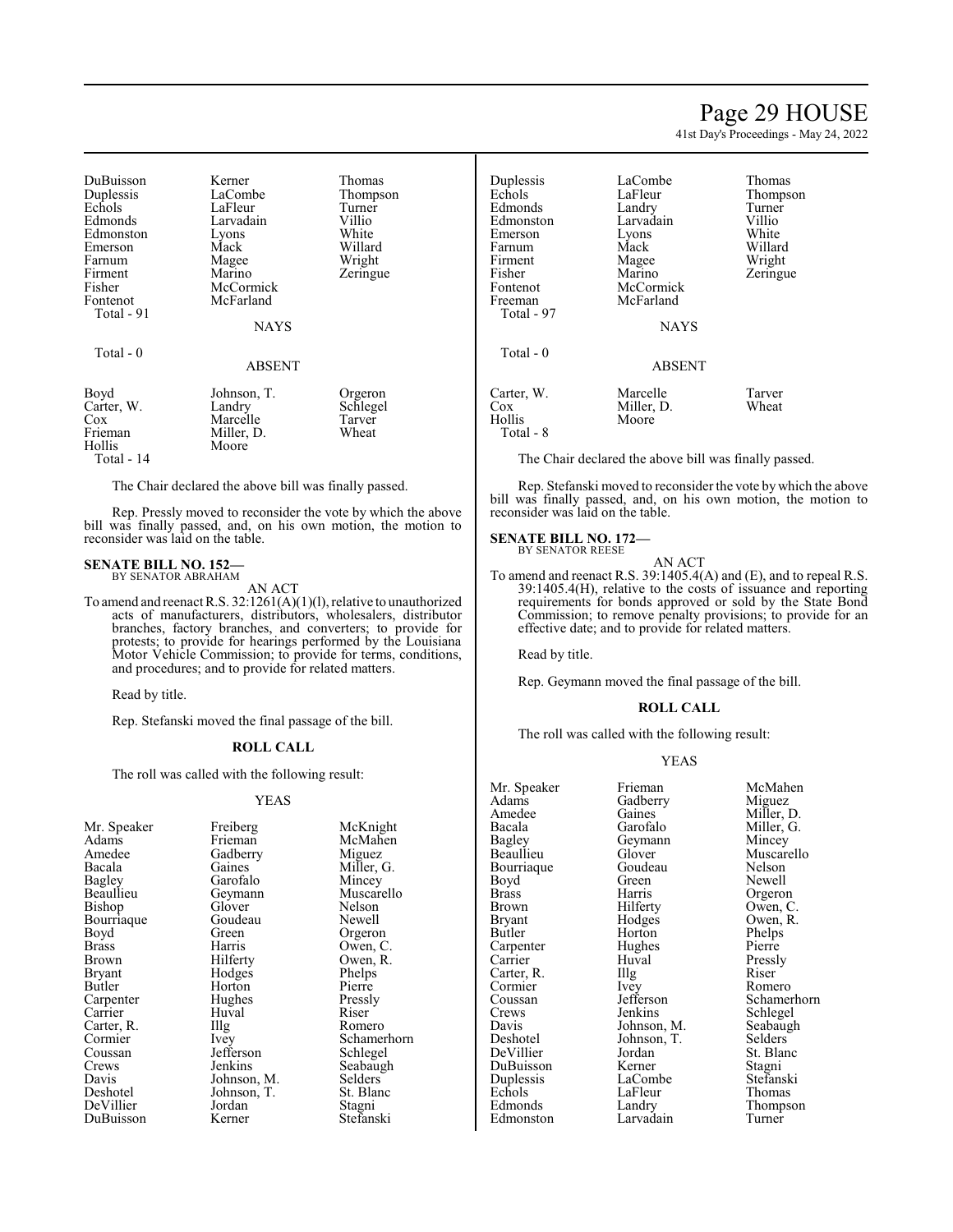### Page 30 HOUSE

41st Day's Proceedings - May 24, 2022

| Emerson<br>Farnum<br>Firment<br>Fisher<br>Fontenot<br>Freeman<br>Freiberg<br>Total - 97 | Lyons<br>Mack<br>Magee<br>Marino<br>McCormick<br>McFarland<br>McKnight<br><b>NAYS</b> | Villio<br>White<br>Willard<br>Wright<br>Zeringue |
|-----------------------------------------------------------------------------------------|---------------------------------------------------------------------------------------|--------------------------------------------------|
| Total $-0$                                                                              | <b>ABSENT</b>                                                                         |                                                  |
| Bishop<br>Carter, W.<br>Cox<br>Total - 8                                                | Hollis<br>Marcelle<br>Moore                                                           | Tarver<br>Wheat                                  |

The Chair declared the above bill was finally passed.

Rep. Geymann moved to reconsider the vote bywhich the above bill was finally passed, and, on his own motion, the motion to reconsider was laid on the table.

#### **SENATE BILL NO. 174—** BY SENATOR REESE

#### AN ACT

To amend and reenact R.S. 12:1-1435(I) and to enact R.S. 6:518, 908, and 1153, relative to oppressed shareholders; to provide for shareholder's remedies; relative to bank holding companies; relative to shareholder's rights to withdraw shares; to provide for an effective date; and to provide for related matters.

Read by title.

Rep. Davis moved the final passage of the bill.

#### **ROLL CALL**

The roll was called with the following result:

#### YEAS

Adams Frieman McKnight<br>Amedee Gadberry McMahen Amedee Gadberry McMahen<br>Bacala Gaines Miguez Bacala Gaines Miguez Bagley Garofalo Miller, G. Bourriaque Glover Muscar<br>Boyd Goudeau Nelson Boyd Goudeau<br>Brass Green Brass Green Newell<br>Brown Harris Orgeror Brown Harris Orgeron<br>Bryant Hilferty Owen. C Bryant Hilferty<br>Butler Hodges Carpenter Horton Phelps<br>
Carrier Hughes Pierre Carrier Hughes<br>Carter, R. Huyal Cormier IIIg Riser<br>Coussan Ivey Romero Coussan Ivey<br>Crews Jefferson Crews Jefferson Schamerhorn<br>
Davis Jenkins Schlegel Davis Jenkins Schlegel<br>Deshotel Johnson, M. Seabaugh Deshotel Johnson, M. Seabaughter Seabaughter Johnson, T. Selders DuBuisson Jordan St. Blanc<br>Duplessis Kerner Stagni Duplessis Kerner Stagni Edmonds LaFleu<br>Edmonston Landry Edmonston Landry Thompson<br>
Emerson Larvadain Turner Farnum Lyons Villio<br>Firment Mack White **Firment** 

Geymann Mincey<br>Glover Muscarello Hodges Owen, R.<br>Horton Phelps Huval Pressly<br>
Illg Riser Johnson, T. Selders<br>Jordan St. Blanc LaCombe Stefansk<br>LaFleur Thomas Larvadain Turner<br>Lyons Villio

Mr. Speaker Freiberg McFarland<br>Adams Frieman McKnight

| Fisher<br>Fontenot<br>Freeman<br>Total - 96 | Magee<br>Marino<br>McCormick<br><b>NAYS</b> | Willard<br>Wright<br>Zeringue |
|---------------------------------------------|---------------------------------------------|-------------------------------|
| Total - 0                                   | <b>ABSENT</b>                               |                               |
| Bishop<br>Carter, W.<br>Cox<br>Total - 9    | Hollis<br>Marcelle<br>Miller, D.            | Moore<br>Tarver<br>Wheat      |

The Chair declared the above bill was finally passed.

Rep. Davis moved to reconsider the vote bywhich the above bill was finally passed, and, on her own motion, the motion to reconsider was laid on the table.

### **SENATE BILL NO. 179—** BY SENATOR REESE

AN ACT

To enact Chapter 24-A of Title 51 of the Louisiana Revised Statutes of 1950, to be comprised of R.S. 51:1909.11, relative to annual filings and reporting requirements by charitable organizations; to provide for legislative approval of certain requirements; to provide for an effective date; and to provide for related matters.

Read by title.

Rep. Schlegel moved the final passage of the bill.

#### **ROLL CALL**

The roll was called with the following result:

#### YEAS

Amedee Frieman McMahen<br>Bacala Gadberry Miguez Bacala Gadberry<br>Bagley Gaines Beaullieu Garofal<br>Bishop Glover Bourriaque Goude<br>Boyd Green Boyd Green Newell<br>Brass Harris Orgerol Brass Harris Orgeron<br>Brown Hilferty Owen, C Brown Hilferty Owen, C.<br>Bryant Hodges Owen, R. Bryant Hodges Owen, R.<br>Butler Horton Phelps Carpenter Hughe<br>Carrier Huval Carter, R. Illg Riser<br>Cormier Ivey Romero Cormier Ivey<br>Coussan Jefferson Crews Jenkins Schlegel<br>Davis Johnson, M. Seabaugh Davis Johnson, M. Seabaugh<br>Deshotel Johnson, T. Selders DeVillier Jordan St. Blanck<br>DuBuisson Kerner Stagni DuBuisson Kerner Stagni Duplessis LaCombe Stefansk<br>Echols LaFleur Thomas Echols LaFleur<br>Edmonds Landry Edmonston Larvadain Turner<br>
Emerson Lyons Villio Emerson Lyons<br>Farnum Mack Firment Magee Willard<br>Fisher Marino Wright Fisher Marino<br>Fontenot McCori Total - 96

Horton Phelps<br>Hughes Pierre Huval Pressly<br>
Illg Riser Johnson, T. Selders<br>Jordan St. Blanc Mack White<br>Magee Willard McCormick Zeringue

Mr. Speaker Freeman McFarland<br>Adams Freiberg McKnight Adams Freiberg McKnight<br>Amedee Frieman McMahen Gaines Miller, G.<br>Garofalo Mincey Glover Muscarello<br>Goudeau Nelson Coussan Jefferson Schamerhorn<br>Crews Jenkins Schlegel Landry Thompson<br>
Larvadain Turner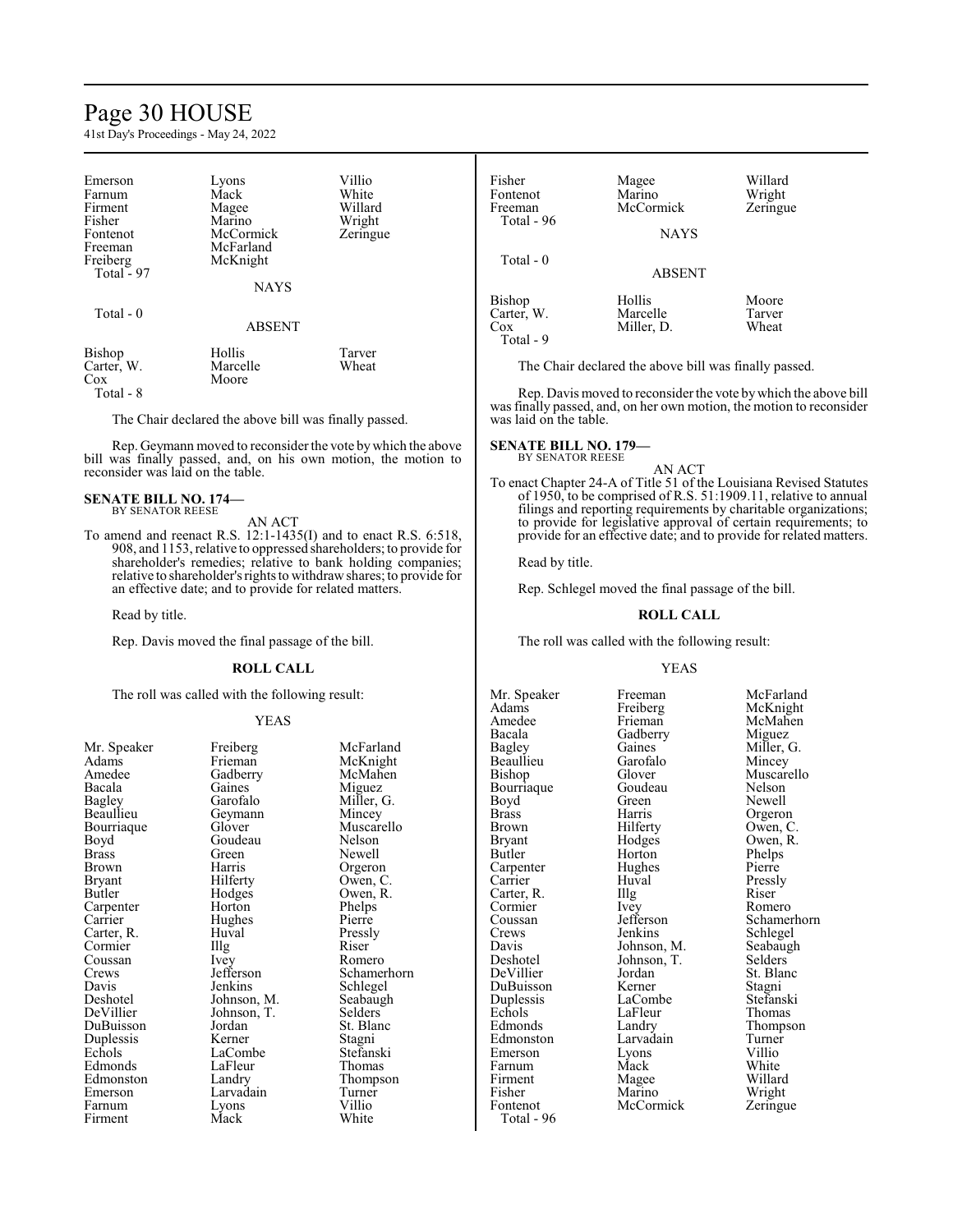### Page 31 HOUSE

41st Day's Proceedings - May 24, 2022

|                                           | <b>NAYS</b>                      |                          |
|-------------------------------------------|----------------------------------|--------------------------|
| Total - 0                                 | <b>ABSENT</b>                    |                          |
| Carter, W.<br>Cox<br>Geymann<br>Total - 9 | Hollis<br>Marcelle<br>Miller, D. | Moore<br>Tarver<br>Wheat |

The Chair declared the above bill was finally passed.

Rep. Schlegel moved to reconsider the vote by which the above bill was finally passed, and, on her own motion, the motion to reconsider was laid on the table.

#### **SENATE BILL NO. 196—** BY SENATOR CATHEY

AN ACT

To enact Chapter 62 of Title 51 of the Louisiana Revised Statutes of 1950, to be comprised of R.S. 51:3221 and 3222, relative to import restrictions; to prohibit the importation of products from the Russian Federation into this state; to provide for termination; and to provide for related matters.

Read by title.

Rep. Coussan moved the final passage of the bill.

#### **ROLL CALL**

The roll was called with the following result:

#### YEAS

|               | טר <i>ו</i> ם ו |             | Auguis<br>Amedee | гтгениан<br>Gadberry | <b>IVII</b> guud<br>Miller, G. |
|---------------|-----------------|-------------|------------------|----------------------|--------------------------------|
| Mr. Speaker   | Freiberg        | McMahen     | Bacala           | Gaines               | Mincey                         |
| Adams         | Frieman         | Miguez      | Bagley           | Garofalo             | Muscarell                      |
| Amedee        | Gadberry        | Miller, G.  | Beaullieu        | Glover               | Nelson                         |
| Bacala        | Garofalo        | Mincey      | Bourriague       | Goudeau              | Orgeron                        |
| Bagley        | Glover          | Muscarello  | Boyd             | Green                | Owen, C.                       |
| Beaullieu     | Goudeau         | Nelson      | <b>Brass</b>     | Harris               | Owen, R.                       |
| Bishop        | Green           | Newell      | <b>Brown</b>     | Hilferty             | Phelps                         |
| Bourriaque    | Harris          | Owen, C.    | <b>Butler</b>    | Hodges               | Pierre                         |
| Boyd          | Hilferty        | Owen, R.    | Carpenter        | Horton               | Pressly                        |
| <b>Brass</b>  | Hodges          | Phelps      | Carrier          | Hughes               | Riser                          |
| Brown         | Horton          | Pierre      | Carter, R.       | Huval                | Romero                         |
| <b>Bryant</b> | Hughes          | Pressly     | Cormier          | Illg                 | Schamerh                       |
| Butler        | Huval           | Riser       | Coussan          | Ivey                 | Schlegel                       |
| Carpenter     | Illg            | Romero      | Crews            | Jefferson            | Seabaugh                       |
| Carrier       | Ivey            | Schamerhorn | Davis            | Jenkins              | Selders <sup>7</sup>           |
| Carter, R.    | Jefferson       | Schlegel    | Deshotel         | Johnson, M.          | St. Blanc                      |
| Cormier       | Jenkins         | Seabaugh    | DeVillier        | Johnson, T.          | Stagni                         |
| Coussan       | Johnson, M.     | Selders     | DuBuisson        | Kerner               | Stefanski                      |
| Crews         | Johnson, T.     | St. Blanc   | Duplessis        | LaCombe              | Thomas                         |
| Davis         | Jordan          | Stagni      | Echols           | Landry               | Thompson                       |
| Deshotel      | Kerner          | Stefanski   | Edmonds          | Larvadain            | Turner                         |
| DeVillier     | LaCombe         | Thomas      | Edmonston        | Lyons                | Villio                         |
| Duplessis     | LaFleur         | Thompson    | Emerson          | Mack                 | White                          |
| Echols        | Larvadain       | Turner      | Farnum           | Magee                | Willard                        |
| Edmonds       | Lyons           | Villio      | Firment          | Marino               | Wright                         |
| Edmonston     | Mack            | White       | Fisher           | McCormick            | Zeringue                       |
| Emerson       | Magee           | Willard     | Fontenot         | McFarland            |                                |
| Firment       | Marino          | Wright      | Freeman          | McKnight             |                                |
| Fisher        | McCormick       | Zeringue    | Total - 91       |                      |                                |
| Fontenot      | McFarland       |             |                  | <b>NAYS</b>          |                                |
| Freeman       | McKnight        |             |                  |                      |                                |
| Total - 91    |                 |             | Total - 0        |                      |                                |
|               | <b>NAYS</b>     |             |                  | <b>ABSENT</b>        |                                |
| Total - 0     |                 |             | Bishop           | Hollis               | Moore                          |
|               | <b>ABSENT</b>   |             | <b>Bryant</b>    | Jordan               | Newell                         |
|               |                 |             | Carter, W.       | LaFleur              | Tarver                         |
|               |                 |             |                  |                      |                                |

| Carter, W. | Geymann    |
|------------|------------|
| Cox        | Hollis     |
| DuBuisson  | Landry     |
| Farnum     | Marcelle   |
| Gaines     | Miller, D. |
| Total - 14 |            |

Geymann Moore<br>Hollis Orgero Hollis Orgeron<br>Company Tarver Tarver<br>Wheat

The Chair declared the above bill was finally passed.

Rep. Coussan moved to reconsider the vote by which the above bill was finally passed, and, on his own motion, the motion to reconsider was laid on the table.

### **SENATE BILL NO. 260—**

BY SENATOR HEWITT

AN ACT To amend and reenact R.S. 28:826, relative to the Community and Family Support System Fund; to change the name of the fund from the Community and Family Support System Fund to the Disability Services Fund; to provide for the purposes of the Disability Services Fund; and to provide for related matters.

Read by title.

Rep. Villio moved the final passage of the bill.

#### **ROLL CALL**

The roll was called with the following result:

#### YEAS

| Mr. Speaker  | Freiberg    | McMahen     |
|--------------|-------------|-------------|
| Adams        | Frieman     | Miguez      |
| Amedee       | Gadberry    | Miller, G.  |
| Bacala       | Gaines      | Mincey      |
| Bagley       | Garofalo    | Muscarello  |
| Beaullieu    | Glover      | Nelson      |
| Bourriaque   | Goudeau     | Orgeron     |
| Boyd         | Green       | Owen, C.    |
| <b>Brass</b> | Harris      | Owen, R.    |
| Brown        | Hilferty    | Phelps      |
| Butler       | Hodges      | Pierre      |
| Carpenter    | Horton      | Pressly     |
| Carrier      | Hughes      | Riser       |
| Carter, R.   | Huval       | Romero      |
| Cormier      | Illg        | Schamerhorn |
| Coussan      | Ivey        | Schlegel    |
| Crews        | Jefferson   | Seabaugh    |
| Davis        | Jenkins     | Selders     |
| Deshotel     | Johnson, M. | St. Blanc   |
| DeVillier    | Johnson, T. | Stagni      |
| DuBuisson    | Kerner      | Stefanski   |
| Duplessis    | LaCombe     | Thomas      |
| Echols       | Landry      | Thompson    |
| Edmonds      | Larvadain   | Turner      |
| Edmonston    | Lyons       | Villio      |
| Emerson      | Mack        | White       |
| Farnum       | Magee       | Willard     |
| Firment      | Marino      | Wright      |
| Fisher       | McCormick   | Zeringue    |
| Fontenot     | McFarland   |             |
| Freeman      | McKnight    |             |
| Total - 91   |             |             |
|              | <b>NAYS</b> |             |
| Total - 0    |             |             |
|              | ABSENT      |             |
| Bishon       | Hollis      | Moore       |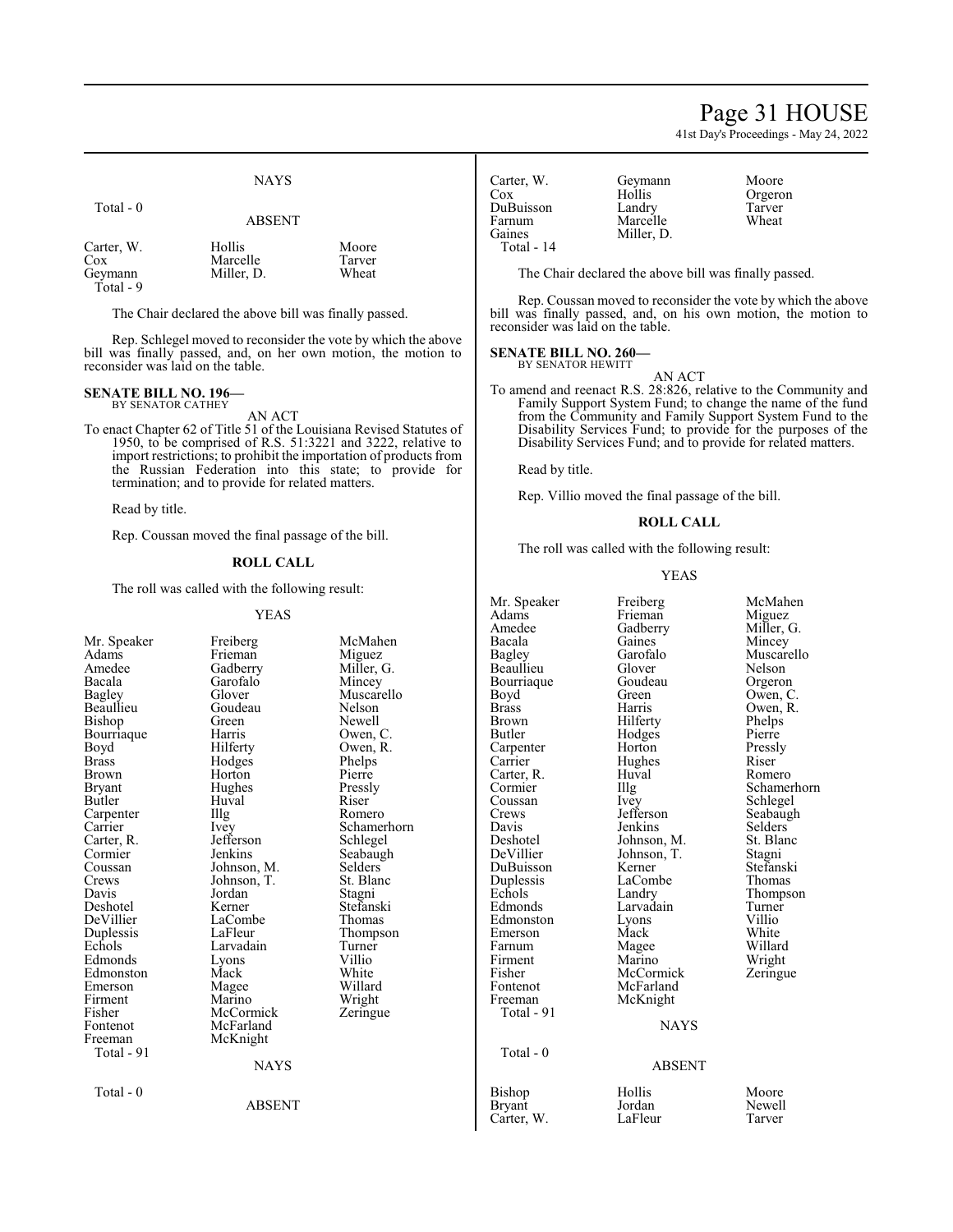### Page 32 HOUSE

41st Day's Proceedings - May 24, 2022

| Cox        | Marcelle   | Wheat |
|------------|------------|-------|
| Geymann    | Miller, D. |       |
| Total - 14 |            |       |

The Chair declared the above bill was finally passed.

Rep. Villio moved to reconsiderthe vote bywhich the above bill was finally passed, and, on her own motion, the motion to reconsider was laid on the table.

#### **SENATE BILL NO. 284—** BY SENATOR FOIL

AN ACT

To amend and reenact Code of Civil Procedure Arts. 2412(A) and (D), 2414, and 2415 and to amend and reenact R.S. 13:3921(A) and 3923, relative to garnishments; to provide for notice of filing of garnishment petitions; to provide for service of garnishment judgments; to provide for garnishment of wages; and to provide for related matters.

Read by title.

#### **Motion**

On motion of Rep. Magee, the bill was returned to the calendar.

#### **SENATE BILL NO. 302—** BY SENATOR BARROW

AN ACT

To amend and reenact R.S. 47:463.56(A), (D), and (F), and to enact R.S. 47:463.56(H), relative to the "Girl Scouts of USA" special prestige license plate; to change the distribution of the royalty fee to Girl Scouts Louisiana East and Girl Scouts of Louisiana - Pines to the Gulf; and to provide for related matters.

Read by title.

Rep. LaFleur moved the final passage of the bill.

#### **ROLL CALL**

The roll was called with the following result:

#### YEAS

| Mr. Speaker  | rneman      | MCMa    |
|--------------|-------------|---------|
| Adams        | Gadberry    | Migue   |
| Bacala       | Gaines      | Miller  |
| Bagley       | Garofalo    | Mince   |
| Beaullieu    | Glover      | Musca   |
| Bourriaque   | Goudeau     | Nelson  |
| Boyd         | Green       | Newel   |
| <b>Brass</b> | Harris      | Orgero  |
| Brown        | Hilferty    | Owen,   |
| Bryant       | Hodges      | Owen.   |
| Butler       | Horton      | Phelps  |
| Carpenter    | Hughes      | Pierre  |
| Carrier      | Huval       | Pressl  |
| Carter, R.   | Illg        | Riser   |
| Cormier      | Ivey        | Romer   |
| Coussan      | Jefferson   | Schan   |
| Crews        | Jenkins     | Schleg  |
| Davis        | Johnson, M. | Seabat  |
| Deshotel     | Johnson, T. | Selder  |
| DeVillier    | Jordan      | St. Bla |
| DuBuisson    | Kerner      | Stagni  |
| Duplessis    | LaCombe     | Stefan  |
| Echols       | LaFleur     | Thoma   |
| Edmonds      | Landry      | Thom    |
| Edmonston    | Larvadain   | Turne   |
| Emerson      | Lyons       | Villio  |
| Farnum       | Mack        | White   |
|              |             |         |

Gadberry<br>Gaines Gaines Miller, G.<br>Garofalo Mincey Garofalo Mincey<br>Glover Muscar Goudeau<br>Green Green Newell<br>Harris Orgeror Harris Orgeron<br>Hilferty Owen, C Hilferty Owen, C.<br>Hodges Owen, R. Hodges Owen, R.<br>Horton Phelps Huval Pressly<br>Illg Riser Ivey Romero<br>Jefferson Schamer Johnson, M. Seabaughten<br>Johnson, T. Selders Johnson, T.<br>Jordan Jordan St. Blanc<br>Kerner Stagni LaCombe Stefanski<br>LaFleur Thomas LaFleur<br>Landrv Larvadain Turner<br>Lyons Villio Lyons Villio<br>
Mack White

Speaker Frieman McMahen<br>Ams Gadberry Miguez Muscarello<br>Nelson Phelps<br>Pierre Jefferson Schamerhorn<br>Jenkins Schlegel Schlegel<br>Seabaugh Thompson<br>Turner

| Firment<br>Fisher<br>Fontenot<br>Freeman<br>Freiberg<br>Total - 94 | Magee<br>Marino<br>McCormick<br>McFarland<br>McKnight<br><b>NAYS</b> | Willard<br>Wright<br>Zeringue |
|--------------------------------------------------------------------|----------------------------------------------------------------------|-------------------------------|
| Total $-0$                                                         | <b>ABSENT</b>                                                        |                               |
| Amedee<br>Bishop<br>Carter, W.<br>$\cos$<br>Total - 11             | Geymann<br>Hollis<br>Marcelle<br>Miller, D.                          | Moore<br>Tarver<br>Wheat      |

The Chair declared the above bill was finally passed.

Rep. LaFleur moved to reconsider the vote by which the above bill was finally passed, and, on her own motion, the motion to reconsider was laid on the table.

#### **SENATE BILL NO. 284—**

BY SENATOR FOIL

To amend and reenact Code of Civil Procedure Arts. 2412(A) and (D), 2414, and 2415 and to amend and reenact R.S.  $13:3921(A)$ and 3923, relative to garnishments; to provide for notice of filing of garnishment petitions; to provide for service of garnishment judgments; to provide for garnishment of wages; and to provide for related matters.

AN ACT

Called from the calendar.

Read by title.

Rep. Magee moved the final passage of the bill.

#### **ROLL CALL**

The roll was called with the following result:

#### YEAS

Mr. Speaker Freiberg McMahen<br>Adams Frieman Miguez Adams Frieman<br>Amedee Gadberry Amedee Gadberry Miller, G.<br>Bacala Gaines Mincey Bacala Gaines Mincey<br>Bagley Garofalo Muscar Beaullieu Glover Nelson<br>Bishop Goudeau Newell Bourriaque Green<br>Boyd Harris Boyd Harris Owen, C.<br>Brass Hilferty Owen, R. Brass Hilferty Owen, R. Brown Hodges Phelps<br>Bryant Horton Pierre Bryant Horton Pierre<br>Butler Hughes Pressly Carpenter Huval Riservice<br>
Carrier IIIg Carrier IIIg Romero<br>Carter, R. Ivey Schame Carter, R. Ivey Schamerhorn Cormier Jefferson<br>Coussan Jenkins Coussan Jenkins Seabaugh<br>Crews Johnson, M. Selders Crews Johnson, M.<br>Deshotel Jordan DeVillier Kerner Stagni Duplessis LaFleu<br>
Echols Landry Echols Landry Thompson<br>Edmonds Larvadain Turner Edmonston Lyons Villio<br>Emerson Mack White Emerson

Garofalo Muscarello<br>Glover Nelson Goudeau Newell<br>Green Orgeron Hughes Pressl<br>Huval Riser Jordan St. Blanc<br>Kerner Stagni LaCombe Stefansk<br>LaFleur Thomas Larvadain Turner<br>Lyons Villio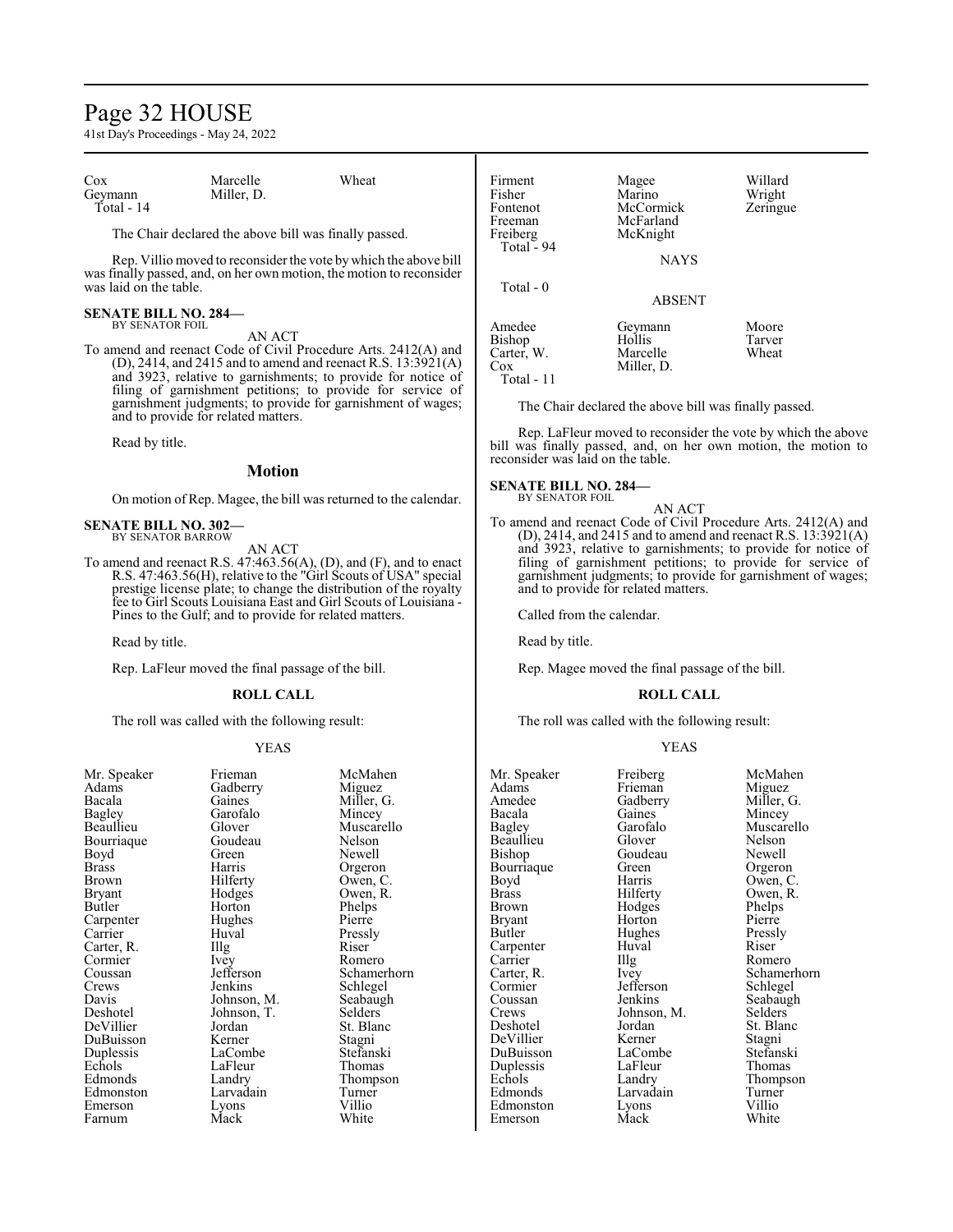Page 33 HOUSE

41st Day's Proceedings - May 24, 2022

| Farnum     | Magee         | Willard  |
|------------|---------------|----------|
| Firment    | Marino        | Wright   |
| Fisher     | McCormick     | Zeringue |
| Fontenot   | McFarland     |          |
| Freeman    | McKnight      |          |
| Total - 94 |               |          |
|            | <b>NAYS</b>   |          |
|            |               |          |
| Total - 0  |               |          |
|            | <b>ABSENT</b> |          |
| Carter, W. | Hollis        | Moore    |
| $\cos$     | Johnson, T.   | Tarver   |
| Davis      | Marcelle      | Wheat    |
| Geymann    | Miller, D.    |          |
| Total - 11 |               |          |
|            |               |          |

The Chair declared the above bill was finally passed.

Rep. Magee moved to reconsider the vote by which the above bill was finally passed, and, on his own motion, the motion to reconsider was laid on the table.

#### **Consent to Correct a Vote Record**

Rep. Butler requested the House consent to record her vote on final passage of Senate Bill No. 284 as yea, which consent was unanimously granted.

### **SENATE BILL NO. 305—** BY SENATOR FOIL

AN ACT

To enact Chapter 62 of Title 51 of the Louisiana Revised Statues of 1950, to be comprised ofR.S. 51:3221 through 3227, relative to deceptive and unfair trade practices; to provide relative to electronic dissemination of third-party commercial recordings or audiovisual works; to require disclosures; to provide for a private right of action; to provide for injunctive relief, orders to compel compliance, costs, and attorney fees; to provide that violations constitute a deceptive and unfair trade practices; to provide for definitions, terms, conditions, and procedures; and to provide for related matters.

Read by title.

#### **Motion**

On motion of Rep. Magee, the bill was returned to the calendar.

#### **SENATE BILL NO. 127—** BY SENATOR CARTER

AN ACT

To amend and reenact R.S. 48:205(A) and (B), relative to certain advertising requirements forsmall purchase bids; to provide for technical corrections; and to provide for related matters.

Called from the calendar.

Read by title.

Rep. Brass moved the final passage of the bill.

#### **ROLL CALL**

The roll was called with the following result:

#### YEAS

| Mr. Speaker | Fontenot |  |
|-------------|----------|--|
| Adams       | Freeman  |  |
| Amedee      | Freiberg |  |
| Bacala      | Frieman  |  |
|             |          |  |

McFarland McKnight McMahen Miguez

| <b>Bagley</b> | Gadberry      | Miller, G.    |
|---------------|---------------|---------------|
| Beaullieu     | Gaines        | Mincey        |
| Bishop        | Garofalo      | Muscarello    |
| Bourriaque    | Glover        | <b>Nelson</b> |
| Boyd          | Goudeau       | Newell        |
| <b>Brass</b>  | Green         | Orgeron       |
| Brown         | Harris        | Owen, C.      |
| <b>Bryant</b> | Hilferty      | Owen, R.      |
| <b>Butler</b> | Hughes        | Phelps        |
| Carpenter     | Huval         | Pierre        |
| Carrier       | Illg          | Riser         |
| Carter, R.    | Ivey          | Romero        |
| Cormier       | Jefferson     | Schamerhorn   |
| Coussan       | Jenkins       | Seabaugh      |
| Crews         | Johnson, M.   | Selders       |
| Davis         | Jordan        | St. Blanc     |
| Deshotel      | Kerner        | Stagni        |
| DeVillier     | LaCombe       | Stefanski     |
| DuBuisson     | LaFleur       | Thompson      |
| Duplessis     | Landry        | Turner        |
| Echols        | Larvadain     | Villio        |
| Edmonds       | Lyons         | White         |
| Edmonston     | Mack          | Willard       |
| Emerson       | Magee         | Wright        |
| Farnum        | Marino        | Zeringue      |
| Fisher        | McCormick     |               |
| Total - 89    |               |               |
|               | <b>NAYS</b>   |               |
| Firment       | Horton        | Thomas        |
| Hodges        | Pressly       |               |
| Total - 5     |               |               |
|               | <b>ABSENT</b> |               |
| Carter, W.    | Johnson, T.   | Schlegel      |
| $\cos$        | Marcelle      | Tarver        |
| Geymann       | Miller, D.    | Wheat         |
| Hollis        | Moore         |               |
| Total - 11    |               |               |

The Chair declared the above bill was finally passed.

Rep. Brass moved to reconsider the vote by which the above bill was finally passed, and, on his own motion, the motion to reconsider was laid on the table.

#### **Notice of Intention to Call**

Pursuant to House Rule No. 8.20(A), Rep. Tarver gave notice of his intention to call Senate Bill No. 168 from the calendar on Wednesday, May 25, 2022.

#### **Suspension of the Rules**

On motion of Rep. Landry, the rules were suspended in order to take up and consider House Bills and Joint Resolutions on Third Reading and Final Passage at this time.

#### **House Bills and Joint Resolutions on Third Reading and Final Passage**

The following House Bills and Joint Resolutions on third reading and final passage were taken up and acted upon as follows:

### **HOUSE BILL NO. 988—** BY REPRESENTATIVE LANDRY

AN ACT

To enact R.S. 49:1016, relative to state employment; to provide relative to state employees and potential state employees who use medical marijuana; to prohibit certain employment actions against such employees and potential employees; to provide for exceptions; and to provide for related matters.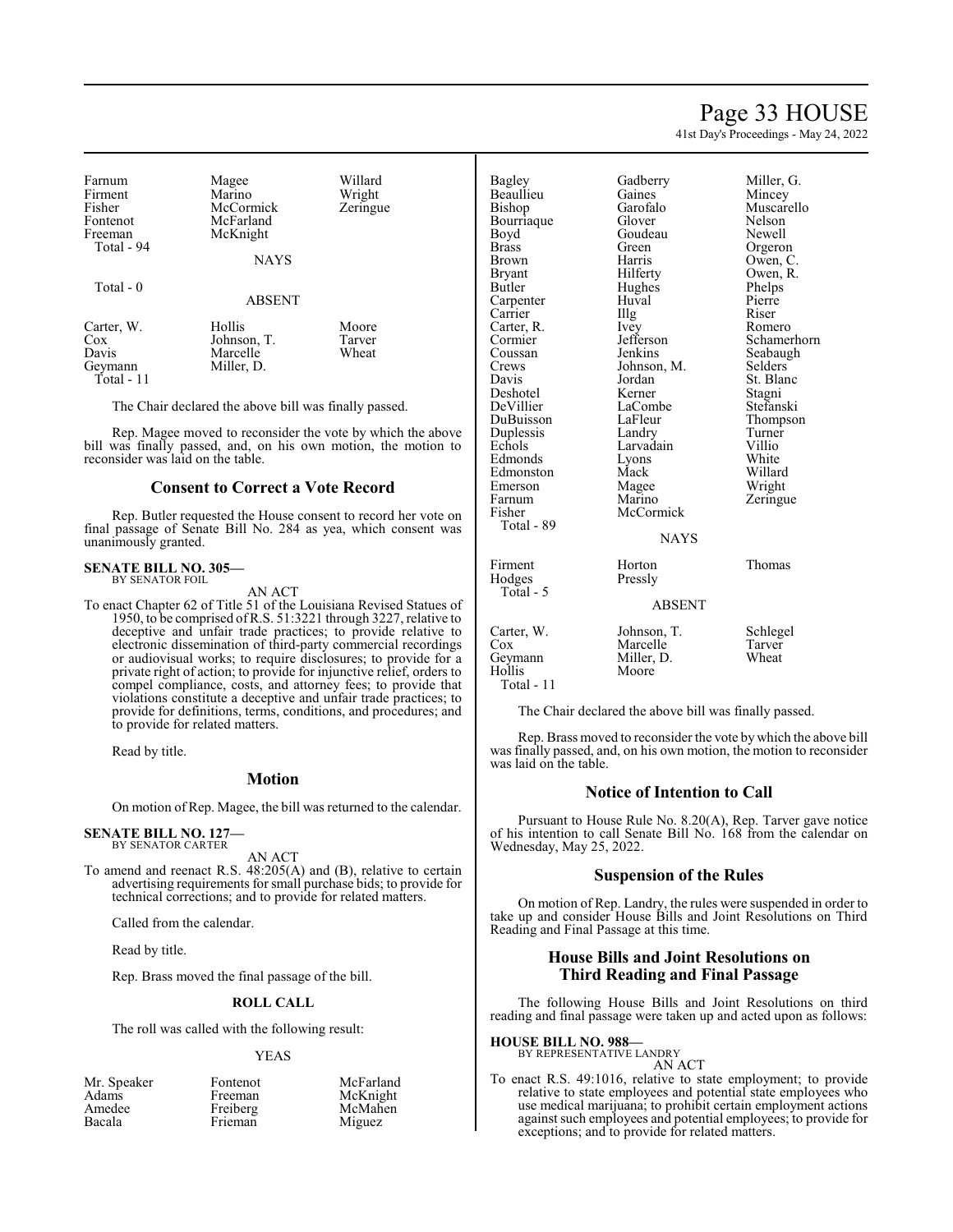### Page 34 HOUSE

41st Day's Proceedings - May 24, 2022

Called from the calendar.

Read by title.

Rep. Landry sent up floor amendments which were read as follows:

#### **HOUSE FLOOR AMENDMENTS**

Amendments proposed by Representative Landry to Engrossed House Bill No. 988 by Representative Landry

#### AMENDMENT NO. 1

On page 1, at the end of line 18, after "hours" and before the period ".<sup>"</sup> insert the following:

"or an employee whose principal responsibility is to operate a state vehicle, maintain a state vehicle, or supervise any employee who drives or maintains a state vehicle"

#### AMENDMENT NO. 2

On page 1, line 20, after the comma "," and before "and" insert the following: "any state employee of the horse racing commission,"

On motion of Rep. Landry, the amendments were adopted.

Rep. Landry moved the final passage of the bill, as amended.

#### **ROLL CALL**

The roll was called with the following result:

YEAS

| Mr. Speaker<br>Adams<br>Bagley<br>Boyd<br><b>Brass</b><br>Brown<br>Bryant<br>Carpenter<br>Carter, R.<br>Carter, W.<br>Cormier<br>Coussan<br>DuBuisson<br>Duplessis<br>Emerson<br>Fisher<br>Freeman<br>Freiberg<br>Gadberry<br>Gaines<br>Total - 60 | Glover<br>Goudeau<br>Green<br>Harris<br>Hilferty<br>Hughes<br>Huval<br>Ivey<br>Jefferson<br>Jenkins<br>Johnson, T.<br>Jordan<br>Kerner<br>LaCombe<br>LaFleur<br>Landry<br>Larvadain<br>Lyons<br>Magee<br>Marcelle<br><b>NAYS</b> | Marino<br>McKnight<br>McMahen<br>Miller, D.<br>Nelson<br>Newell<br>Orgeron<br>Owen, C.<br>Phelps<br>Pierre<br>Riser<br>Schlegel<br>Selders<br>St. Blanc<br>Stagni<br>Turner<br>White<br>Willard<br>Wright<br>Zeringue |
|----------------------------------------------------------------------------------------------------------------------------------------------------------------------------------------------------------------------------------------------------|----------------------------------------------------------------------------------------------------------------------------------------------------------------------------------------------------------------------------------|-----------------------------------------------------------------------------------------------------------------------------------------------------------------------------------------------------------------------|
| Amedee<br>Bacala<br>Beaullieu<br>Bourriaque<br><b>Butler</b><br>Carrier<br>Crews<br>Deshotel<br>Edmonds<br>Edmonston<br>Farnum<br>Total - 32                                                                                                       | Firment<br>Frieman<br>Garofalo<br>Hodges<br>Horton<br>Illg<br>Johnson, M.<br>Mack<br>McCormick<br>McFarland<br>Miguez<br><b>ABSENT</b>                                                                                           | Miller, G.<br>Mincey<br>Owen, R.<br>Pressly<br>Romero<br>Schamerhorn<br>Seabaugh<br>Thomas<br>Thompson<br>Villio                                                                                                      |

Cox Geymann Tarver<br>
Davis Hollis Wheat Hollis<br>Moore DeVillier<br>Echols Muscarello Total - 13

Bishop Fontenot Stefanski<br>Cox Geymann Tarver

The Chair declared the above bill was finally passed.

The title of the above bill was read and adopted.

Rep. Landry moved to reconsider the vote by which the above bill was finally passed, and, on her own motion, the motion to reconsider was laid on the table.

#### **Senate Bills and Joint Resolutions on Third Reading and Final Passage**

The following Senate Bills and Joint Resolutions on third reading and final passage were taken up and acted upon as follows:

### **SENATE BILL NO. 305—** BY SENATOR FOIL

AN ACT

To enact Chapter 62 of Title 51 of the Louisiana Revised Statues of 1950, to be comprised ofR.S. 51:3221 through 3227, relative to deceptive and unfair trade practices; to provide relative to electronic dissemination of third-party commercial recordings or audiovisual works; to require disclosures; to provide for a private right of action; to provide for injunctive relief, orders to compel compliance, costs, and attorney fees; to provide that violations constitute a deceptive and unfair trade practices; to provide for definitions, terms, conditions, and procedures; and to provide for related matters.

Called from the calendar.

Read by title.

Rep. Magee moved the final passage of the bill.

#### **ROLL CALL**

The roll was called with the following result:

#### YEAS

Mr. Speaker Fontenot McFarland<br>Adams Freeman McKnight Adams Freeman McKnight<br>Amedee Freiberg McMahen Amedee Freiberg McMahen<br>Bacala Frieman Miguez Bacala Frieman<br>Bagley Gadberry Bagley Gadberry Miller, D.<br>Beaullieu Gaines Miller, G. Beaullieu Gaines Miller, G.<br>Bishop Garofalo Mincey Garofalo Mincey<br>Glover Muscarello Bourriaque Glover Muscar<br>Boyd Goudeau Nelson Boyd Goudeau<br>Brass Green Brass Green Orgeron<br>Brown Harris Owen, C Brown Harris Owen, C.<br>Brvant Hilferty Owen, R. Bryant Hilferty Owen, R.<br>Butler Hodges Phelps Hodges Phelps<br>Horton Pierre Carpenter Horton Pierre<br>
Carrier Hughes Pressly Hughes Pressl<br>Huval Riser Carter, R. Huval Riser Carter, W. Huval Romero Carter, W. Illg<br>Cormier Ivev Cormier Ivey Schamerhorn<br>
Coussan Jefferson Schlegel Coussan Jefferson<br>Crews Jenkins Crews Jenkins Seabaugh<br>
Davis Johnson, M. Selders Davis Johnson, M.<br>Deshotel Jordan Jordan St. Blanc<br>
Kerner Stagni DeVillier Kerner Stagni<br>DuBuisson LaCombe Stefanski DuBuisson LaCombe Stefanski Duplessis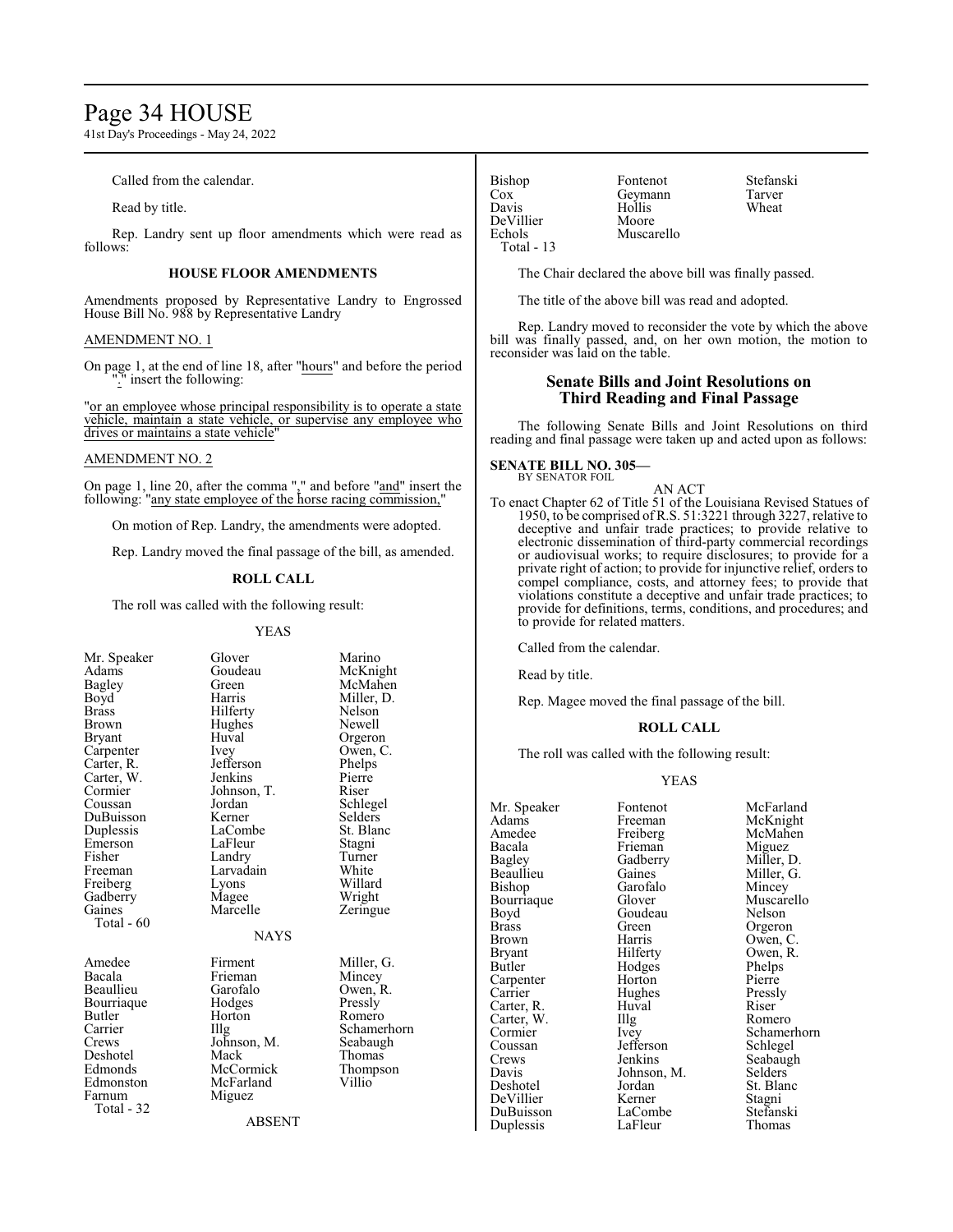Page 35 HOUSE

41st Day's Proceedings - May 24, 2022

| Echols<br>Edmonds<br>Edmonston<br>Emerson<br>Farnum<br>Firment<br>Fisher<br>Total - 96 | Landry<br>Larvadain<br>Lyons<br>Mack<br>Magee<br>Marino<br>McCormick | Thompson<br>Turner<br>Villio<br>White<br>Willard<br>Wright<br>Zeringue |
|----------------------------------------------------------------------------------------|----------------------------------------------------------------------|------------------------------------------------------------------------|
|                                                                                        | <b>NAYS</b>                                                          |                                                                        |

Total - 0

ABSENT

| $\cos$<br>Geymann | Johnson, T.<br>Marcelle | Newell<br>Tarver |
|-------------------|-------------------------|------------------|
| Hollis            | Moore                   | Wheat            |
| Total - 9         |                         |                  |

The Chair declared the above bill was finally passed.

Rep. Magee moved to reconsider the vote by which the above bill was finally passed, and, on his own motion, the motion to reconsider was laid on the table.

#### **Consent to Correct a Vote Record**

Rep. Thomas requested the House consent to record her vote on final passage of Senate Bill No. 305 as yea, which consent was unanimously granted.

#### **SENATE BILL NO. 433—** BY SENATORS WHITE AND FOIL

AN ACT

To enact R.S. 2:348, relative to membership of certain airport commissions; to provide for additional commissioners in any parish with a population greater than four hundred fifty thousand and less than four hundred sixty thousand, according to the latest federal decennial census; to provide for legislative representation; to provide for a designee; and to provide for related matters.

Called from the calendar.

Read by title.

#### **Motion**

On motion of Rep. Coussan, the bill was returned to the calendar.

#### **Notice of Intention to Call**

Pursuant to House Rule No. 8.20(A), Rep. Coussan gave notice of his intention to call Senate Bill No. 433 from the calendar on Wednesday, May 25, 2022.

**SENATE BILL NO. 486—** BY SENATOR MORRIS

AN ACT

To amend and reenact Code of Civil Procedure Art. 253(B), relative to clerks of court; to provide relative to pleadings, documents, and exhibits filed with the clerk of court; to provide for electronic transmittal of filings; to provide certain procedures for electronic filing and storage of documents; to provide for the conversion of filings into electronic records; and to provide for related matters.

Called from the calendar.

Read by title.

**Motion**

On motion of Rep. Coussan, the bill was returned to the calendar.

#### **Notice of Intention to Call**

Pursuant to House Rule No. 8.20(A), Rep. Coussan gave notice of his intention to call Senate Bill No. 486 from the calendar on Wednesday, May 25, 2022.

#### **SENATE BILL NO. 146—** BY SENATOR TALBOT

AN ACT

To amend and reenact R.S. 22:1054.1(A), relative to insurance coverage for cancer treatments; to prohibit denial of coverage in certain circumstances; and to provide for related matters.

Called from the calendar.

Read by title.

#### **Motion**

On motion of Rep. Coussan, the bill was returned to the calendar.

#### **Notice of Intention to Call**

Pursuant to House Rule No. 8.20(A), Rep. Coussan gave notice of his intention to call Senate Bill No. 146 from the calendar on Wednesday, May 25, 2022.

**SENATE BILL NO. 154—**<br>BY SENATORS TALBOT, BERNARD, BOUDREAUX, BOUIE, CARTER,<br>CONNICK, CORTEZ, FÉSI, HARRIS, JACKSON, MIZELL, MORRIS,<br>PEACOCK, POPE, SMITH, STINE, WARD AND WOMACK AN ACT

To enact R.S. 22:1028.4 relative to health insurance coverage of genetic testing for critically ill infants with no diagnosis; to require health insurance coverage of genetic testing for critically ill infants with no diagnosis; to provide for definitions; and to provide for related matters.

Called from the calendar.

Read by title.

#### **Motion**

On motion of Rep. Coussan, the bill was returned to the calendar.

#### **Notice of Intention to Call**

Pursuant to House Rule No. 8.20(A), Rep. Coussan gave notice of his intention to call Senate Bill No. 154 from the calendar on Wednesday, May 25, 2022.

### **Suspension of the Rules**

On motion of Rep. Stefanski, the rules were suspended in order to take up and consider Petitions, Memorials, and Communications at this time.

#### **Petitions, Memorials, and Communications**

The following petitions, memorials, and communications were received and read:

#### **Message from the Senate**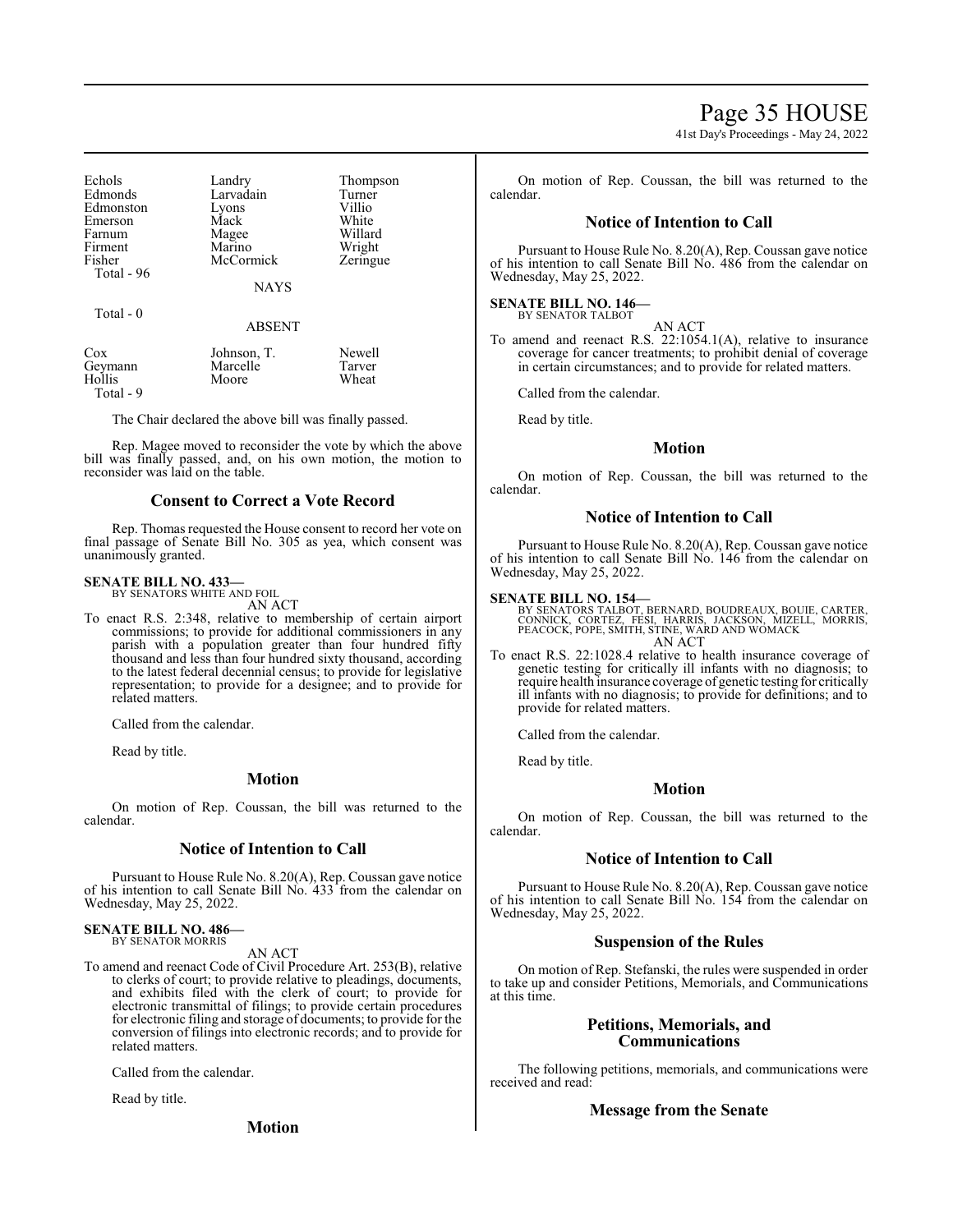## Page 36 HOUSE

41st Day's Proceedings - May 24, 2022

#### **ASKING CONCURRENCE IN SENATE CONCURRENT RESOLUTIONS**

May 24, 2022

To the Honorable Speaker and Members of the House of Representatives:

I am directed to inform your honorable body that the Senate has adopted and asks your concurrence in the following Senate Concurrent Resolutions:

Senate Concurrent Resolution Nos. 42, 60 and 63

Respectfully submitted,

YOLANDA J. DIXON Secretary of the Senate

#### **Senate Concurrent Resolutions Lying Over**

The following Senate Concurrent Resolutions contained in the message were taken up and acted upon as follows:

#### **SENATE CONCURRENT RESOLUTION NO. 42—** BY SENATOR TALBOT

A CONCURRENT RESOLUTION

To suspend until sixty days after final adjournment of the 2023 Regular Session of the Legislature of Louisiana the provisions of R.S.  $51:1286(C)(2)(c)$ , which limit the Department of Culture, Recreation and Tourism's purchase of in-state media advertisements to an amount not exceeding ten percent of all funds used for the purchase of media advertisements.

Read by title.

Lies over under the rules.

#### **SENATE CONCURRENT RESOLUTION NO. 60—** BY SENATOR PEACOCK A CONCURRENT RESOLUTION

To commend the Loyola College Prep Girls soccer team on winning the Louisiana High School Athletic Association 2022 Division III State Championship.

Read by title.

Lies over under the rules.

**SENATE CONCURRENT RESOLUTION NO. 63**<br>BY SENATORS FIELDS, ABRAHAM, ALLAIN, BARROW, BERNARD,<br>BOUDREAUX, BOUIE, CARTER, CATHEY, CLOUD, CONNICK,<br>CORTEZ, FESI, FOIL, HARRIS, HENRY, HENSGENS, HEWITT,<br>JACKSON, LAMBERT, LUNEAU, M

To commend Jeanne C. Johnston for her years of dedicated service to the Louisiana Legislature and the state of Louisiana and to congratulate her upon her retirement.

Read by title.

Lies over under the rules.

#### **Suspension of the Rules**

On motion of Rep. Stefanski, the rules were suspended in order to take up and consider Petitions, Memorials, and Communications at this time.

### **Petitions, Memorials, and**

#### **Communications**

The following petitions, memorials, and communications were received and read:

#### **Message from the Senate**

#### **SENATE BILLS**

May 24, 2022

To the Honorable Speaker and Members of the House of Representatives:

I am directed to inform your honorable body that the Senate has finally passed the following Senate Bills:

Senate Bill Nos. 89, 262, 476, 498 and 499

Respectfully submitted,

YOLANDA J. DIXON Secretary of the Senate

#### **Senate Bills and Joint Resolutions on First Reading**

The following Senate Bills and Joint Resolutions on first reading were taken up, read, and placed upon the calendar for their second reading:

**SENATE BILL NO. 89—** BY SENATOR MORRIS

AN ACT

To amend and reenact Code of Criminal Procedure Art. 312(E), (F), and (G), relative to bail; to provide relative to bail for offenders who have committed or been convicted of certain offenses; to provide for effectiveness; and to provide for related matters.

Read by title.

Lies over under the rules.

### **SENATE BILL NO. 262—**

BY SENATOR BOUDREAUX AN ACT

To enact R.S. 22:1821(H), relative to health and accident insurance claims payments; to provide relative to health care; to provide relative to access to care for patients; to provide relative to certain criteria for reimbursement; to provide for an effective date; and to provide for related matters.

Read by title.

Lies over under the rules.

#### **SENATE BILL NO. 476—** BY SENATOR BARROW

AN ACT

To amend and reenact the introductory paragraph of R.S. 33:2740.67(C)(1), 2740.67(C)(1)(f) through (i), (2), and (3) and to repeal R.S.  $33:2740.67(C)(1)(k)$  and (1), relative to the Baton Rouge North Economic Development District; to provide relative to the boundaries of the district; to provide for the governance of the district; and to provide for related matters.

Read by title.

Lies over under the rules.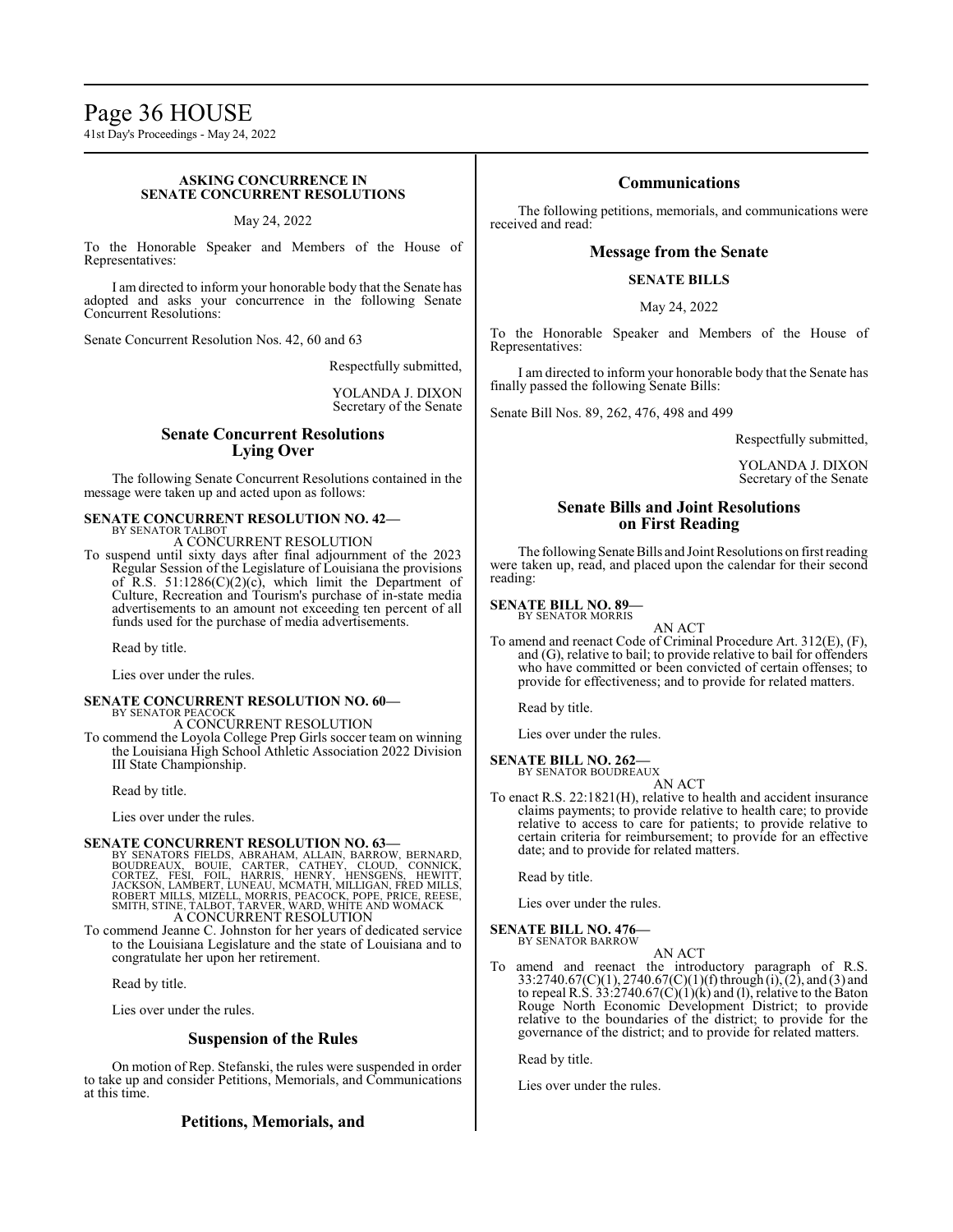### Page 37 HOUSE

41st Day's Proceedings - May 24, 2022

**SENATE BILL NO. 498** (Substitute of Senate Bill No. 457 by Senator Stine)— BY SENATOR STINE

AN ACT

To enact R.S. 48:2085, relative to the Louisiana Transportation Authority; to provide for design build projects; to provide for unsolicited proposals; to provide for responsibilities of the Department of Transportation and Development; and to provide for related matters.

Read by title.

Lies over under the rules.

**SENATE BILL NO. 499** (Substitute of Senate Bill No. 339 by Senator Barrow)— BY SENATOR BARROW

AN ACT

To amend and reenact R.S. 17:111(A) and to enact R.S. 23:332(I), relative to hairstyles; to recognize ethnic and natural hairstyles; to prohibit ethnic and natural hairstyles from being a barrier to certain economic opportunities; to provide for definitions; and to provide for related matters.

Read by title.

Lies over under the rules.

#### **Suspension of the Rules**

On motion of Rep. Stefanski, the rules were suspended in order to take up and consider Petitions, Memorials, and Communications at this time.

#### **Petitions, Memorials, and Communications**

The following petitions, memorials, and communications were received and read:

#### **Message from the Senate**

#### **DISAGREEMENT TO SENATE CONCURRENT RESOLUTION**

#### May 24, 2022

To the Honorable Speaker and Members of the House of Representatives:

I am directed to inform your honorable body that the Senate has refused to concur in the proposed House Amendments to Senate Concurrent Resolution No. 14 by Sen. Jackson, and ask the Speaker to appoint a committee to confer with a like committee from the Senate on the disagreement.

Respectfully submitted,

YOLANDA J. DIXON Secretary of the Senate

#### **Message from the Senate**

#### **SIGNED SENATE CONCURRENT RESOLUTIONS**

May 24, 2022

To the Honorable Speaker and Members of the House of Representatives:

I am directed to inform your honorable body that the President of the Senate has signed the following Senate Concurrent Resolutions:

Senate Concurrent Resolution Nos. 6, 8, 33, 40 and 59

and ask the Speaker of the House of Representatives to affix his signature to the same.

Respectfully submitted,

YOLANDA J. DIXON Secretary of the Senate

The Senate Concurrent Resolutions contained herein were signed by the Speaker of the House.

#### **Message from the Senate**

#### **SIGNED SENATE BILLS AND JOINT RESOLUTIONS**

#### May 24, 2022

To the Honorable Speaker and Members of the House of Representatives:

I am directed to inform your honorable body that the President of the Senate has signed the following Senate Bills:

Senate Bill Nos. 44, 53, 70, 98, 136, 148, 161, 198, 230, 366 and 377

and ask the Speaker of the House of Representatives to affix his signature to the same.

Respectfully submitted,

YOLANDA J. DIXON Secretary of the Senate

The Senate Bills and Joint Resolutions contained herein were signed by the Speaker of the House.

#### **Message from the Senate**

#### **HOUSE CONCURRENT RESOLUTIONS**

#### May 24, 2022

To the Honorable Speaker and Members of the House of Representatives:

I am directed to inform your honorable body that the Senate has concurred in the following House Concurrent Resolutions:

House Concurrent Resolution No. 4 Returned without amendments

House Concurrent Resolution No. 20 Returned without amendments

House Concurrent Resolution No. 34 Returned without amendments

House Concurrent Resolution No. 43 Returned without amendments

House Concurrent Resolution No. 122 Returned without amendments

House Concurrent Resolution No. 126 Returned without amendments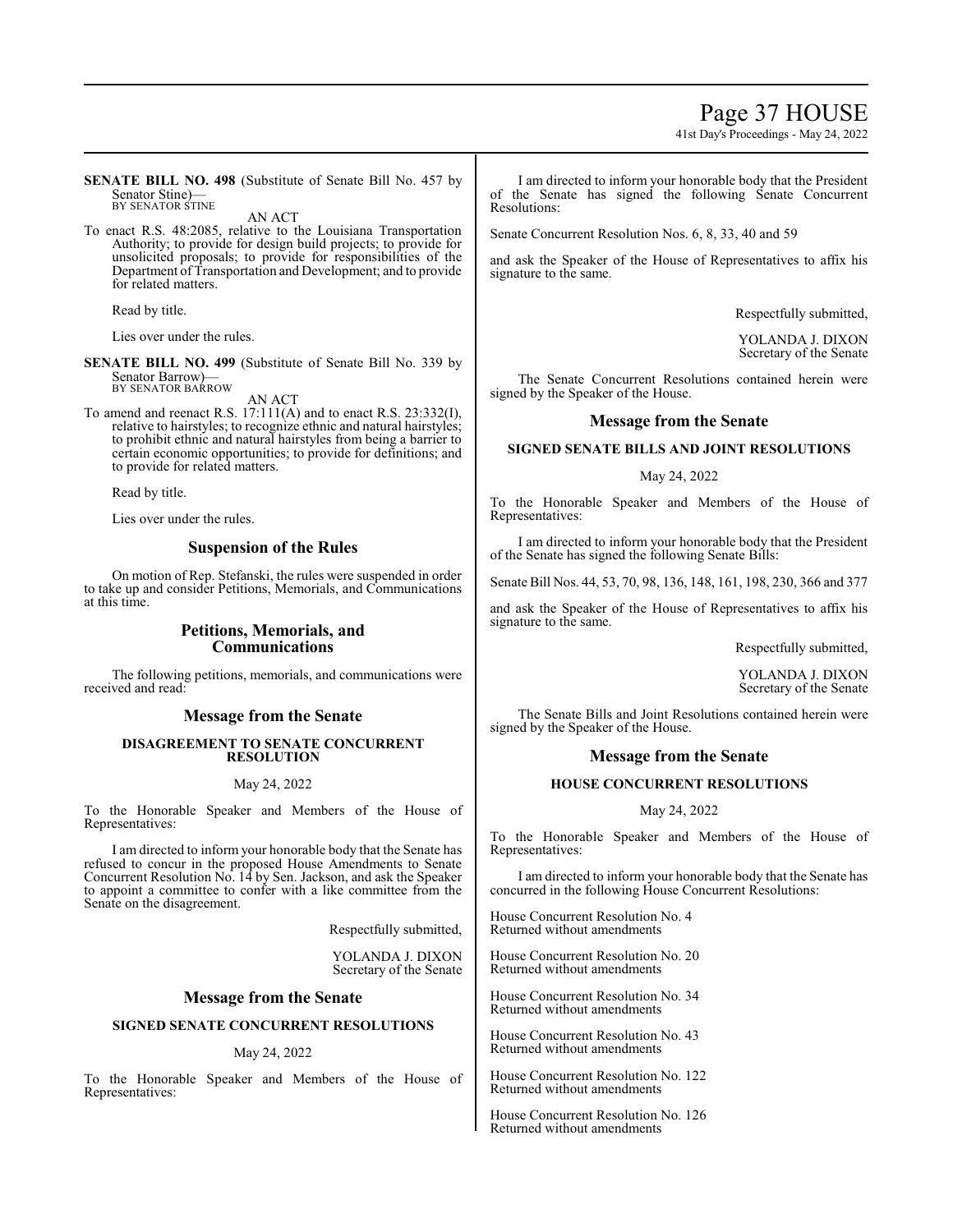### Page 38 HOUSE

41st Day's Proceedings - May 24, 2022

House Concurrent Resolution No. 127 Returned without amendments

House Concurrent Resolution No. 128 Returned without amendments

Respectfully submitted,

YOLANDA J. DIXON Secretary of the Senate

### **Message from the Senate**

### **HOUSE BILLS**

### May 24, 2022

To the Honorable Speaker and Members of the House of Representatives:

I am directed to inform your honorable body that the Senate has finally passed the following House Bills:

House Bill No. 18 Returned without amendments

House Bill No. 20 Returned without amendments

House Bill No. 64 Returned without amendments

House Bill No. 110 Returned without amendments

House Bill No. 157 Returned without amendments

House Bill No. 287 Returned with amendments

House Bill No. 313 Returned without amendments

House Bill No. 329 Returned with amendments

House Bill No. 360 Returned without amendments

House Bill No. 374 Returned with amendments

House Bill No. 377 Returned with amendments

House Bill No. 395 Returned without amendments

House Bill No. 426 Returned without amendments

House Bill No. 432 Returned without amendments

House Bill No. 434 Returned with amendments

House Bill No. 447 Returned without amendments

House Bill No. 508

#### Returned with amendments

House Bill No. 523 Returned with amendments

House Bill No. 544 Returned without amendments

House Bill No. 599 Returned without amendments

House Bill No. 601 Returned without amendments

House Bill No. 719 Returned without amendments

House Bill No. 757 Returned without amendments

House Bill No. 848 Returned without amendments

House Bill No. 1007 Returned with amendments

House Bill No. 1021 Returned with amendments

House Bill No. 1035 Returned without amendments

House Bill No. 1071 Returned without amendments

Respectfully submitted,

YOLANDA J. DIXON Secretary of the Senate

#### **Privileged Report of the Committee on Enrollment**

May 24, 2022

To the honorable Speaker and Members of the House of Representatives:

I am directed by your Committee on Enrollment to submit the following report:

The following House Resolutions have been properly enrolled:

**HOUSE RESOLUTION NO. 107—** BY REPRESENTATIVES ECHOLS AND THOMPSON A RESOLUTION

To urge and request the Louisiana Housing Corporation to perform all necessary study and to hold public hearings for the purpose of soliciting comment on various topics affecting the availability of low income housing and to report its findings to the House of Representatives of the Legislature of Louisiana prior to March 1, 2023.

**HOUSE RESOLUTION NO. 145—** BY REPRESENTATIVES HARRIS AND GAROFALO

A RESOLUTION

To urge and request the state Department of Education to study transparency in education with respect to parental access to instructional materials and submit a written report of findings and conclusions, including any recommendations for related legislation, to the House Committee on Education and the Senate Committee on Education not later than sixty days prior to the beginning of the 2023 Regular Session of the Legislature.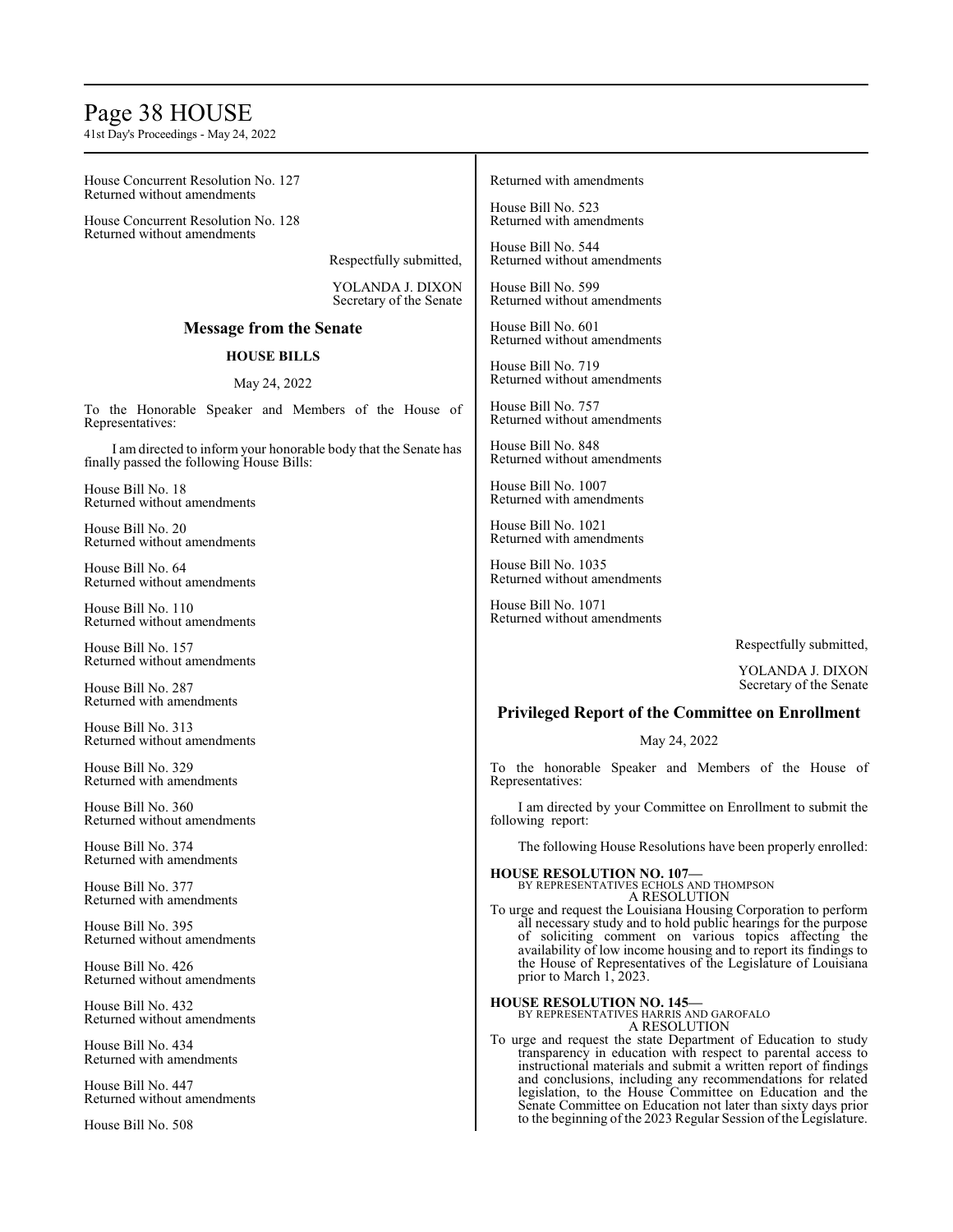### Page 39 HOUSE

41st Day's Proceedings - May 24, 2022

### **HOUSE RESOLUTION NO. 163—**

BY REPRESENTATIVE MAGEE A RESOLUTION To recognize Tuesday, May 31, 2022, as Louisiana Music Advocacy Day at the state capitol.

**HOUSE RESOLUTION NO. 164—**

BY REPRESENTATIVE MAGEE A RESOLUTION To commend the South Terrebonne High School baseball team on winning the Louisiana High School Athletic Association 2022 Class 4A state championship.

**HOUSE RESOLUTION NO. 166—** BY REPRESENTATIVE DUSTIN MILLER A RESOLUTION To recognize June 19, 2022, as Juneteenth Day in Opelousas.

**HOUSE RESOLUTION NO. 167—** BY REPRESENTATIVE THOMPSON A RESOLUTION To commend John Stringer on the occasion of his retirement.

### **HOUSE RESOLUTION NO. 170—**

BY REPRESENTATIVE EDMOND A RESOLUTION

To commend the Community Provider Association and to recognize Thursday, May 19, 2022, as Community Provider Association Day at the state capitol.

Respectfully submitted,

STEPHANIE HILFERTY Chairwoman

The above House Resolutions contained in the report were signed by the Speaker of the House and taken by the Clerk of the House to the Secretary of State in accordance with the rules of the House.

#### **Privileged Report of the Committee on Enrollment**

May 24, 2022

To the honorable Speaker and Members of the House of Representatives:

I am directed by your Committee on Enrollment to submit the following report:

The following House Concurrent Resolutions have been properly enrolled:

#### **HOUSE CONCURRENT RESOLUTION NO. 14—**

BY REPRESENTATIVE WILLARD AND SENATORS FOIL, MILLIGAN, REESE, TARVER, AND WOMACK A CONCURRENT RESOLUTION

To create a task force to study the voting rights of persons with disabilities and the procedures available to assist voters with disabilities to cast their votes and to report its findings to the Legislature of Louisiana prior to February 1, 2023.

### **HOUSE CONCURRENT RESOLUTION NO. 27—**

BY REPRESENTATIVES MIKE JOHNSON, ADAMS, AMEDEE, BUTLER, CARRIER, WILFORD CARTER, CORMIER, CREWS, DESHOTEL,<br>DEVILLIER, DUPLESSIS, EDMONDS, EDMONSTON, EMERSON,<br>FIRMENT, FISHER, GAINES, HARRIS, HORTON, ILLG, JEFFERSON,<br>JENKINS, TRAVIS JOHNSON, KERNER, LARVADAIN, LYONS,<br>MCCORMICK, A CONCURRENT RESOLUTION

To memorialize the United States Congress to take such actions as are necessary to reject the recommendation to close the Alexandria Veterans Affairs Medical Center located in Pineville, Louisiana, as recommended by the United States Department of Veterans Affairs' report to the Asset and Infrastructure Review Commission.

#### **HOUSE CONCURRENT RESOLUTION NO. 32—** BY REPRESENTATIVE EDMONDS

A CONCURRENT RESOLUTION

To urge and request the secretary of state to produce and publish an annual report of all voting complaints.

**HOUSE CONCURRENT RESOLUTION NO. 35—**<br>BY REPRESENTATIVES BACALA, ADAMS, AMEDEE, BOYD, CREWS, DUBUISSON, ECHOLS, EDMONDS, EDMONSTON, FIRMENT, FISHER,<br>GADBERRY, GREEN, HORTON, TRAVIS JOHNSON, KERNER, LARVADAIN, MCMAHEN, MIGU

To request a joint study effort by the Department of Children and Family Services, the Louisiana Department of Health, the Louisiana Department of Education, the Louisiana Housing Corporation, and the Louisiana Workforce Commission to examine the phenomena known as "benefits cliffs" and their effect on beneficiaries of public assistance programs and to submit recommendations to the legislature concerning means by which these disincentives for work can be eliminated.

HOUSE CONCURRENT RESOLUTION NO. 76-<br>BY REPRESENTATIVES PHELPS, ADAMS, BOYD, BRASS, BROWN,<br>BRYANT, CARPENTER, ROBBY CARTER, WILFORD CARTER,<br>CORMIER, COX, DUPLESSIS, FISHER, FREEMAN, GAINES, GLOVER,<br>GREEN, HUGHES, JEFFERSON, A CONCURRENT RESOLUTION

To express the support of the Legislature of Louisiana for equitable access to transformative therapies for sickle cell disease.

**HOUSE CONCURRENT RESOLUTION NO. 119—** BY REPRESENTATIVES SCHEXNAYDER AND BRASS AND SENATORS LAMBERT AND PRICE

A CONCURRENT RESOLUTION

To commend the Lutcher High School girls powerlifting team on winning the Louisiana High School Athletic Association 2022 Division III state championship.

**HOUSE CONCURRENT RESOLUTION NO. 120—** BY REPRESENTATIVES SCHEXNAYDER AND BRASS AND SENATORS LAMBERT AND PRICE

A CONCURRENT RESOLUTION

To commend the Lutcher High School baseball team on winning the Louisiana High School Athletic Association 2022 Class 3A state championship.

Respectfully submitted,

STEPHANIE HILFERTY Chairwoman

The above House Concurrent Resolutions contained in the report were signed by the Speaker of the House and taken to the Senate by the Clerk of the House and were signed by the President of the Senate and taken by the Clerk of the House to the Secretary of State in accordance with the rules of the House.

#### **Privileged Report of the Committee on Enrollment**

#### May 24, 2022

To the honorable Speaker and Members of the House of Representatives: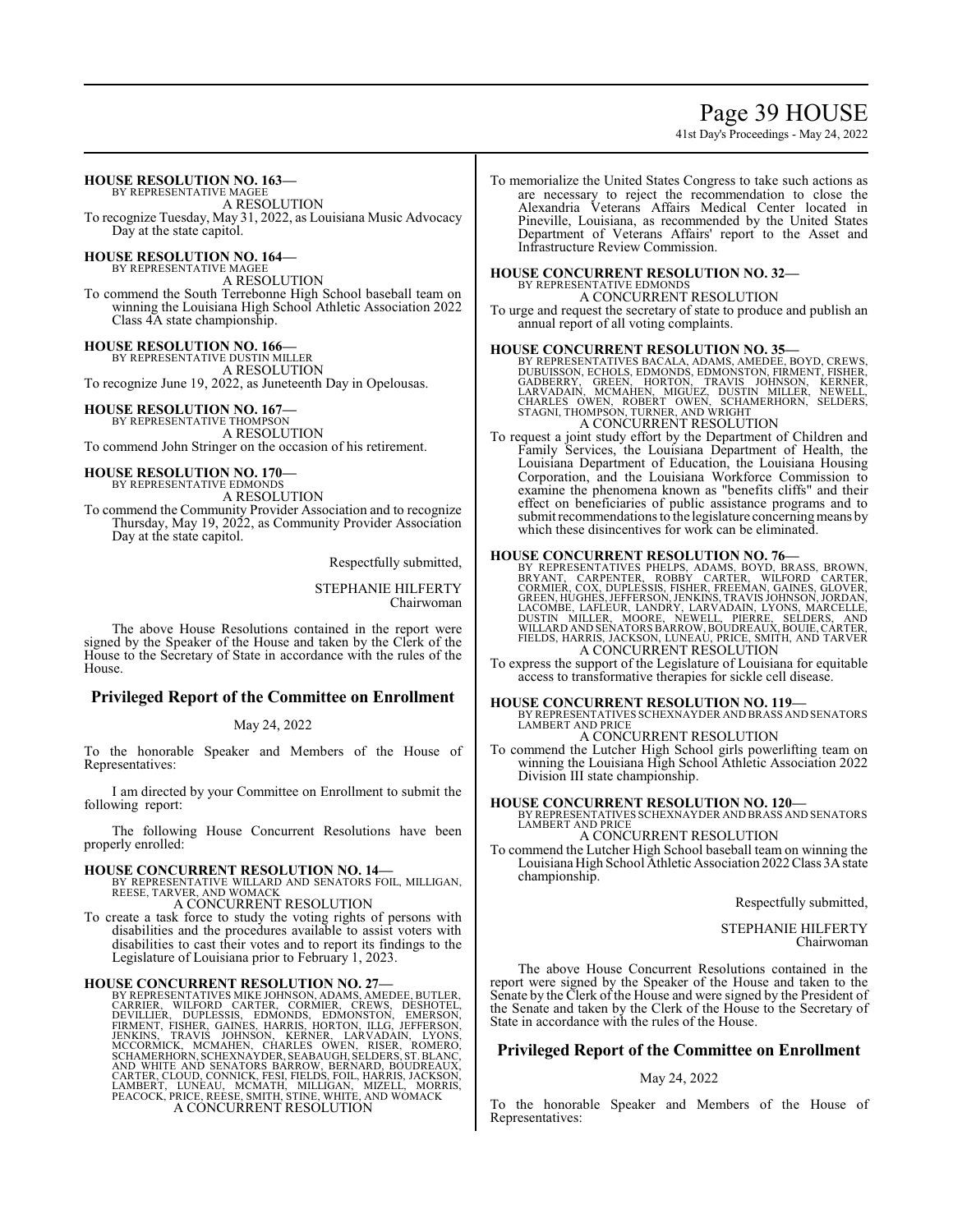### Page 40 HOUSE

41st Day's Proceedings - May 24, 2022

I am directed by your Committee on Enrollment to submit the following report:

The following House Bills have been properly enrolled:

### **HOUSE BILL NO. 221—** BY REPRESENTATIVE MAGEE

AN ACT

To amend and reenact R.S. 38:2212.1(A)(1)(a) and (b), relative to certain purchases of materials or supplies paid by public funds and publicly bid; to increase the purchasing limit for materials and supplies; to increase the purchasing range requiring quotes for the purchase file; and to provide for related matters.

- **HOUSE BILL NO. 231—**<br>BY REPRESENTATIVES BRASS, ADAMS, BAGLEY, BOYD, BRYANT, ROBBY CARTER, WILFORD CARTER, CORMIER, COX, CREWS,<br>DUPLESSIS, FISHER, FREEMAN, FREIBERG, GAROFALO, GLOVER,<br>GREEN, HORTON, HUGHES, ILLG, JEFFERSON
- To amend and reenact R.S. 17:3161.1(A) and to enact R.S. To amend and reenact R.S. 17:3161.1(A) and to enact R.S. 17:3161.1(C), relative to the transfer of academic credit between postsecondary education institutions; to require certain institutions to enter transfer agreements; to provide relative to the facilitation of credit transfers; and to provide for related matters.

### **HOUSE BILL NO. 238—** BY REPRESENTATIVE ORGERON

AN ACT

To amend and reenact Section 2 of Act No. 569 of the 1976 Regular Session of the Louisiana Legislature, as amended and reenacted by Act No. 622 of the 1980 Regular Session of the Louisiana Legislature and Act 462 of the 1989 Regular Session of the LouisianaLegislature, relative to Special Education District No. 1 of the parish of Lafourche; to provide relative to the membership of the district's board of commissioners; to provide for the method of appointment; and to provide for related matters.

#### **HOUSE BILL NO. 332—**

BY REPRESENTATIVE BOURRIAQUE

AN ACT

To amend and reenact R.S. 56:333(G)(1), relative to the frequency of mullet stock assessments; to require the Wildlife and Fisheries Commission to conduct a stock assessment on mullet every five years; and to provide for related matters.

#### **HOUSE BILL NO. 333—**

BY REPRESENTATIVE BRASS AN ACT

To enact R.S. 17:2926(A)(4), relative to curricula; to provide for advising of students; to provide for the scheduling of advanced courses; and to provide for related matters.

- HOUSE BILL NO. 337—<br>
BY REPRESENTATIVES HILFERTY, ADAMS, AMEDEE, BAGLEY, BROWN, BRYANT, CARPENTER, CARRIER, CORMIER, COUSSAN, DAVIS, DEVILLIER, EDMONDS, EDMONSTÓN, EMERSON, FISHER, FREERAN, GARREN, HARRIS, GOUDEAU, GREEN,
	-
- To amend and reenact R.S. 40:1321(S) and to enact R.S. 40:1321(T), relative to a special identification card designation for persons with autism spectrum disorder; to provide for the establishment of an autism spectrum disorder designation on a special

identification card; to provide for the criteria for obtaining an autism spectrum disorder designation for new applicants or renewals; to provide penalties for persons making false statements to obtain special designation; to require the implementation of a law enforcement officer training course; to provide for the promulgation of rules and regulations; and to provide for related matters.

### **HOUSE BILL NO. 348—** BY REPRESENTATIVE AMEDEE

AN ACT

To enact R.S. 33:4564.8, relative to recreation districts in St. Mary Parish; to increase the per diem paid to the boards of commissioners of such districts; and to provide for related matters.

#### **HOUSE BILL NO. 375—**

BY REPRESENTATIVE DESHOTEL

AN ACT To amend and reenact R.S. 33:385.1(B), relative to municipal officers; to provide relative to the office of chief of police of a village; to provide relative to qualifications; to provide for an effective date; and to provide for related matters.

#### **HOUSE BILL NO. 392—**

BY REPRESENTATIVE HUGHES

AN ACT

To amend and reenact R.S. 33:9103(D) and 9124(B), relative to communications districts; to provide relative to employees of such districts; to provide that certain employees may be considered first responders; and to provide for related matters.

#### **HOUSE BILL NO. 419—**

BY REPRESENTATIVE MCFARLAND

AN ACT To amend and reenact R.S.  $56:320(A)(3)$  and  $(C)(1)$ , relative to methods for taking fish; to provide for taking of bream with minnow traps; to allow hand-grabbing of catfish; and to provide

# for related matters.

**HOUSE BILL NO. 422—** BY REPRESENTATIVES STEFANSKI AND SCHAMERHORN AN ACT

To amend and reenact R.S. 56:116.1(A)(6) and to enact R.S. 56:8(153) and 116.3(H), relative to the taking of deer by precharged pneumatic devices; to provide for definitions; to provide for methods of taking; to provide for requirements and restrictions; and to provide for related matters.

### **HOUSE BILL NO. 441—** BY REPRESENTATIVE STEFANSKI

AN ACT

To amend and reenact R.S. 33:2554(C)(3)(introductory paragraph), relative to the municipal fire and police civil service; to provide relative to the certification and appointment of eligible persons in the police department for the city of Rayne; and to provide for related matters.

#### **HOUSE BILL NO. 443—**

BY REPRESENTATIVE MAGEE

#### AN ACT To amend and reenact Code of Criminal Procedure Article 875.1, relative to the financial obligations for criminal offenders; to provide relative to the payment of fines, fees, costs, restitution, and other monetary obligations related to an offender's conviction; to require the court to determine the offender's ability to pay the financial obligations imposed; to authorize the court to waive, modify, or create a payment plan for the offender's financial obligations; to provide relative to the recovery of uncollected monetary obligations at the end of a

probation period; and to provide for related matters.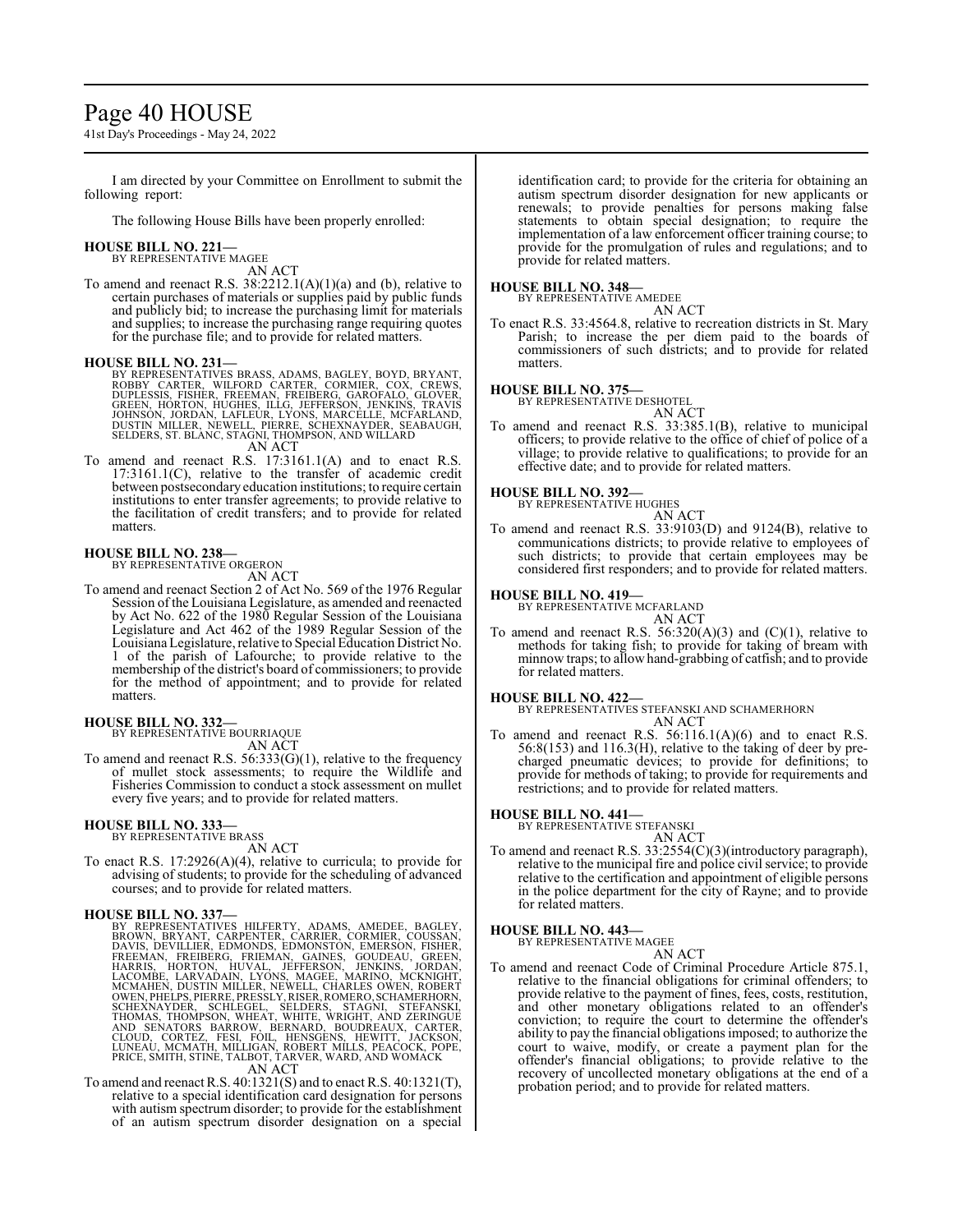### Page 41 HOUSE

41st Day's Proceedings - May 24, 2022

#### **HOUSE BILL NO. 457—**

BY REPRESENTATIVES CARPENTER, FREIBERG, GLOVER, LYONS, MARCELLE, AND STAGNI AND SENATOR BARROW AN ACT

To enact R.S. 38:2233.4, relative to the city of Baton Rouge and the parish of East Baton Rouge; to provide relative to the procurement of goods and services; to provide relative to contracts awarded to socially and economically disadvantaged businesses; to authorize certain entities to set-aside a certain percentage of contracts to be awarded to such businesses; to provide relative to rules and regulations regarding the certification of socially and economically disadvantaged businesses; and to provide for related matters.

#### **HOUSE BILL NO. 548—**

BY REPRESENTATIVES FREEMAN, MOORE, AND SCHLEGEL AND SENATORS BARROW AND MIZELL AN ACT

To enact R.S. 17:3921.4, relative to digital devices in public schools; to require the state Department of Education to develop health and safety guidelines for the use of digital devices in public schools; to require collaboration with the Louisiana Department of Health and others in developing the guidelines; to provide for the content of the guidelines; to require the state Department of Education to distribute the guidelines to public school governing authorities; to provide for an effective date; and to provide for related matters.

#### **HOUSE BILL NO. 563—**

BY REPRESENTATIVE BACALA

- AN ACT
- To amend and reenact R.S. 33:154 and 172(A)(1)(a) and (D), relative to the parish of Ascension; to provide relative to municipal annexations; to require municipal governing authorities to notify the parish governing authority prior to annexing property; and to provide for related matters.

#### **HOUSE BILL NO. 583—** BY REPRESENTATIVE BACALA

AN ACT

To enact R.S. 33:1236(35)(c), relative to Ascension Parish; to provide relative to the administrative office of the parish governing authority; to provide relative to services provided by such office to certain entities within the parish; to increase the amount the parish governing authority is authorized to charge for such services; and to provide for related matters.

#### **HOUSE BILL NO. 699—** BY REPRESENTATIVE LACOMBE

AN ACT

To amend and reenact R.S. 33:103(C)(1)(l), relative to the town of Addis; to authorize the governing authority of the town of Addis to pay members of the Addis Planning Commission a per diem; to provide for the amount of the per diem and the number of meetings for which members may be paid; to provide for an effective date; and to provide for related matters.

#### **HOUSE BILL NO. 704—**

BY REPRESENTATIVES NEWELL, BOYD, FREIBERG, LANDRY, MOORE, AND SCHLEGEL AND SENATOR BARROW AN ACT

To amend and reenact R.S. 47:463.108(A), (D), and (E) and to repeal R.S. 47:463.108(F), relative to the breast cancer awareness special prestige license plate; provides relative to monies received from the royalty fees; and to provide for related matters.

**HOUSE BILL NO. 713—** BY REPRESENTATIVE ZERINGUE AND SENATOR FOIL AN ACT

To enact R.S. 33:4161.1, relative to stormwater utility systems; to authorize political subdivisions to create stormwater utility systems and adopt utility fees relative to stormwater management systems; to provide relative to definitions; and to provide for related matters.

#### **HOUSE BILL NO. 718—**

BY REPRESENTATIVE CHARLES OWEN AND SENATORS BARROW,<br>BERNARD, BOUDREAUX, BOUIE, CATHEY, CORTEZ, FESI, FOIL,<br>HARRIS,HENRY,HEWITT,JACKSON,LUNEAU,MCMATH,MILLIGAN,<br>ROBERT MILLS, MIZELL, MORRIS, PEACOCK, POPE, REESE, SMITH, STINE, TALBOT, AND WOMACK AN ACT

amend and reenact R.S. 56:3000(G), 3001, 3002, and 3004(Section heading), (A)(introductory paragraph), (2), and (3), and (B)(introductory paragraph) and to enact R.S. 56:3000(F)(4) and (5), relative to hunting and fishing licenses; to provide additional eligibility for resident recreational license rates; to provide for the cost of a Senior/Retired Military combination license; to provide for conflicts with other law; to provide for effective date and conditions of enactment; and to provide for related matters.

#### **HOUSE BILL NO. 855—**

BY REPRESENTATIVE THOMAS

AN ACT To amend and reenact R.S. 32:361.2(A)(3)(c), relative to tinting of motor vehicle windows for a medical exemption; to provide for an exemption relative to certain diagnosed medical or physical conditions; to provide for the duration of the medical exemption applicable to window tinting; and to provide for related matters.

### **HOUSE BILL NO. 919—** BY REPRESENTATIVE TURNER

AN ACT

To enact R.S. 41:906, relative to the exchange of school land; to authorize the Union Parish School Board to exchange school land, including but not limited to sixteenth section land; to provide for procedures, terms, and conditions, including advertisement, appraisals, and public hearing for such exchange; and to provide for related matters.

#### **HOUSE BILL NO. 979—**

BY REPRESENTATIVE FREEMAN AN ACT

To provide relative to the effectiveness of Act No. 366 of the 2021 Regular Session of the Legislature regarding student information; to provide for the continued effectiveness of provisions that require school governing authorities to share certain student information with the Department ofChildren and Family Services for the purpose of facilitating the administration of certain federal food assistance programs and that provide exceptions; and to provide for related matters.

Respectfully submitted,

### STEPHANIE HILFERTY

Chairwoman

The above House Bills contained in the report were signed by the Speaker of the House and taken to the Senate by the Clerk and were signed by the President of the Senate and taken by the Clerk of the House to the Governor for executive approval.

#### **Privileged Report of the Legislative Bureau**

#### May 24, 2022

To the Speaker and Members of the House of Representatives:

I am directed by your Legislative Bureau to submit the following report:

Senate Bill No. 76 Reported without amendments.

Senate Bill No. 116 Reported without amendments.

Senate Bill No. 280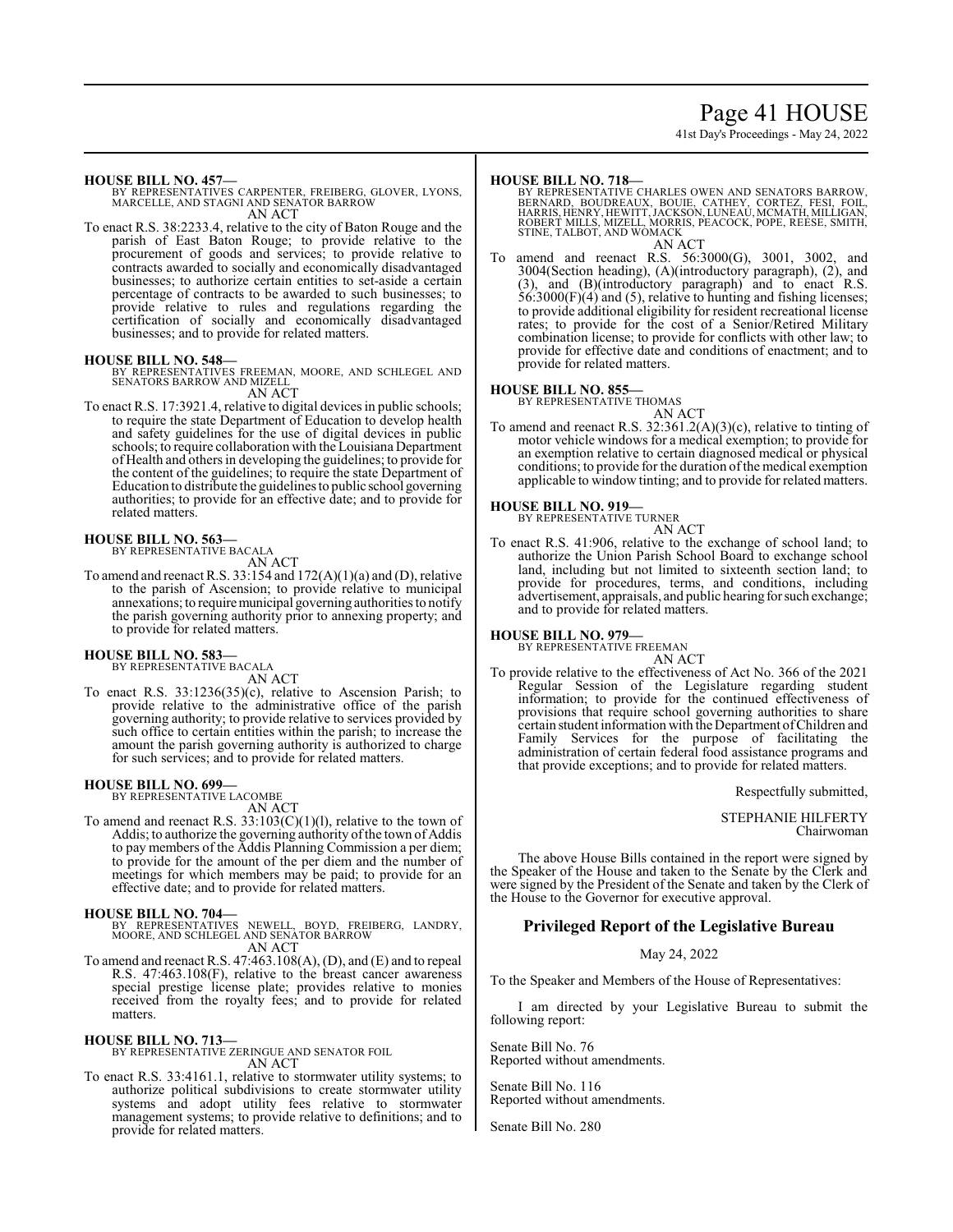## Page 42 HOUSE

41st Day's Proceedings - May 24, 2022

| Reported with amendments.                                                                                                                  | <b>HOUSE RESOLUTION NO. 183-</b><br>BY REPRESENTATIVE GOUDEAU<br>A RESOLUTION<br>To create the Atchafalaya Basin Bridge Task Force to study and<br>make recommendations regarding safety on the Interstate<br>Highway 10 bridge over the Atchafalaya Basin and the<br>implementation of a law enforcement police force on the<br>Interstate Highway 10 bridge over the Atchafalaya Basin in St. |  |
|--------------------------------------------------------------------------------------------------------------------------------------------|-------------------------------------------------------------------------------------------------------------------------------------------------------------------------------------------------------------------------------------------------------------------------------------------------------------------------------------------------------------------------------------------------|--|
| Senate Bill No. 314<br>Reported without amendments.                                                                                        |                                                                                                                                                                                                                                                                                                                                                                                                 |  |
| Senate Bill No. 347<br>Reported without amendments.                                                                                        |                                                                                                                                                                                                                                                                                                                                                                                                 |  |
| Senate Bill No. 348<br>Reported without amendments.                                                                                        | Martin and Iberville Parish.<br>Read by title.                                                                                                                                                                                                                                                                                                                                                  |  |
| Senate Bill No. 378<br>Reported without amendments.                                                                                        | Lies over under the rules.                                                                                                                                                                                                                                                                                                                                                                      |  |
| Senate Bill No. 389<br>Reported without amendments.                                                                                        | <b>HOUSE RESOLUTION NO. 184-</b><br>BY REPRESENTATIVE FREIBERG<br>A RESOLUTION                                                                                                                                                                                                                                                                                                                  |  |
| Senate Bill No. 394<br>Reported without amendments.                                                                                        | To urge and request the legislative auditor to conduct a performance<br>audit of the Workforce Innovation and Opportunity Act<br>programs administered by the Louisiana Workforce<br>Commission.<br>Read by title.                                                                                                                                                                              |  |
| Senate Bill No. 401<br>Reported without amendments.                                                                                        |                                                                                                                                                                                                                                                                                                                                                                                                 |  |
| Senate Bill No. 412<br>Reported with amendments.                                                                                           | Lies over under the rules.                                                                                                                                                                                                                                                                                                                                                                      |  |
| Senate Bill No. 416<br>Reported without amendments.                                                                                        | <b>HOUSE RESOLUTION NO. 185-</b><br>BY REPRESENTATIVE HARRIS<br>A RESOLUTION                                                                                                                                                                                                                                                                                                                    |  |
| Senate Bill No. 445<br>Reported without amendments.                                                                                        | To commend the Northwood High School girls' basketball team on<br>winning the Louisiana High School Athletic Association 2022<br>Class 1A state championship.                                                                                                                                                                                                                                   |  |
| Senate Bill No. 458<br>Reported without amendments.                                                                                        | Read by title.                                                                                                                                                                                                                                                                                                                                                                                  |  |
| Senate Bill No. 460<br>Reported without amendments.                                                                                        | On motion of Rep. Harris, and under a suspension of the rules,<br>the resolution was adopted.                                                                                                                                                                                                                                                                                                   |  |
| Senate Bill No. 467                                                                                                                        | <b>Reports of Committees</b>                                                                                                                                                                                                                                                                                                                                                                    |  |
| Reported with amendments.                                                                                                                  | The following reports of committees were received and read:                                                                                                                                                                                                                                                                                                                                     |  |
| Senate Bill No. 471<br>Reported without amendments.                                                                                        | Report of the Committee on<br>Civil Law and Procedure                                                                                                                                                                                                                                                                                                                                           |  |
| Senate Bill No. 483<br>Reported without amendments.                                                                                        | May 24, 2022                                                                                                                                                                                                                                                                                                                                                                                    |  |
| Respectfully submitted,                                                                                                                    | To the Speaker and Members of the House of Representatives:                                                                                                                                                                                                                                                                                                                                     |  |
| <b>DODIE HORTON</b><br>Chair                                                                                                               | Pursuant to a meeting held on May 23, 2022, I am directed by<br>your Committee on Civil Law and Procedure to submit the following<br>report:                                                                                                                                                                                                                                                    |  |
| <b>Introduction of Resolutions,</b><br><b>House and House Concurrent</b>                                                                   | House Bill No. 1022, by Amedee<br>Reported favorably. (9-2-1)                                                                                                                                                                                                                                                                                                                                   |  |
| The following members introduced the following entitled House<br>and House Concurrent Resolutions, which were read the first time by       | Senate Bill No. 75, by Fields (Joint Resolution)<br>Reported with amendments. (13-0-1)                                                                                                                                                                                                                                                                                                          |  |
| their titles and placed upon the calendar for their second reading:<br><b>HOUSE RESOLUTION NO. 182-</b><br><b>BY REPRESENTATIVE JORDAN</b> | Senate Bill No. 160, by Fields (Joint Resolution)<br>Reported with amendments. $(11-0-1)$                                                                                                                                                                                                                                                                                                       |  |

BY REPRESENTATIVE JORDAN A RESOLUTION

To urge and request the Louisiana Supreme Court to study the costs and benefits of mandatory, legal professional liability coverage for attorneys in private practice in this state and to study the benefits of requiring attorneys to provide notification to the Louisiana State Bar Association as to whether the attorney has professional liability coverage.

Read by title.

Lies over under the rules.

PROCEDURE ON SENATE BILL NO. 160 (Engrossed) May 23, 2022

RULE 6.8(A) REPORT OF THE HOUSE COMMITTEE ON CIVIL LAW AND

were referred to the Legislative Bureau.

The above Senate Bills reported favorably or with amendments

GREGORY A. MILLER

Chairman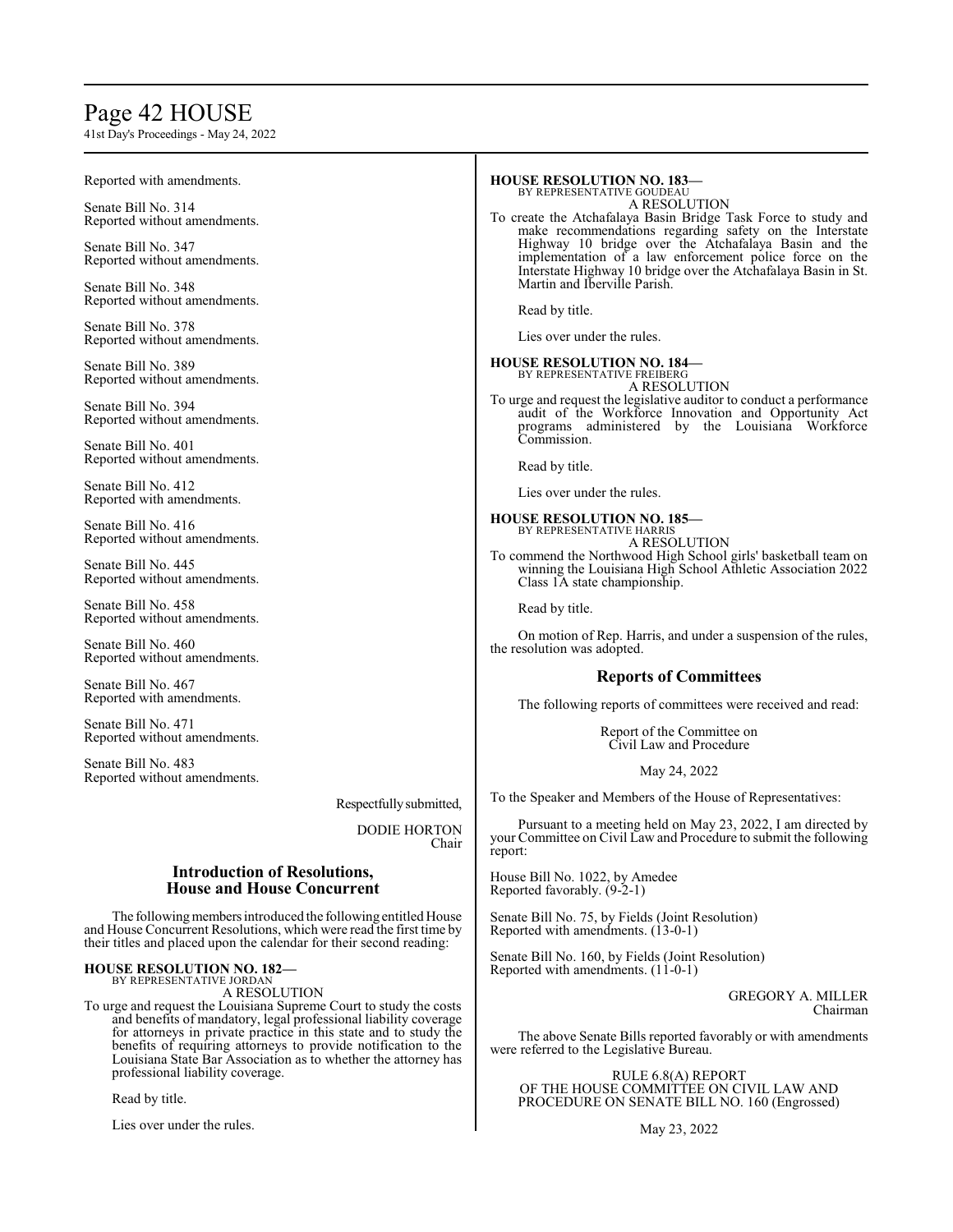Page 43 HOUSE

41st Day's Proceedings - May 24, 2022

| I. SUMMARY OF JOINT RESOLUTION                                                                                                                                                        |                          | With Amendments<br>X                                                                                                                  |
|---------------------------------------------------------------------------------------------------------------------------------------------------------------------------------------|--------------------------|---------------------------------------------------------------------------------------------------------------------------------------|
| Senate Bill No. 160 of the 2022 Regular Session by Senator Fields,<br>proposes to amend Article X, Section $3(B)(1)$ and (C) of the                                                   |                          | <b>Without Amendments</b>                                                                                                             |
| Constitution of Louisiana.                                                                                                                                                            |                          | <b>GREGORY A. MILLER</b><br>Chairman                                                                                                  |
| Requires Senate confirmation for appointed members of the State<br>Civil Service Commission.                                                                                          |                          | Report of the Committee on<br>Administration of Criminal Justice                                                                      |
| II. CONSTITUTIONAL NECESSITY                                                                                                                                                          |                          | May 24, 2022                                                                                                                          |
| The proposed measure cannot be accomplished statutorily.<br>III. PROPOSED ELECTION DATE                                                                                               |                          | To the Speaker and Members of the House of Representatives:                                                                           |
|                                                                                                                                                                                       |                          | I am directed by your Committee on Administration of Criminal                                                                         |
| The proposed election date at which the proposition is to be<br>submitted to the voters is November 8, 2022, which should ensure<br>maximum voter turnout, to the extent practicable. |                          | Justice to submit the following report:                                                                                               |
|                                                                                                                                                                                       |                          | Senate Bill No. 234, by Jackson (Joint Resolution)<br>Reported with amendments. (8-0-1)                                               |
| IV. OTHER PENDING MEASURES                                                                                                                                                            |                          | Senate Bill No. 418, by Cathey                                                                                                        |
| SB 160 does not appear to conflict with another instrument.                                                                                                                           |                          | Reported with amendments. (6-5)                                                                                                       |
| Total joint resolutions introduced:                                                                                                                                                   | 42                       | JOSEPH A. MARINO, III<br>Chairman                                                                                                     |
| Total joint resolutions reported<br>by other standing committees:                                                                                                                     | 23                       | The above Senate Bills reported favorably or with amendments,<br>except Senate Bill No. 234, were referred to the Legislative Bureau. |
| V. RECOMMENDATION                                                                                                                                                                     |                          |                                                                                                                                       |
| With Amendments                                                                                                                                                                       | X                        | Report of the Committee on<br>Education                                                                                               |
| Without Amendments                                                                                                                                                                    |                          | May 24, 2022                                                                                                                          |
|                                                                                                                                                                                       | <b>GREGORY A. MILLER</b> | To the Speaker and Members of the House of Representatives:                                                                           |
| Chairman<br>RULE 6.8(A) REPORT<br>OF THE HOUSE COMMITTEE ON CIVIL LAW AND<br>PROCEDURE ON SENATE BILL NO. 75 (Engrossed)<br>May 23, 2022                                              |                          | I am directed by your Committee on Education to submit the<br>following report:                                                       |
|                                                                                                                                                                                       |                          | House Resolution No. 140, by Mincey<br>Reported favorably. (8-0)                                                                      |
|                                                                                                                                                                                       |                          | House Resolution No. 146, by Carter, Robby                                                                                            |
| I. SUMMARY OF JOINT RESOLUTION                                                                                                                                                        |                          | Reported favorably. (7-0)                                                                                                             |
| Senate Bill No. 75 of the 2022 Regular Session by Senator Fields,<br>proposes to amend Article X, Section 43(C) of the Constitution of                                                |                          | Senate Concurrent Resolution No. 31, by Jackson<br>Reported favorably. (7-0)                                                          |
| Louisiana.<br>Requires Senate confirmation for appointed members of the State                                                                                                         |                          | Senate Bill No. 57, by McMath<br>Reported favorably. (7-0)                                                                            |
| Police Commission.<br>II. CONSTITUTIONAL NECESSITY                                                                                                                                    |                          | Senate Bill No. 124, by Abraham<br>Reported with amendments. (7-0)                                                                    |
| The proposed measure cannot be accomplished statutorily.                                                                                                                              |                          | Senate Bill No. 189, by White, B                                                                                                      |
| III. PROPOSED ELECTION DATE                                                                                                                                                           |                          | Reported with amendments. (5-4)                                                                                                       |
| The proposed election date at which the proposition is to be<br>submitted to the voters is November 8, 2022, which should ensure                                                      |                          | Senate Bill No. 358, by Jackson<br>Reported with amendments. (7-0)                                                                    |
| maximum voter turnout, to the extent practicable.<br>IV. OTHER PENDING MEASURES                                                                                                       |                          | Senate Bill No. 473, by Milligan<br>Reported favorably. (7-0)                                                                         |
| SB 75 does not appear to conflict with another instrument.                                                                                                                            |                          | <b>LANCE HARRIS</b><br>Chairman                                                                                                       |
|                                                                                                                                                                                       |                          | The above Senate Bills reported favorably or with amendments                                                                          |
| Total joint resolutions introduced:<br>42                                                                                                                                             |                          |                                                                                                                                       |

were referred to the Legislative Bureau.

Report of the Committee on Health and Welfare

Total joint resolutions reported by other standing committees: 23

V. RECOMMENDATION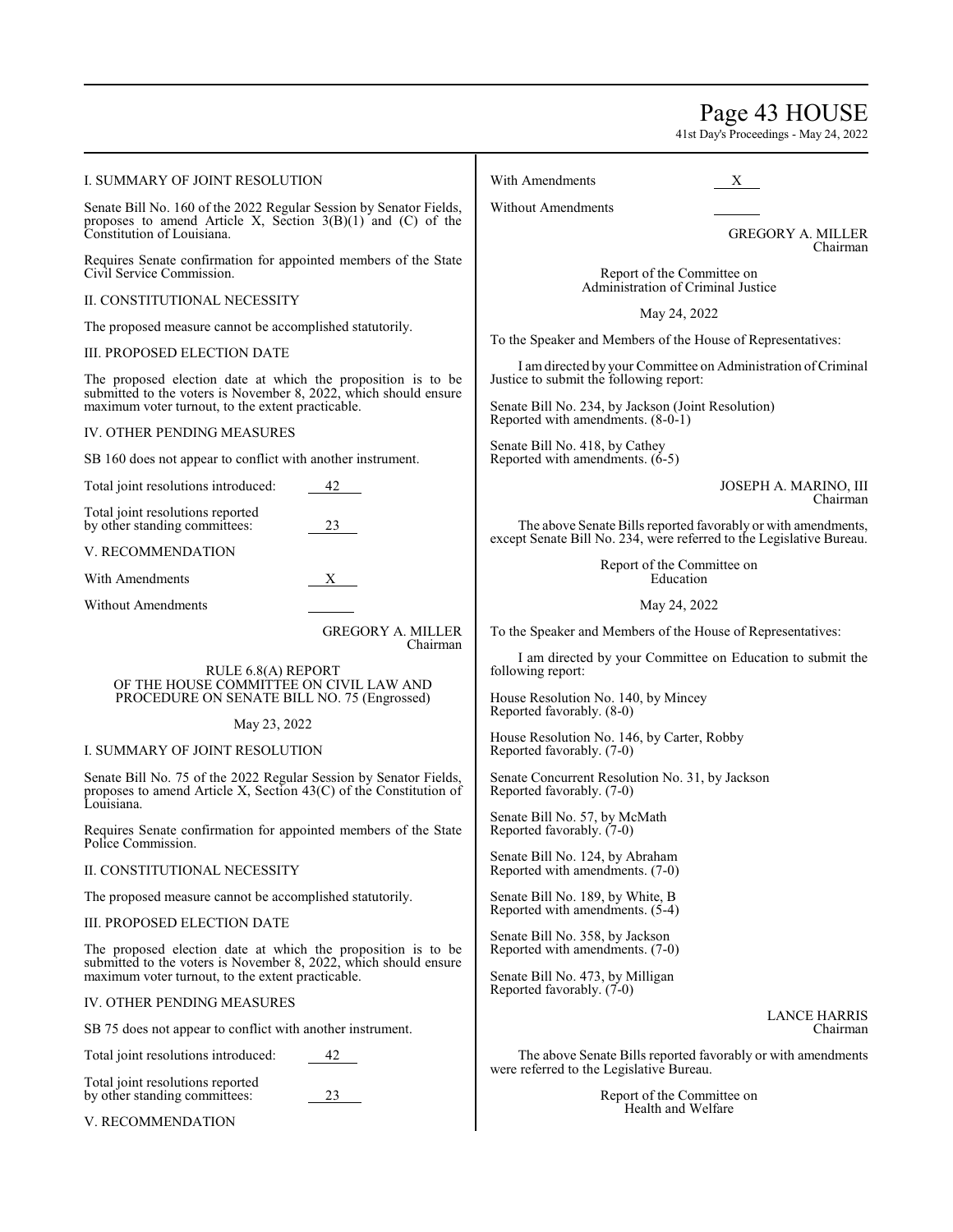### Page 44 HOUSE

41st Day's Proceedings - May 24, 2022

May 24, 2022 To the Speaker and Members of the House of Representatives: I am directed by your Committee on Health and Welfare to submit the following report: House Resolution No. 155, by Turner Reported with amendments. (10-0) House Resolution No. 158, by Firment Reported with amendments. (11-0) House Concurrent Resolution No. 121, by Jordan Reported favorably. (11-0) Senate Concurrent Resolution No. 28, by Foil Reported favorably. (11-0) Senate Concurrent Resolution No. 39, by Allain Reported with amendments. (10-0) Senate Bill No. 22, by Boudreaux Reported with amendments. (11-0) Senate Bill No. 63, by Mizell Reported favorably. (10-0) LAWRENCE A. "LARRY" BAGLEY Chairman The above Senate Bills reported favorably or with amendments, except Senate Bill No. 63, were referred to the Legislative Bureau. Report of the Committee on House and Governmental Affairs Insurance May 24, 2022 To the Speaker and Members of the House of Representatives: I am directed by your Committee on Insurance to submit the following report: Senate Bill No. 186, by Henry, Cameron Reported with amendments. (6-2-1) Senate Bill No. 212, by Stine Reported with amendments. (9-0) Senate Bill No. 428, by Mills, Robert Reported with amendments. (9-0) MIKE HUVAL Chairman The above Senate Bills reported favorably or with amendments were referred to the Legislative Bureau. **House and House Concurrent Resolutions Lying Over** The following House and House Concurrent Resolutions lying over were taken up and acted upon as follows: **Motion** On motion of Rep. Hughes, the Committee on Education was discharged from further consideration of House Resolution No. 161.

May 24, 2022

To the Speaker and Members of the House of Representatives:

I am directed by your Committee on House and Governmental Affairs to submit the following report:

House Resolution No. 17, by Geymann Reported favorably. (13-0)

House Resolution No. 99, by Jefferson Reported with amendments. (13-0)

House Resolution No. 116, by Edmonston Reported with amendments. (7-6)

House Resolution No. 162, by Ivey Reported favorably. (12-0)

House Concurrent Resolution No. 124, by Selders Reported favorably. (13-0)

Senate Bill No. 224, by Hewitt Reported with amendments. (11-0)

Senate Bill No. 225, by Hewitt (Joint Resolution) Reported with amendments. (10-1-1)

> JOHN M. STEFANSKI Chairman

The above Senate Bills reported favorably or with amendments, except Senate Bill No. 225, were referred to the Legislative Bureau.

Report of the Committee on

#### **HOUSE RESOLUTION NO. 161—** BY REPRESENTATIVE HUGHES

A RESOLUTION

To urge and request the Board of Regents, the Louisiana Office of Student Financial Assistance, and public postsecondary education institutions to take certain actions to improve postsecondary education outcomes in Louisiana.

Read by title.

On motion of Rep. Hughes, the resolution was ordered passed to its third reading.

#### **Suspension of the Rules**

On motion of Rep. Wright, the rules were suspended to permit the Committee on Transportation, Highways and Public Works to meet on Wednesday, May 25, 2022, and consider the discussion items and the following legislative instruments that were not listed on the weekly committee schedule as required by House Rule 14.23:

Senate Bill No. 497

#### **Leave of Absence**

Rep. Wheat - 1 day

### **Adjournment**

On motion of Rep. Thompson, at 5:48 P.M., the House agreed to adjourn until Wednesday, May 25, 2022, at 1:00 P.M.

The Speaker of the House declared the House adjourned until 1:00 P.M., Wednesday, May 25, 2022.

MICHELLE D. FONTENOT